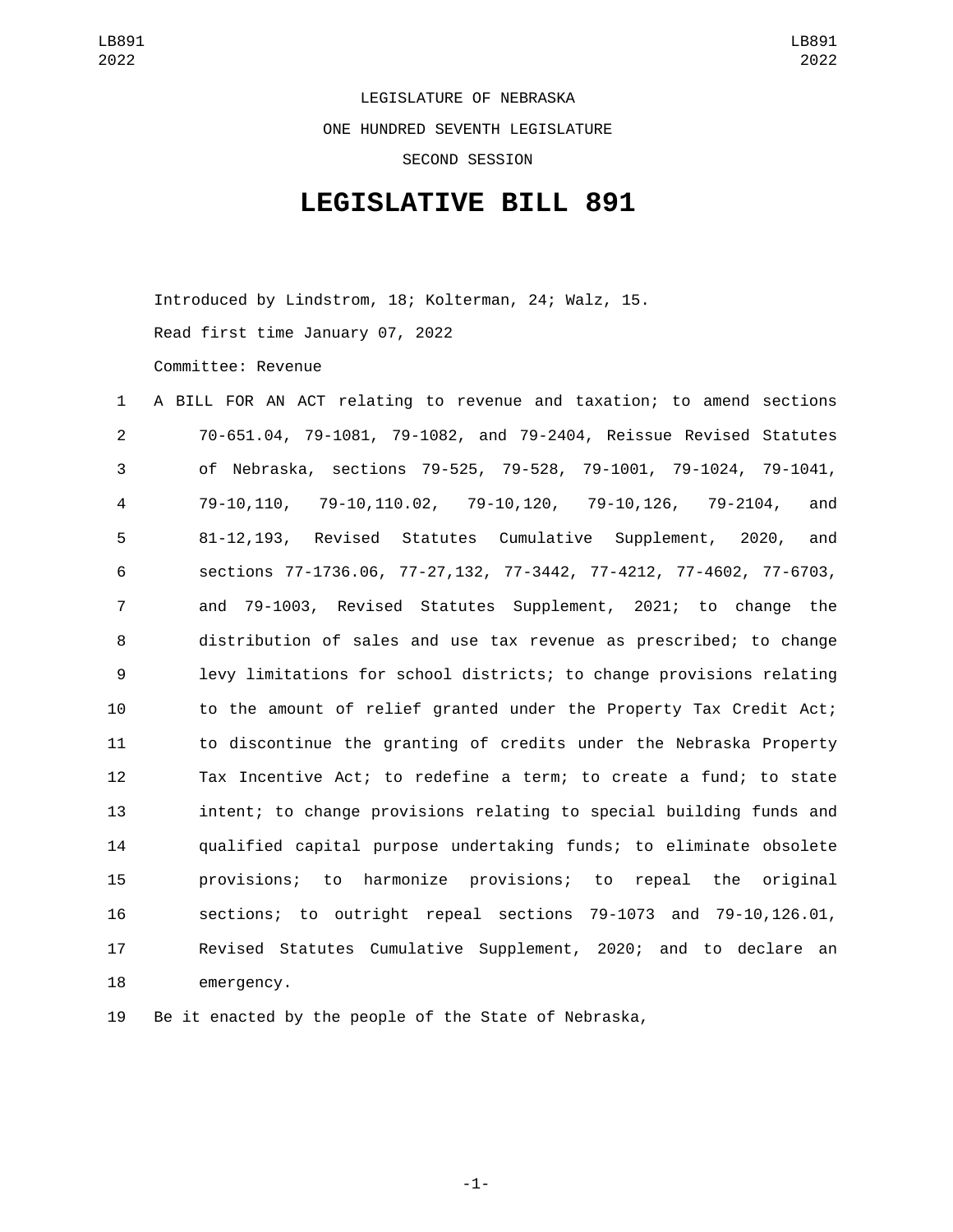Section 1. Section 70-651.04, Reissue Revised Statutes of Nebraska, 2 is amended to read:

 70-651.04 All payments which are based on retail revenue from each incorporated city or village shall be divided and distributed by the county treasurer to that city or village, to the school districts located in that city or village, to any learning community located in that city or village for payments distributed prior to September 1, 2017, and to the county in which may be located any such incorporated city or village in the proportion that their respective property tax levies in the 10 preceding year bore to the total of such levies, except that the only learning community levies to be included are the common levies for which the proceeds are distributed to member school districts pursuant to 13 section 79-1073.

 Sec. 2. Section 77-1736.06, Revised Statutes Supplement, 2021, is 15 amended to read:

 77-1736.06 The following procedure shall apply when making a 17 property tax refund:

 (1) Within thirty days of the entry of a final nonappealable order, an unprotested determination of a county assessor, an unappealed decision of a county board of equalization, or other final action requiring a refund of real or personal property taxes paid or, for property valued by the state, within thirty days of a recertification of value by the Property Tax Administrator pursuant to section 77-1775 or 77-1775.01, the county assessor shall determine the amount of refund due the person entitled to the refund, certify that amount to the county treasurer, and send a copy of such certification to the person entitled to the refund. Within thirty days from the date the county assessor certifies the amount of the refund, the county treasurer shall notify each political 29 subdivision, including any school district receiving a distribution pursuant to section 79-1073 and any land bank receiving real property taxes pursuant to subdivision (3)(a) of section 18-3411, of its

-2-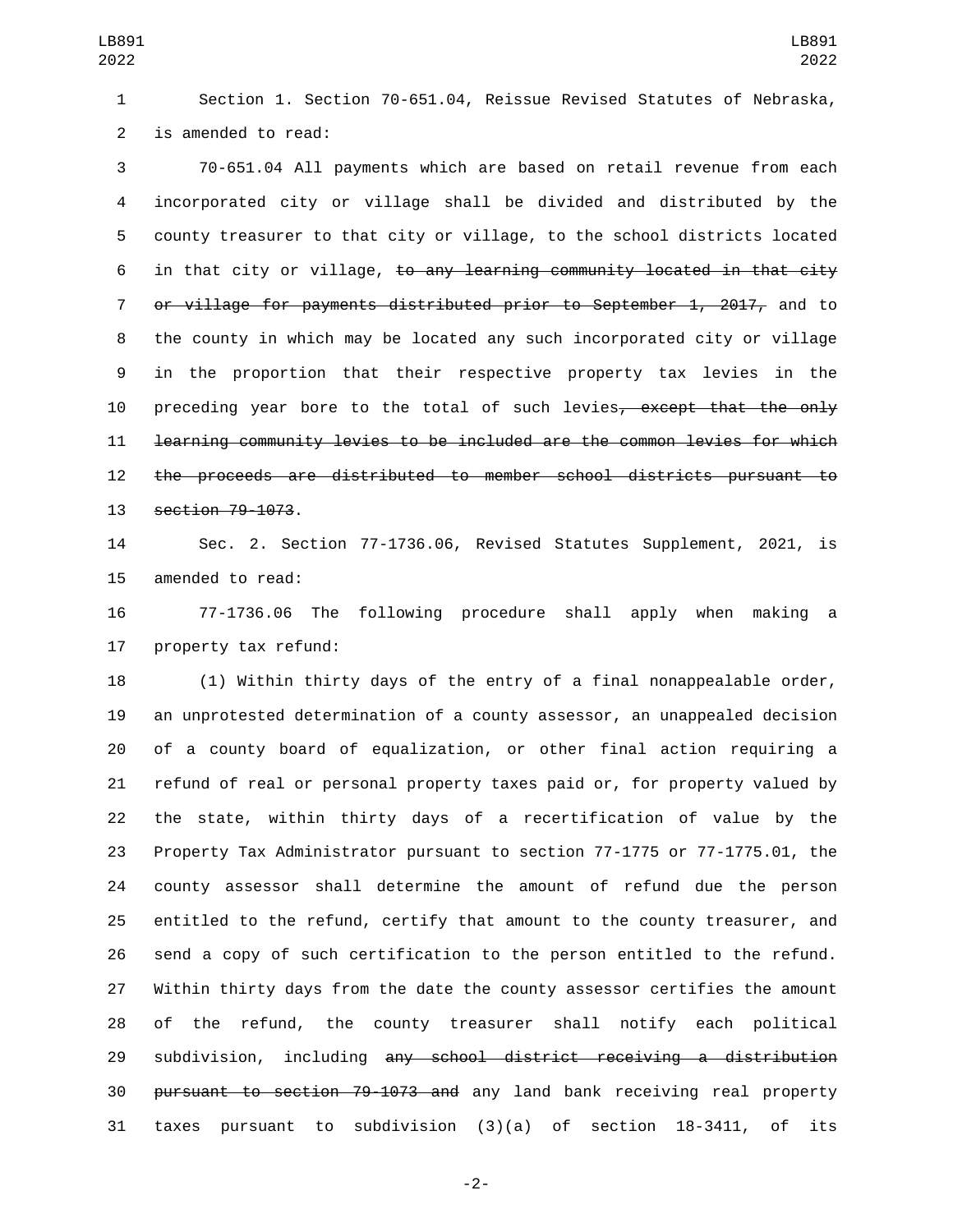respective share of the refund, except that for any political subdivision whose share of the refund is two hundred dollars or less, the county board may waive this notice requirement. Notification shall be by first- class mail, postage prepaid, to the last-known address of record of the political subdivision. The county treasurer shall pay the refund from funds in his or her possession belonging to any political subdivision, including any school district receiving a distribution pursuant to section 79-1073 and any land bank receiving real property taxes pursuant to subdivision (3)(a) of section 18-3411, which received any part of the tax or penalty being refunded. If sufficient funds are not available, the county treasurer shall register the refund or portion thereof which remains unpaid as a claim against such political subdivision and shall issue the person entitled to the refund a receipt for the registration of 14 the claim;

 (2) The refund of a tax or penalty or the receipt for the registration of a claim made or issued pursuant to this section shall be satisfied in full as soon as practicable. If a receipt for the 18 registration of a claim is given:

 (a) The governing body of the political subdivision shall make provisions in its next budget for the amount of such claim; or

 (b) If mutually agreed to by the governing body of the political subdivision and the person holding the receipt, such receipt shall be applied to satisfy any tax levied or assessed by that political subdivision which becomes due from the person holding the receipt until 25 the claim is satisfied in  $full;$ 

 (3) The county treasurer shall mail the refund or the receipt by first-class mail, postage prepaid, to the last-known address of the person entitled thereto. Multiple refunds to the same person may be combined into one refund. If a refund is not claimed by June 1 of the year following the year of mailing, the refund shall be canceled and the resultant amount credited to the various funds originally charged;

-3-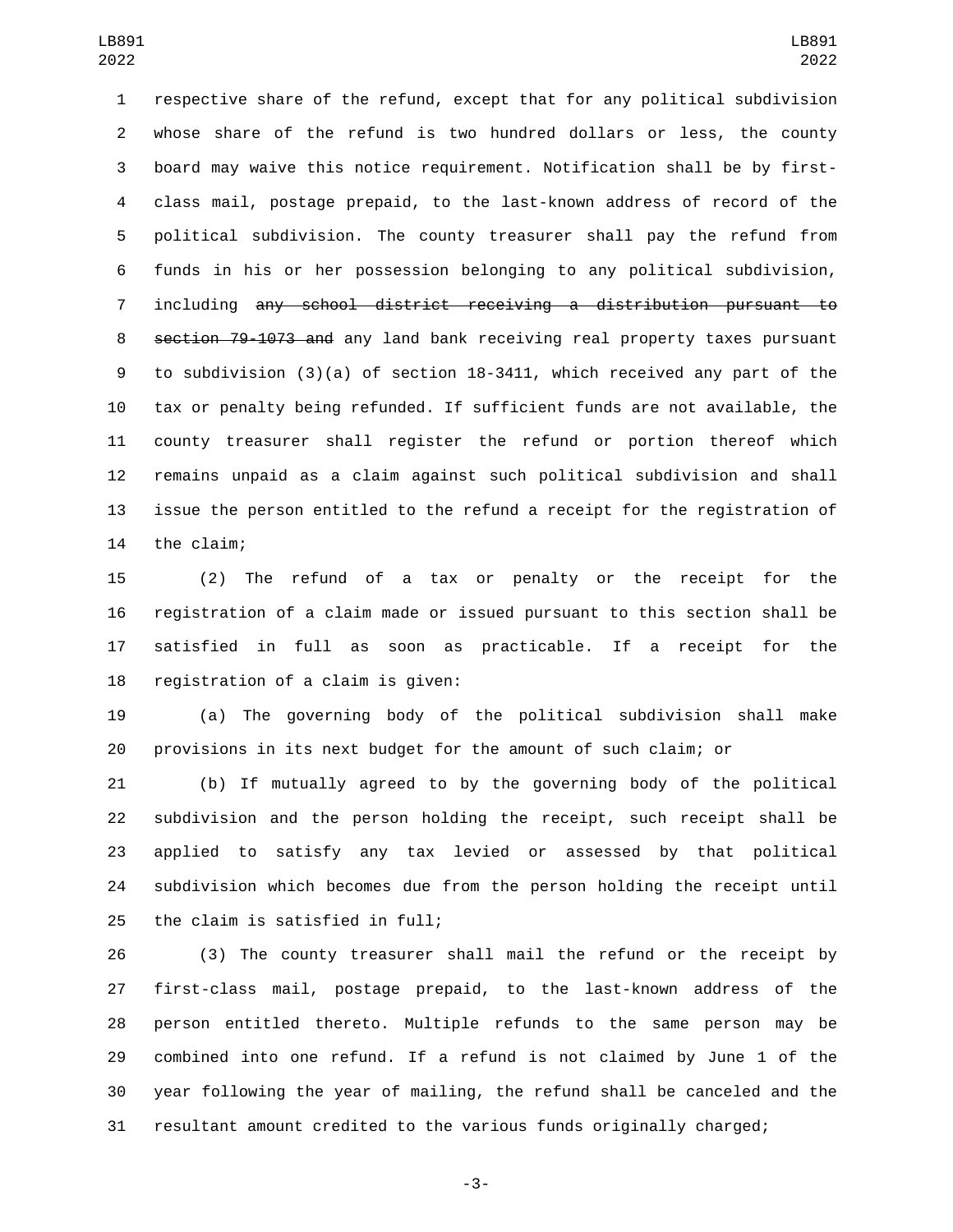(4) When the refund involves property valued by the state, the Tax Commissioner shall be authorized to negotiate a settlement of the amount of the refund or claim due pursuant to this section on behalf of the political subdivision from which such refund or claim is due. Any political subdivision which does not agree with the settlement terms as negotiated may reject such terms, and the refund or claim due from the political subdivision then shall be satisfied as set forth in this 8 section as if no such negotiation had occurred;

 (5) In the event that the Legislature appropriates state funds to be disbursed for the purposes of satisfying all or any portion of any refund or claim, the Tax Commissioner shall order the county treasurer to disburse such refund amounts directly to the persons entitled to the refund in partial or total satisfaction of such persons' claims. The county treasurer shall disburse such amounts within forty-five days after 15 receipt thereof;

 (6) If all or any portion of the refund is reduced by way of settlement or forgiveness by the person entitled to the refund, the proportionate amount of the refund that was paid by an appropriation of state funds shall be reimbursed by the county treasurer to the State Treasurer within forty-five days after receipt of the settlement agreement or receipt of the forgiven refund. The amount so reimbursed 22 shall be credited to the General Fund; and

 (7) For any refund or claim due under this section, interest shall accrue on the unpaid balance at the rate of nine percent beginning thirty days after the date the county assessor certifies the amount of refund based upon the final nonappealable order or other action approving the 27 refund.

 Sec. 3. Section 77-27,132, Revised Statutes Supplement, 2021, is 29 amended to read:

 77-27,132 (1) There is hereby created a fund to be designated the Revenue Distribution Fund which shall be set apart and maintained by the

-4-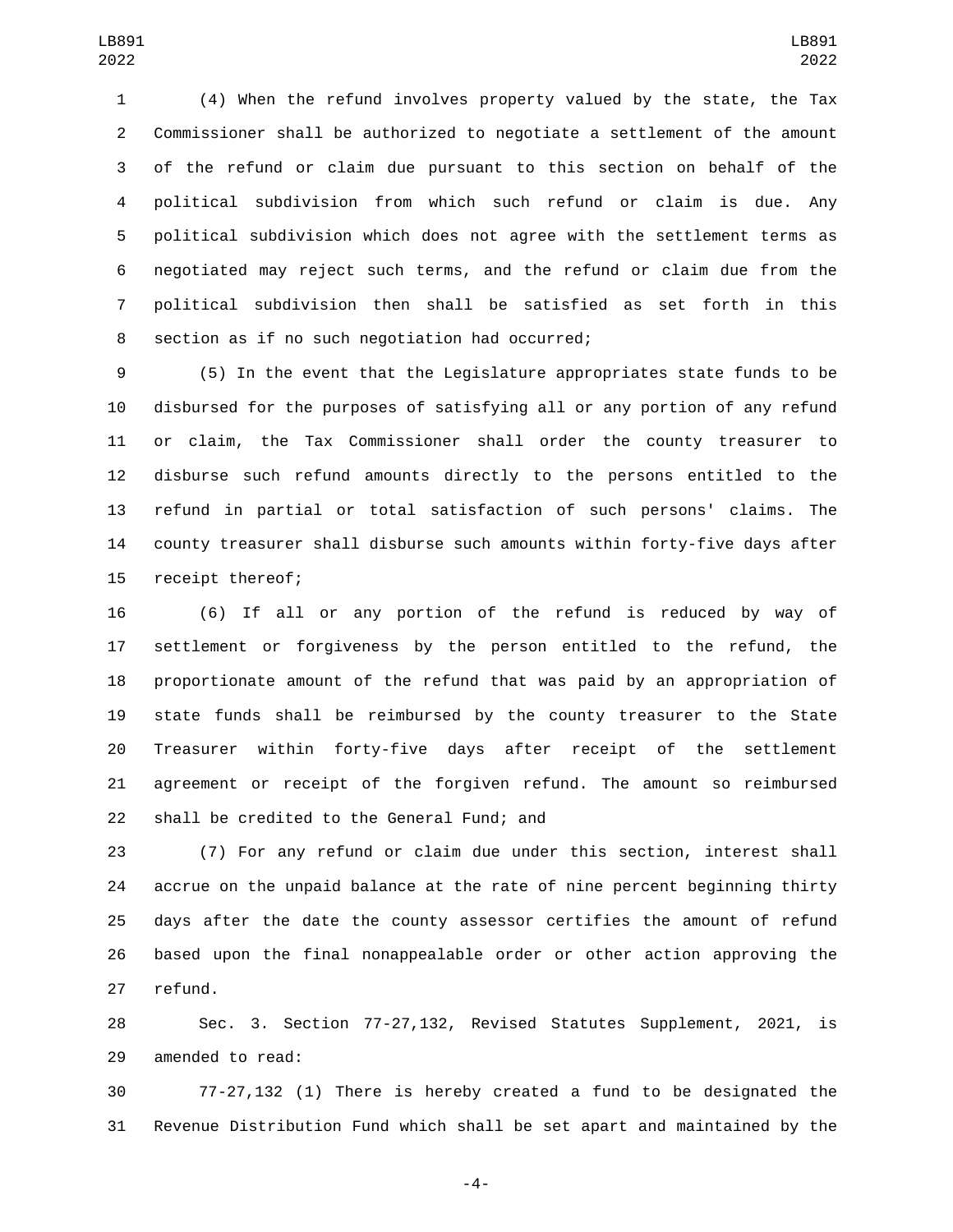Tax Commissioner. Revenue not required to be credited to the General Fund or any other specified fund may be credited to the Revenue Distribution Fund. Credits and refunds of such revenue shall be paid from the Revenue Distribution Fund. The balance of the amount credited, after credits and refunds, shall be allocated as provided by the statutes creating such 6 revenue.

 (2) The Tax Commissioner shall pay to a depository bank designated by the State Treasurer all amounts collected under the Nebraska Revenue Act of 1967. The Tax Commissioner shall present to the State Treasurer bank receipts showing amounts so deposited in the bank, and of the 11 amounts so deposited the State Treasurer shall:

 (a) For transactions occurring on or after October 1, 2014, and before October 1, 2027, credit to the Game and Parks Commission Capital Maintenance Fund all of the proceeds of the sales and use taxes imposed pursuant to section 77-2703 on the sale or lease of motorboats as defined in section 37-1204, personal watercraft as defined in section 37-1204.01, all-terrain vehicles as defined in section 60-103, and utility-type 18 vehicles as defined in section 60-135.01;

 (b) Credit to the Highway Trust Fund all of the proceeds of the sales and use taxes derived from the sale or lease for periods of more than thirty-one days of motor vehicles, trailers, and semitrailers, except that the proceeds equal to any sales tax rate provided for in section 77-2701.02 that is in excess of five percent derived from the sale or lease for periods of more than thirty-one days of motor vehicles, trailers, and semitrailers shall be credited to the Highway Allocation 26 Fund;

 (c) For transactions occurring on or after July 1, 2013, and before July 1, 2033, of the proceeds of the sales and use taxes derived from transactions other than those listed in subdivisions (2)(a) and (b) of this section from a sales tax rate of one-quarter of one percent, credit monthly eighty-five percent to the State Highway Capital Improvement Fund

-5-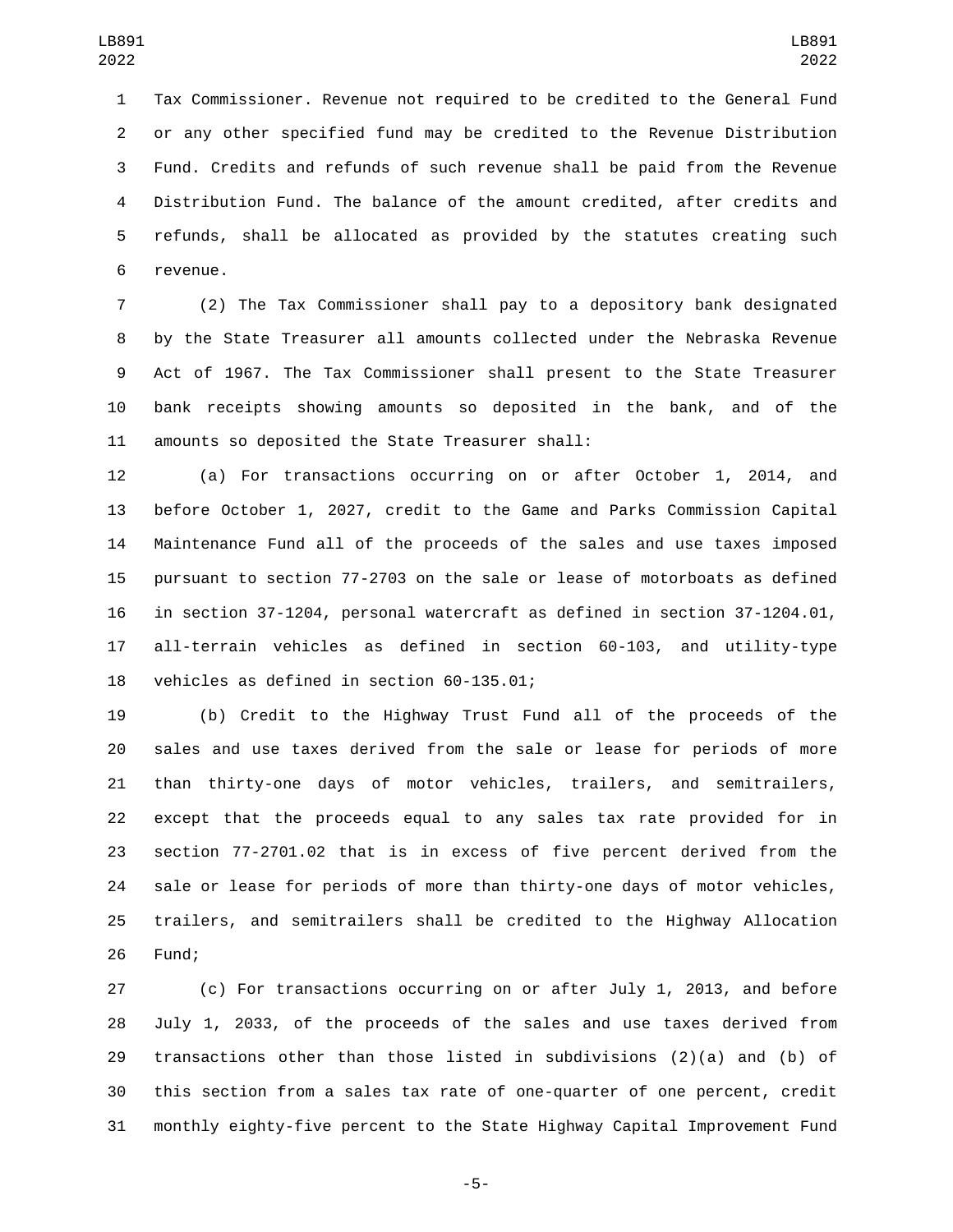1 and fifteen percent to the Highway Allocation Fund; and

 (d) Of the proceeds of the sales and use taxes derived from transactions other than those listed in subdivisions (2)(a) and (b) of this section, credit to the Property Tax Credit Cash Fund the amount certified under section 77-27,237, if any such certification is made;  $\frac{and}{ }$   $\frac{ }{ }$ 

 (e) For transactions occurring on or after July 1, 2022, credit monthly to the Education Stabilization Base Aid Trust Fund the proceeds of the sales and use taxes derived from transactions other than those 10 listed in subdivisions (2)(a) and (b) of this section from a sales tax 11 rate of one-half of one percent.

 The balance of all amounts collected under the Nebraska Revenue Act 13 of 1967 shall be credited to the General Fund.

 Sec. 4. Section 77-3442, Revised Statutes Supplement, 2021, is 15 amended to read:

 77-3442 (1) Property tax levies for the support of local governments for fiscal years beginning on or after July 1, 1998, shall be limited to the amounts set forth in this section except as provided in section 19 77-3444.

20 (2)(a) Except as provided in subdivisions (2)(d)  $\{2\}$ (b) and (2)(e) of this section, school districts and multiple-district school systems may levy (i) for fiscal years prior to fiscal year 2022-23, a maximum levy of one dollar and five cents per one hundred dollars of taxable 24 valuation of property subject to the levy and (ii) for fiscal year 2022-23 and each fiscal year thereafter, a maximum levy of ninety-five cents per one hundred dollars of taxable valuation of property subject to 27 the levy.

 (b) For fiscal year 2022-23 and each fiscal year thereafter, except 29 as provided in subdivision  $(2)(c)$  of this section, each school district or multiple-district school system may levy a maximum total levy for all special building fund purposes of ten cents per one hundred dollars of

-6-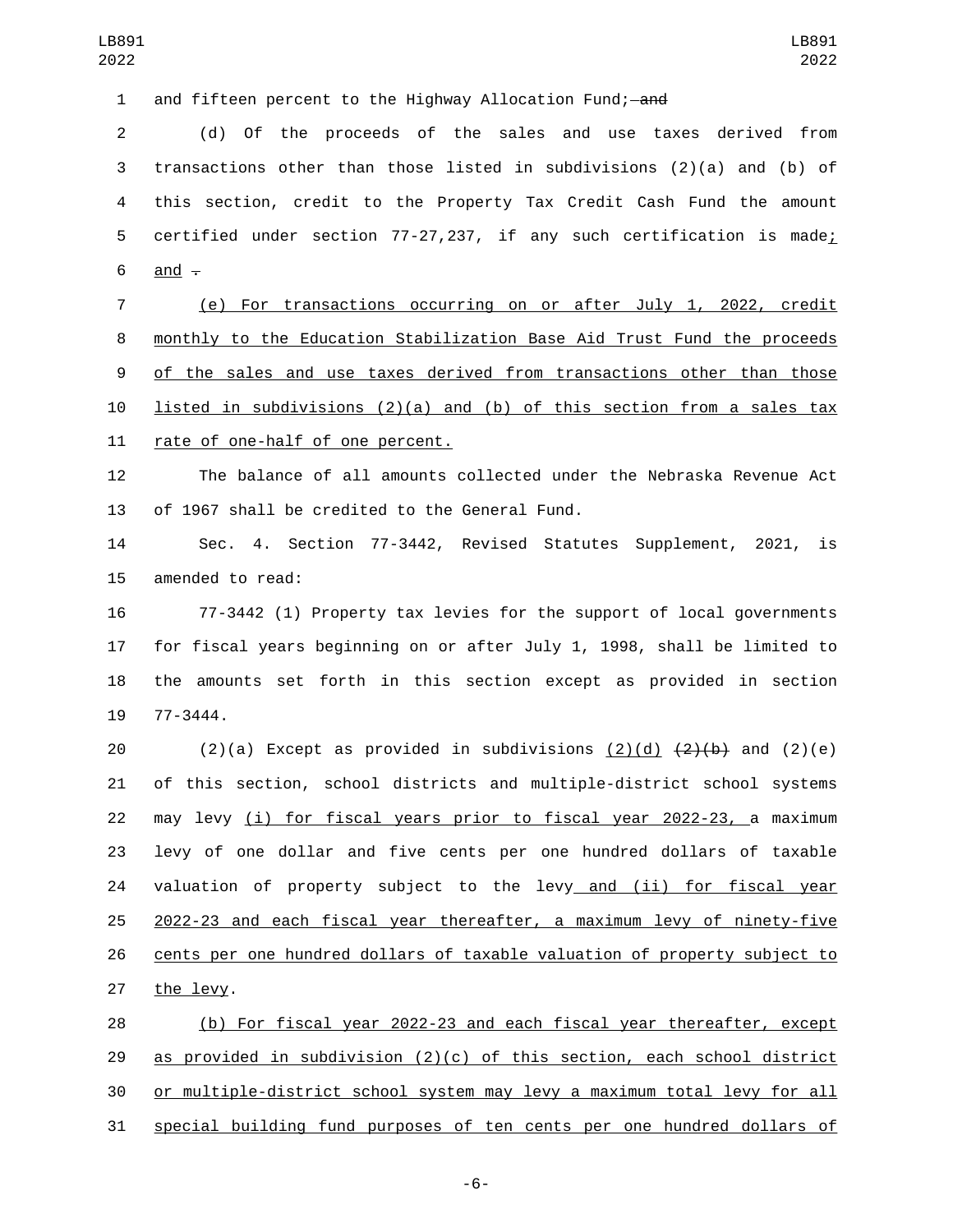taxable valuation of property subject to the levy. For purposes of this section, levy for a special building fund purpose means any levy for a special building fund, sinking fund, or bond fund that has not been 4 approved by voters pursuant to section 77-3444 and includes any levy under section 79-10,110 or 79-10,110.02.5

 (c) Subject to the conditions contained in this subdivision, the limitation in subdivision (2)(b) of this section may be increased up to five cents per one hundred dollars of taxable valuation of property subject to the levy with the approval of a two-thirds majority of all members of the school board or the board of the multiple-district school system, except that no increase under this subdivision shall cause the 12 combined levy under subdivisions  $(2)(a)$ ,  $(b)$ , and  $(c)$  of this section to exceed one dollar and five cents per one hundred dollars of taxable valuation of property subject to the levy. The portion of the levy for special building fund purposes approved pursuant to this subdivision shall only be used for capital improvement projects designated by the board at the time of such approval, real property acquisition, or special building funds or sinking funds established for projects commenced prior to the effective date of this act pursuant to section 79-10,110 or 79-10,110.02. For purposes of this subdivision, commenced means any action taken on the record by the school board or the board of the multiple-district school system which commits the board to expend funds in planning, constructing, or carrying out the project.

 (b) For each fiscal year prior to fiscal year 2017-18, learning communities may levy a maximum levy for the general fund budgets of member school districts of ninety-five cents per one hundred dollars of taxable valuation of property subject to the levy. The proceeds from the levy pursuant to this subdivision shall be distributed pursuant to 29 section 79-1073.

 (c) Except as provided in subdivision (2)(e) of this section, for each fiscal year prior to fiscal year 2017-18, school districts that are

-7-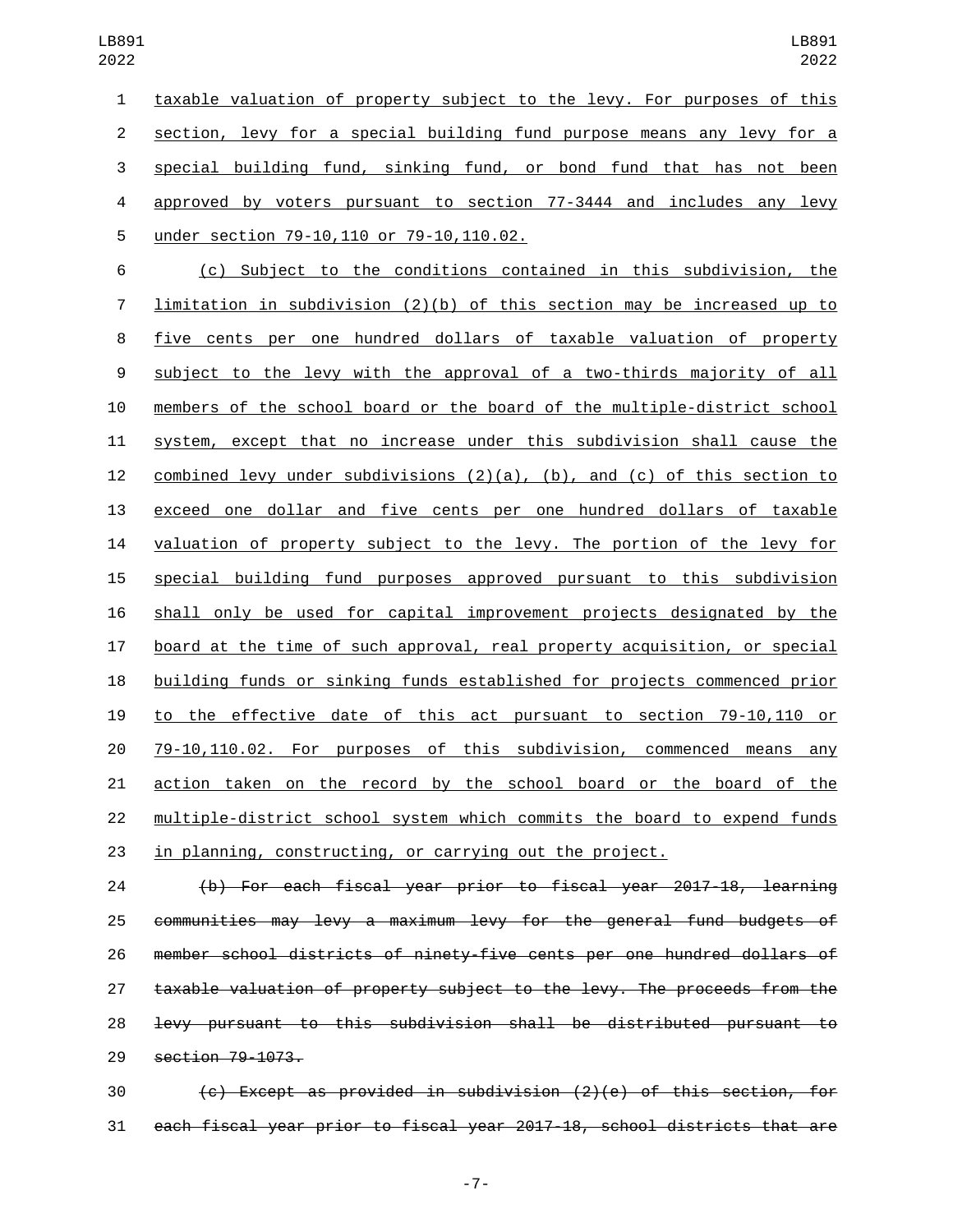members of learning communities may levy for purposes of such districts' general fund budget and special building funds a maximum combined levy of the difference of one dollar and five cents on each one hundred dollars of taxable property subject to the levy minus the learning community levy pursuant to subdivision (2)(b) of this section for such learning community.

7 (d) Excluded from the limitations in subdivision subdivisions (2)(a) 8 and  $(2)(c)$  of this section are (i) amounts levied to pay for current and future sums agreed to be paid by a school district to certificated employees in exchange for a voluntary termination of employment occurring prior to September 1, 2017, (ii) amounts levied by a school district otherwise at the maximum levy pursuant to subdivision (2)(a) of this section to pay for current and future qualified voluntary termination incentives for certificated teachers pursuant to subsection (3) of section 79-8,142 that are not otherwise included in an exclusion pursuant to subdivision (2)(d) of this section, (iii) amounts levied by a school district otherwise at the maximum levy pursuant to subdivision (2)(a) of this section to pay for seventy-five percent of the current and future sums agreed to be paid to certificated employees in exchange for a voluntary termination of employment occurring between September 1, 2017, and August 31, 2018, as a result of a collective-bargaining agreement in force and effect on September 1, 2017, that are not otherwise included in an exclusion pursuant to subdivision (2)(d) of this section, (iv) amounts levied by a school district otherwise at the maximum levy pursuant to subdivision (2)(a) of this section to pay for fifty percent of the current and future sums agreed to be paid to certificated employees in exchange for a voluntary termination of employment occurring between September 1, 2018, and August 31, 2019, as a result of a collective- bargaining agreement in force and effect on September 1, 2017, that are not otherwise included in an exclusion pursuant to subdivision (2)(d) of 31 this section, and (v) amounts levied by a school district otherwise at

-8-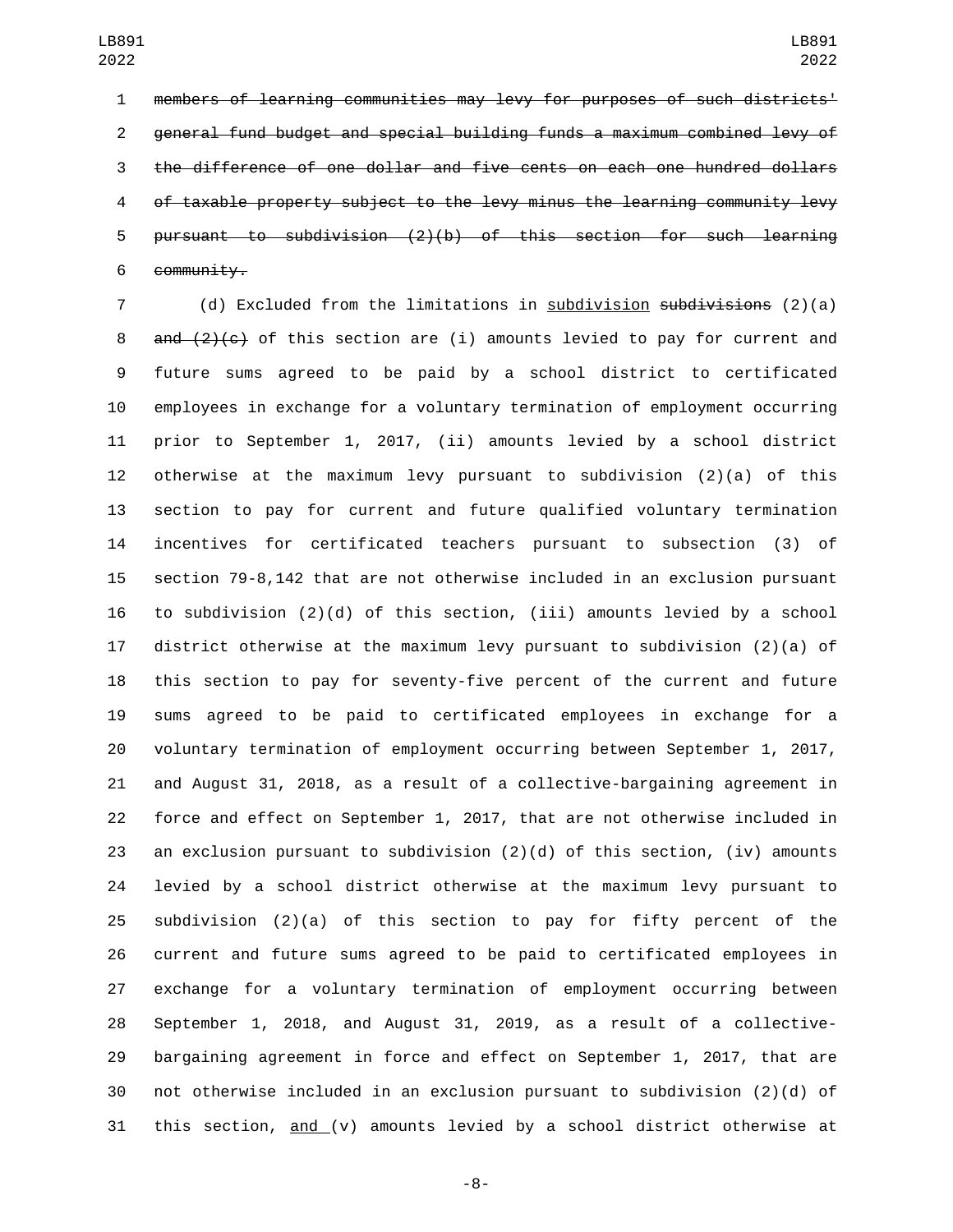the maximum levy pursuant to subdivision (2)(a) of this section to pay for twenty-five percent of the current and future sums agreed to be paid to certificated employees in exchange for a voluntary termination of employment occurring between September 1, 2019, and August 31, 2020, as a result of a collective-bargaining agreement in force and effect on September 1, 2017, that are not otherwise included in an exclusion 7 pursuant to subdivision  $(2)(d)$  of this section<del>,  $(vi)$  amounts levied in</del> compliance with sections 79-10,110 and 79-10,110.02, and (vii) amounts levied to pay for special building funds and sinking funds established for projects commenced prior to April 1, 1996, for construction, expansion, or alteration of school district buildings. For purposes of this subsection, commenced means any action taken by the school board on the record which commits the board to expend district funds in planning, 14 constructing, or carrying out the project.

 (e) Federal aid school districts may exceed the maximum levy 16 prescribed by subdivision (2)(a)  $er$  (2)(c) of this section only to the 17 extent necessary to qualify to receive federal aid pursuant to 20 U.S.C. 7701 et seq. Title VIII of Public Law 103-382, as such sections title 19 existed on January 1, 2022 September 1, 2001. For purposes of this subdivision, federal aid school district means any school district which receives ten percent or more of the revenue for its general fund budget 22 from federal government sources pursuant to 20 U.S.C. 7701 et seq. Title 23 VIII of Public Law 103-382, as such sections title existed on January 1, 24 2022 September 1, 2001.

 (f) For each fiscal year, learning communities may levy a maximum levy of one-half cent on each one hundred dollars of taxable property subject to the levy for elementary learning center facility leases, for remodeling of leased elementary learning center facilities, and for up to fifty percent of the estimated cost for focus school or program capital projects approved by the learning community coordinating council pursuant 31 to section 79-2111.

-9-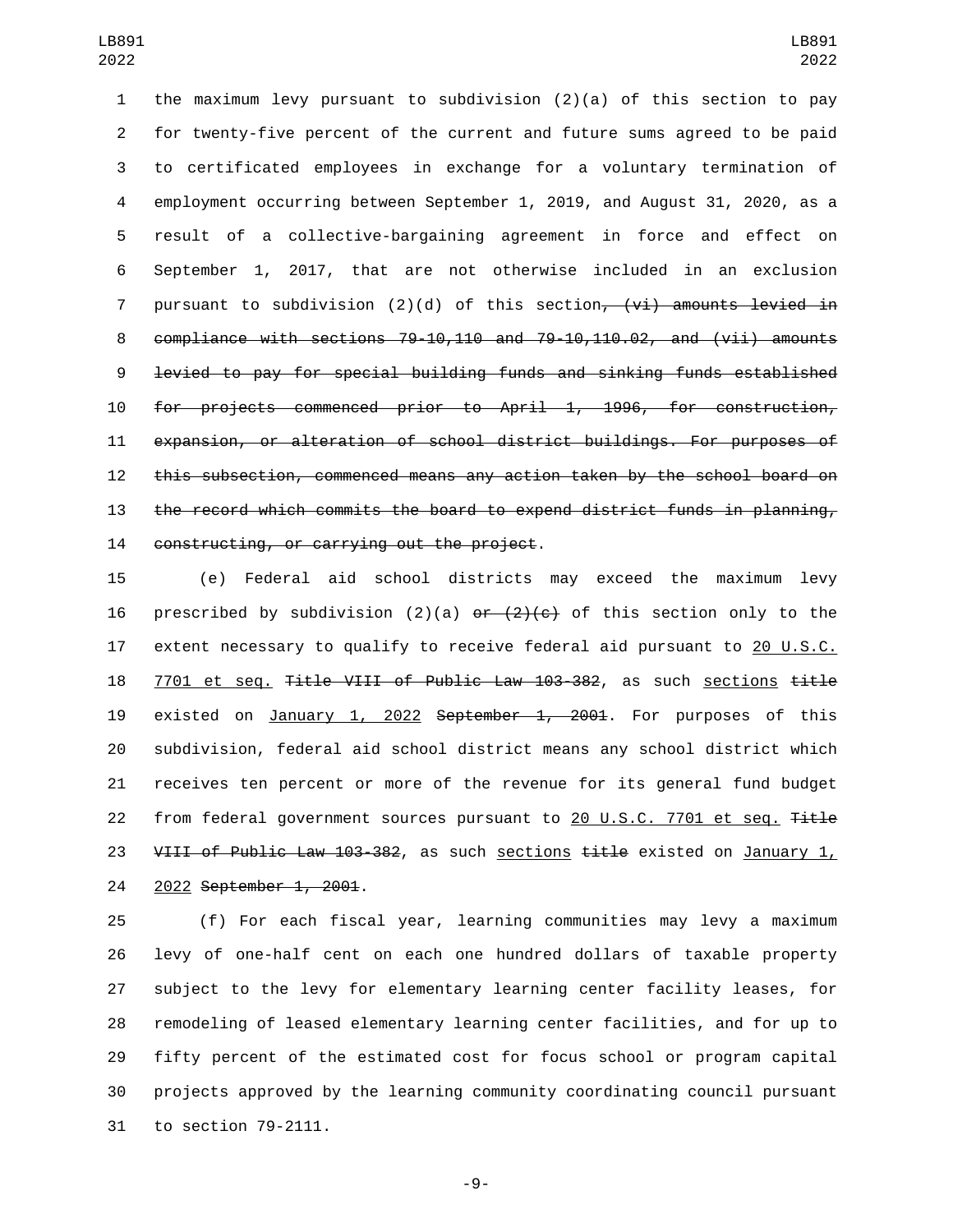(g) For each fiscal year, learning communities may levy a maximum levy of one and one-half cents on each one hundred dollars of taxable property subject to the levy for early childhood education programs for children in poverty, for elementary learning center employees, for contracts with other entities or individuals who are not employees of the learning community for elementary learning center programs and services, and for pilot projects, except that no more than ten percent of such levy may be used for elementary learning center employees.

 (3) For each fiscal year, community college areas may levy the levies provided in subdivisions (2)(a) through (c) of section 85-1517, in accordance with the provisions of such subdivisions. A community college area may exceed the levy provided in subdivision (2)(b) of section 85-1517 by the amount necessary to retire general obligation bonds assumed by the community college area or issued pursuant to section 85-1515 according to the terms of such bonds or for any obligation pursuant to section 85-1535 entered into prior to January 1, 1997.

 (4)(a) Natural resources districts may levy a maximum levy of four and one-half cents per one hundred dollars of taxable valuation of 19 property subject to the levy.

 (b) Natural resources districts shall also have the power and authority to levy a tax equal to the dollar amount by which their restricted funds budgeted to administer and implement ground water management activities and integrated management activities under the Nebraska Ground Water Management and Protection Act exceed their restricted funds budgeted to administer and implement ground water management activities and integrated management activities for FY2003-04, not to exceed one cent on each one hundred dollars of taxable valuation annually on all of the taxable property within the district.

 (c) In addition, natural resources districts located in a river basin, subbasin, or reach that has been determined to be fully appropriated pursuant to section 46-714 or designated as overappropriated

-10-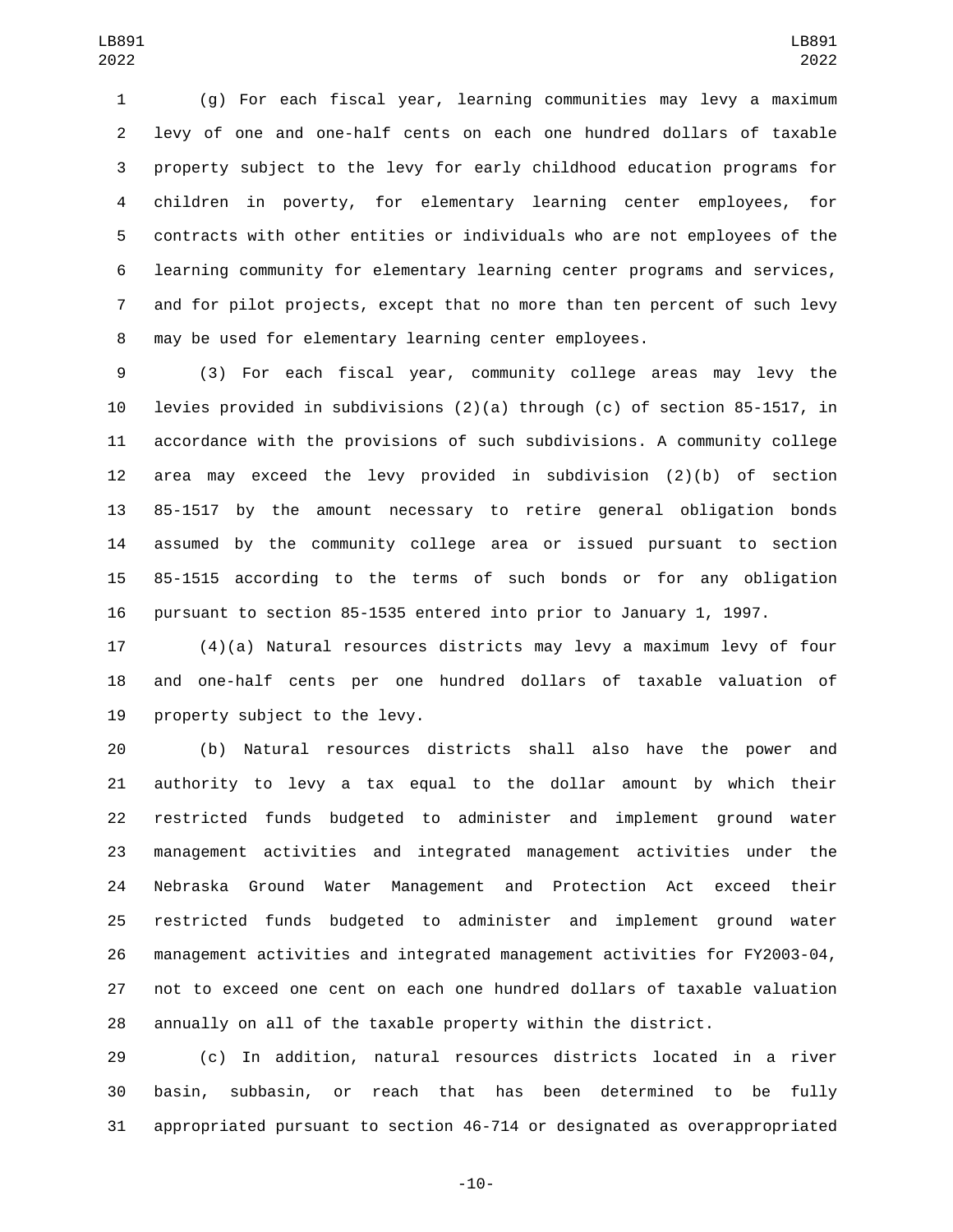pursuant to section 46-713 by the Department of Natural Resources shall also have the power and authority to levy a tax equal to the dollar amount by which their restricted funds budgeted to administer and implement ground water management activities and integrated management activities under the Nebraska Ground Water Management and Protection Act exceed their restricted funds budgeted to administer and implement ground water management activities and integrated management activities for FY2005-06, not to exceed three cents on each one hundred dollars of taxable valuation on all of the taxable property within the district for fiscal year 2006-07 and each fiscal year thereafter through fiscal year 11 2017-18.

 (5) Any educational service unit authorized to levy a property tax pursuant to section 79-1225 may levy a maximum levy of one and one-half cents per one hundred dollars of taxable valuation of property subject to 15 the levy.

 (6)(a) Incorporated cities and villages which are not within the boundaries of a municipal county may levy a maximum levy of forty-five cents per one hundred dollars of taxable valuation of property subject to the levy plus an additional five cents per one hundred dollars of taxable valuation to provide financing for the municipality's share of revenue required under an agreement or agreements executed pursuant to the Interlocal Cooperation Act or the Joint Public Agency Act. The maximum levy shall include amounts levied to pay for sums to support a library pursuant to section 51-201, museum pursuant to section 51-501, visiting community nurse, home health nurse, or home health agency pursuant to section 71-1637, or statue, memorial, or monument pursuant to section 27 80-202.

 (b) Incorporated cities and villages which are within the boundaries of a municipal county may levy a maximum levy of ninety cents per one hundred dollars of taxable valuation of property subject to the levy. The maximum levy shall include amounts paid to a municipal county for county

-11-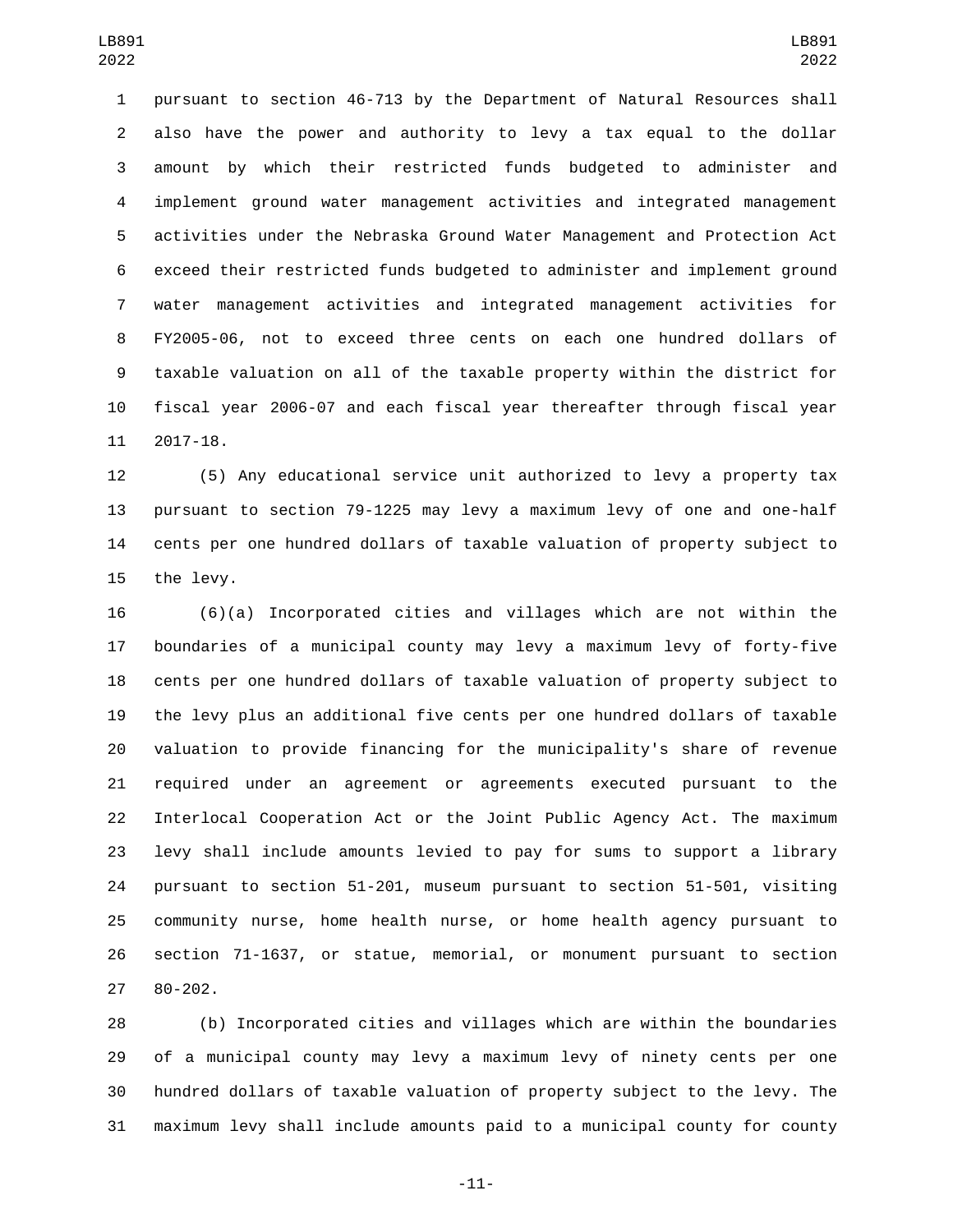services, amounts levied to pay for sums to support a library pursuant to section 51-201, a museum pursuant to section 51-501, a visiting community nurse, home health nurse, or home health agency pursuant to section 71-1637, or a statue, memorial, or monument pursuant to section 80-202.

 (7) Sanitary and improvement districts which have been in existence for more than five years may levy a maximum levy of forty cents per one hundred dollars of taxable valuation of property subject to the levy, and sanitary and improvement districts which have been in existence for five years or less shall not have a maximum levy. Unconsolidated sanitary and improvement districts which have been in existence for more than five years and are located in a municipal county may levy a maximum of eighty- five cents per hundred dollars of taxable valuation of property subject 13 to the levy.

 (8) Counties may levy or authorize a maximum levy of fifty cents per one hundred dollars of taxable valuation of property subject to the levy, except that five cents per one hundred dollars of taxable valuation of property subject to the levy may only be levied to provide financing for the county's share of revenue required under an agreement or agreements executed pursuant to the Interlocal Cooperation Act or the Joint Public Agency Act. The maximum levy shall include amounts levied to pay for sums to support a library pursuant to section 51-201 or museum pursuant to section 51-501. The county may allocate up to fifteen cents of its authority to other political subdivisions subject to allocation of property tax authority under subsection (1) of section 77-3443 and not specifically covered in this section to levy taxes as authorized by law which do not collectively exceed fifteen cents per one hundred dollars of taxable valuation on any parcel or item of taxable property. The county may allocate to one or more other political subdivisions subject to allocation of property tax authority by the county under subsection (1) of section 77-3443 some or all of the county's five cents per one hundred dollars of taxable valuation authorized for support of an agreement or

-12-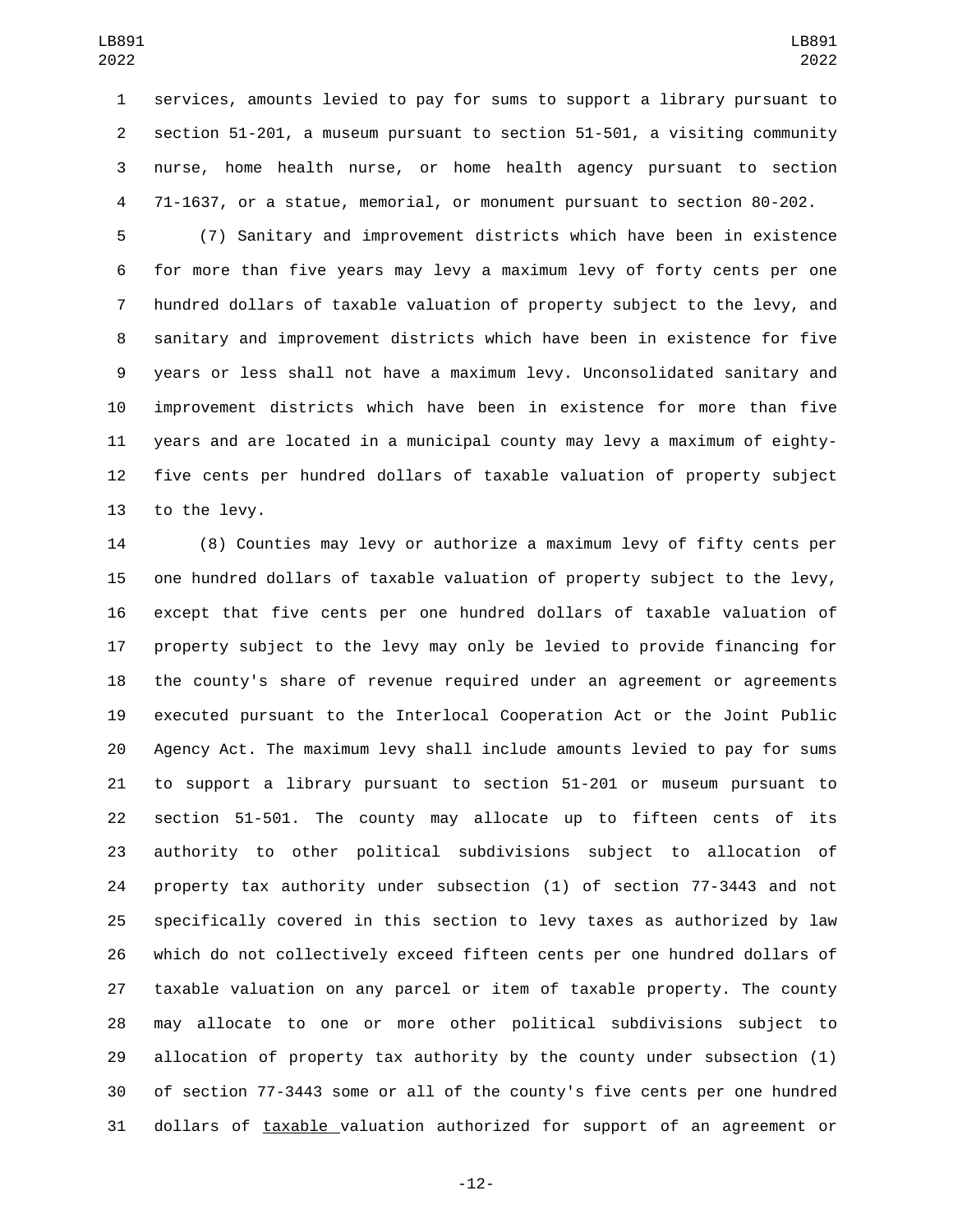agreements to be levied by the political subdivision for the purpose of supporting that political subdivision's share of revenue required under an agreement or agreements executed pursuant to the Interlocal Cooperation Act or the Joint Public Agency Act. If an allocation by a county would cause another county to exceed its levy authority under this section, the second county may exceed the levy authority in order to levy 7 the amount allocated.

 (9) Municipal counties may levy or authorize a maximum levy of one dollar per one hundred dollars of taxable valuation of property subject to the levy. The municipal county may allocate levy authority to any political subdivision or entity subject to allocation under section 12 77-3443.

 (10) Beginning July 1, 2016, rural and suburban fire protection districts may levy a maximum levy of ten and one-half cents per one hundred dollars of taxable valuation of property subject to the levy if (a) such district is located in a county that had a levy pursuant to subsection (8) of this section in the previous year of at least forty cents per one hundred dollars of taxable valuation of property subject to the levy or (b) such district had a levy request pursuant to section 77-3443 in any of the three previous years and the county board of the county in which the greatest portion of the valuation of such district is located did not authorize any levy authority to such district in such 23 year.

 (11) A regional metropolitan transit authority may levy a maximum levy of ten cents per one hundred dollars of taxable valuation of property subject to the levy for each fiscal year that commences on the January 1 that follows the effective date of the conversion of the transit authority established under the Transit Authority Law into the 29 regional metropolitan transit authority.

 (12) Property tax levies (a) for judgments, except judgments or orders from the Commission of Industrial Relations, obtained against a

-13-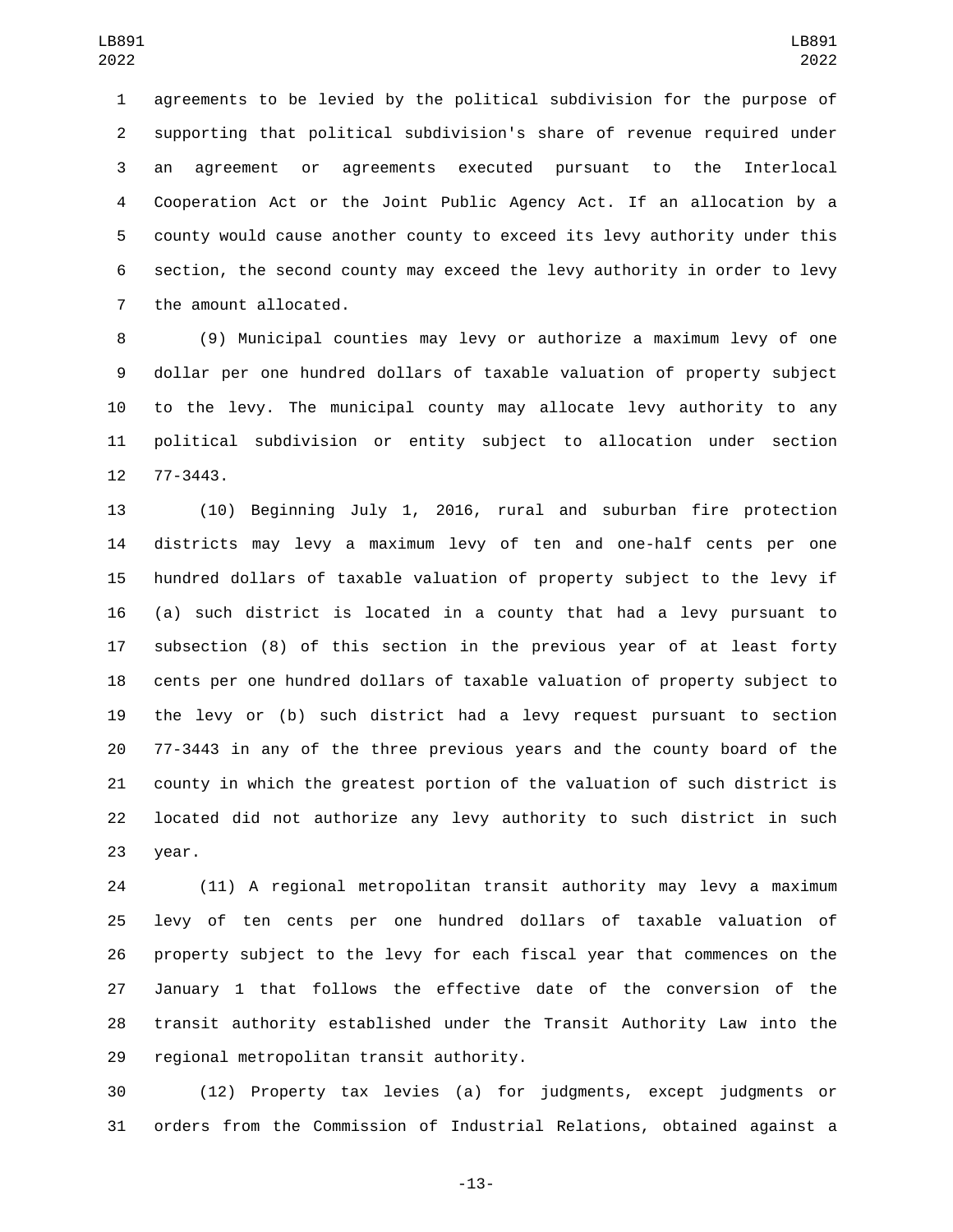political subdivision which require or obligate a political subdivision to pay such judgment, to the extent such judgment is not paid by liability insurance coverage of a political subdivision, (b) for preexisting lease-purchase contracts approved prior to July 1, 1998, (c) for bonds as defined in section 10-134 approved according to law and secured by a levy on property except as provided in section 44-4317 for bonded indebtedness issued by educational service units and school districts, (d) for payments by a public airport to retire interest-free loans from the Division of Aeronautics of the Department of Transportation in lieu of bonded indebtedness at a lower cost to the public airport, and (e) to pay for cancer benefits provided on or after January 1, 2022, pursuant to the Firefighter Cancer Benefits Act are not included in the levy limits established by this section.

 (13) The limitations on tax levies provided in this section are to include all other general or special levies provided by law. Notwithstanding other provisions of law, the only exceptions to the limits in this section are those provided by or authorized by sections 18 77-3442 to 77-3444.

 (14) Tax levies in excess of the limitations in this section shall be considered unauthorized levies under section 77-1606 unless approved 21 under section 77-3444.

 (15) For purposes of sections 77-3442 to 77-3444, political subdivision means a political subdivision of this state and a county 24 agricultural society.

 (16) For school districts that file a binding resolution on or before May 9, 2008, with the county assessors, county clerks, and county treasurers for all counties in which the school district has territory pursuant to subsection (7) of section 79-458, if the combined levies, except levies for bonded indebtedness approved by the voters of the school district and levies for the refinancing of such bonded indebtedness, are in excess of the greater of (a) one dollar and twenty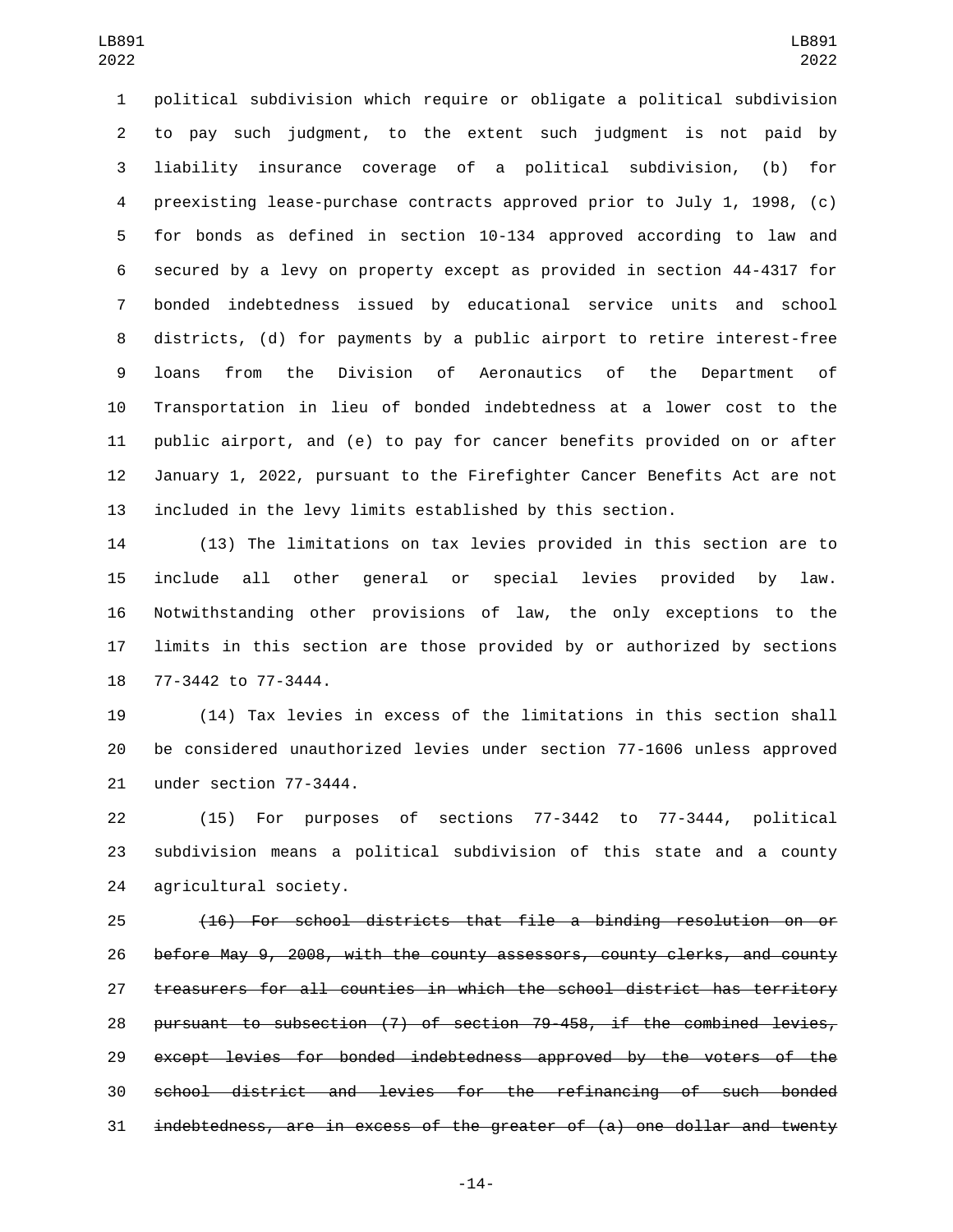cents per one hundred dollars of taxable valuation of property subject to the levy or (b) the maximum levy authorized by a vote pursuant to section 77-3444, all school district levies, except levies for bonded indebtedness approved by the voters of the school district and levies for the refinancing of such bonded indebtedness, shall be considered 6 unauthorized levies under section 77-1606.

 Sec. 5. Section 77-4212, Revised Statutes Supplement, 2021, is 8 amended to read:

 77-4212 (1) For tax year 2007, the amount of relief granted under the Property Tax Credit Act shall be one hundred five million dollars. For tax year 2008, the amount of relief granted under the act shall be one hundred fifteen million dollars. It is the intent of the Legislature to fund the Property Tax Credit Act for tax years after tax year 2008 using available revenue. For tax year 2017, the amount of relief granted under the act shall be two hundred twenty-four million dollars. For tax 16 year 2020 and each tax year thereafter, the minimum amount of relief granted under the act shall be two hundred seventy-five million dollars. For tax year 2021, the amount of relief granted under the act shall be three hundred million dollars. For tax year 2022 and each tax year thereafter, the amount of relief granted under the act shall be equal to the base amount plus any amount credited to the Property Tax Credit Cash Fund pursuant to section 9-1204 If money is transferred or credited to the Property Tax Credit Cash Fund pursuant to any other state law, such amount shall be added to the minimum amount required under this subsection when determining the total amount of relief granted under the  $a$ et. The relief shall be in the form of a property tax credit which 27 appears on the property tax statement.

 (2)(a) For tax years prior to tax year 2017, to determine the amount of the property tax credit, the county treasurer shall multiply the amount disbursed to the county under subdivision (4)(a) of this section by the ratio of the real property valuation of the parcel to the total

-15-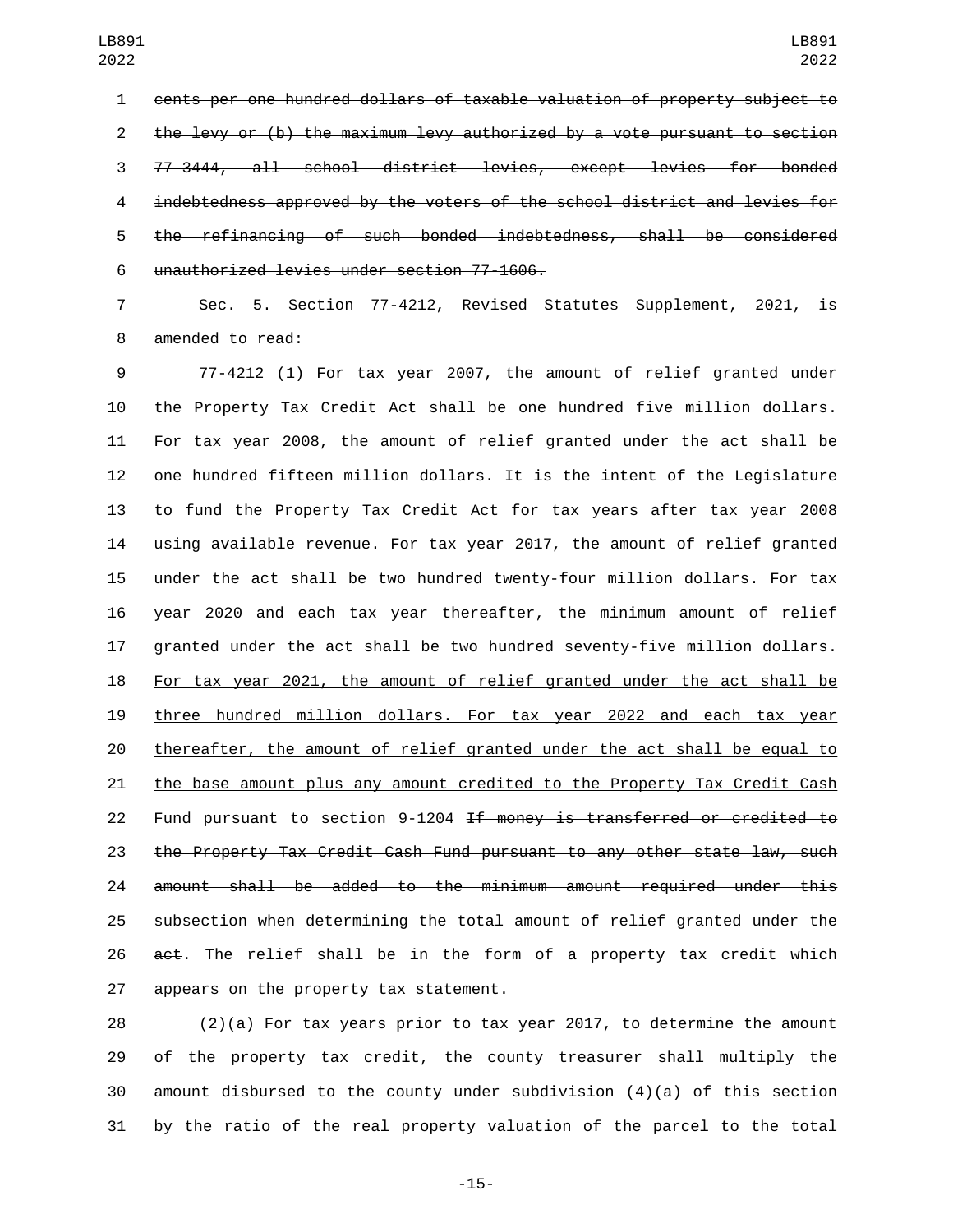real property valuation in the county. The amount determined shall be the 2 property tax credit for the property.

 (b) Beginning with tax year 2017, to determine the amount of the property tax credit, the county treasurer shall multiply the amount disbursed to the county under subdivision (4)(b) of this section by the ratio of the credit allocation valuation of the parcel to the total credit allocation valuation in the county. The amount determined shall be 8 the property tax credit for the property.

 (3) If the real property owner qualifies for a homestead exemption under sections 77-3501 to 77-3529, the owner shall also be qualified for the relief provided in the act to the extent of any remaining liability after calculation of the relief provided by the homestead exemption. If the credit results in a property tax liability on the homestead that is less than zero, the amount of the credit which cannot be used by the taxpayer shall be returned to the Property Tax Administrator by July 1 of the year the amount disbursed to the county was disbursed. The Property Tax Administrator shall immediately credit any funds returned under this subsection to the Property Tax Credit Cash Fund. Upon the return of any funds under this subsection, the county treasurer shall electronically file a report with the Property Tax Administrator, on a form prescribed by the Tax Commissioner, indicating the amount of funds distributed to each taxing unit in the county in the year the funds were returned, any collection fee retained by the county in such year, and the amount of 24 unused credits returned.

 (4)(a) For tax years prior to tax year 2017, the amount disbursed to each county shall be equal to the amount available for disbursement determined under subsection (1) of this section multiplied by the ratio of the real property valuation in the county to the real property valuation in the state. By September 15, the Property Tax Administrator shall determine the amount to be disbursed under this subdivision to each county and certify such amounts to the State Treasurer and to each

-16-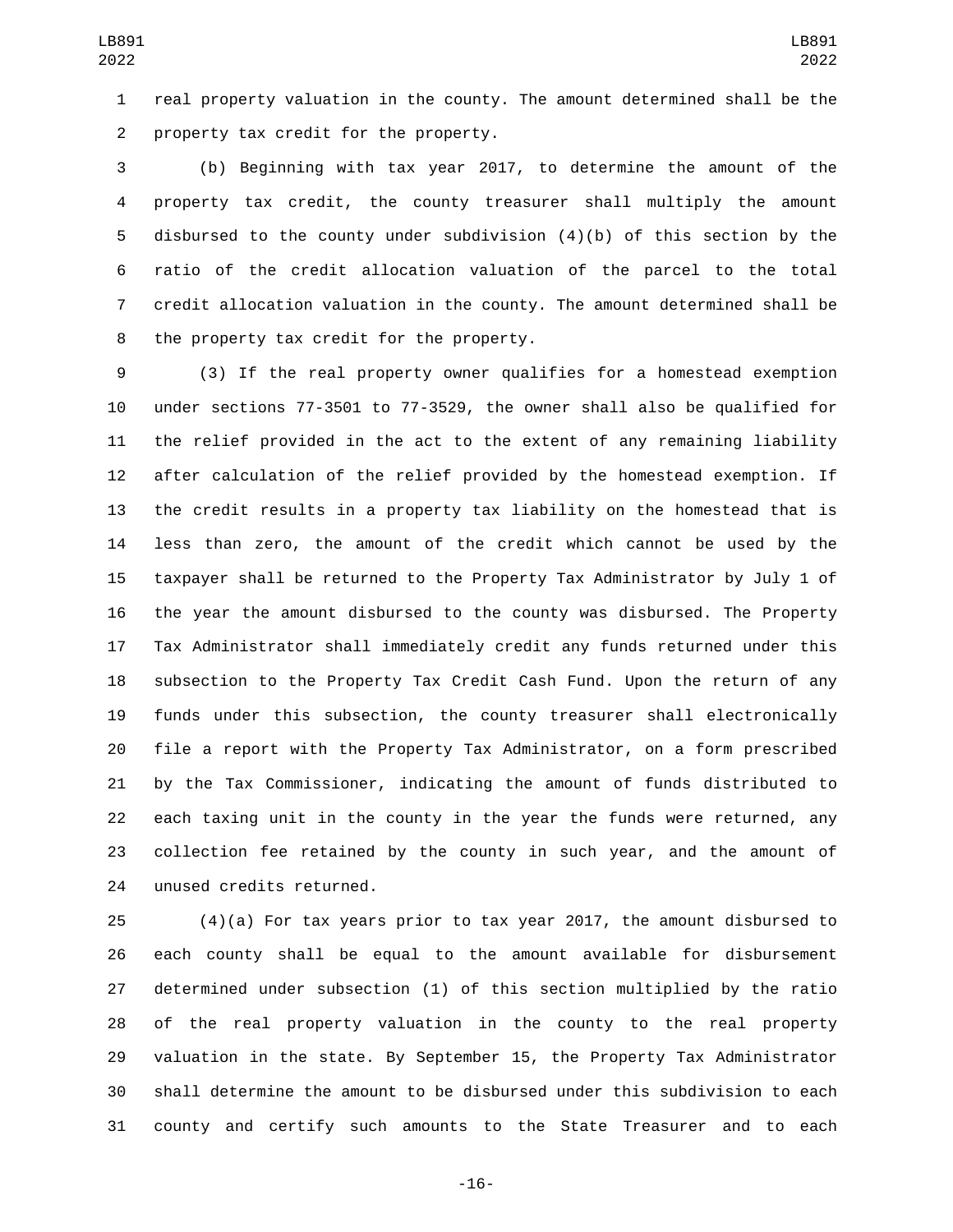county. The disbursements to the counties shall occur in two equal payments, the first on or before January 31 and the second on or before April 1. After retaining one percent of the receipts for costs, the county treasurer shall allocate the remaining receipts to each taxing unit levying taxes on taxable property in the tax district in which the real property is located in the same proportion that the levy of such taxing unit bears to the total levy on taxable property of all the taxing units in the tax district in which the real property is located.

 (b) Beginning with tax year 2017, the amount disbursed to each county shall be equal to the amount available for disbursement determined under subsection (1) of this section multiplied by the ratio of the credit allocation valuation in the county to the credit allocation valuation in the state. By September 15, the Property Tax Administrator shall determine the amount to be disbursed under this subdivision to each county and certify such amounts to the State Treasurer and to each county. The disbursements to the counties shall occur in two equal payments, the first on or before January 31 and the second on or before April 1. After retaining one percent of the receipts for costs, the county treasurer shall allocate the remaining receipts to each taxing unit based on its share of the credits granted to all taxpayers in the 21 taxing unit.

22 (5) For purposes of this section:  $\frac{1}{2}$  credit

23 (a) Base amount means:

24 (i) For tax year 2022, three hundred seven million five hundred 25 thousand dollars; and

 (ii) For tax year 2023 and each tax year thereafter, the base amount from the prior year increased by the base limitation established under 28 section 77-3446; and

 (b) Credit allocation valuation means the taxable value for all real property except agricultural land and horticultural land, one hundred twenty percent of taxable value for agricultural land and horticultural

-17-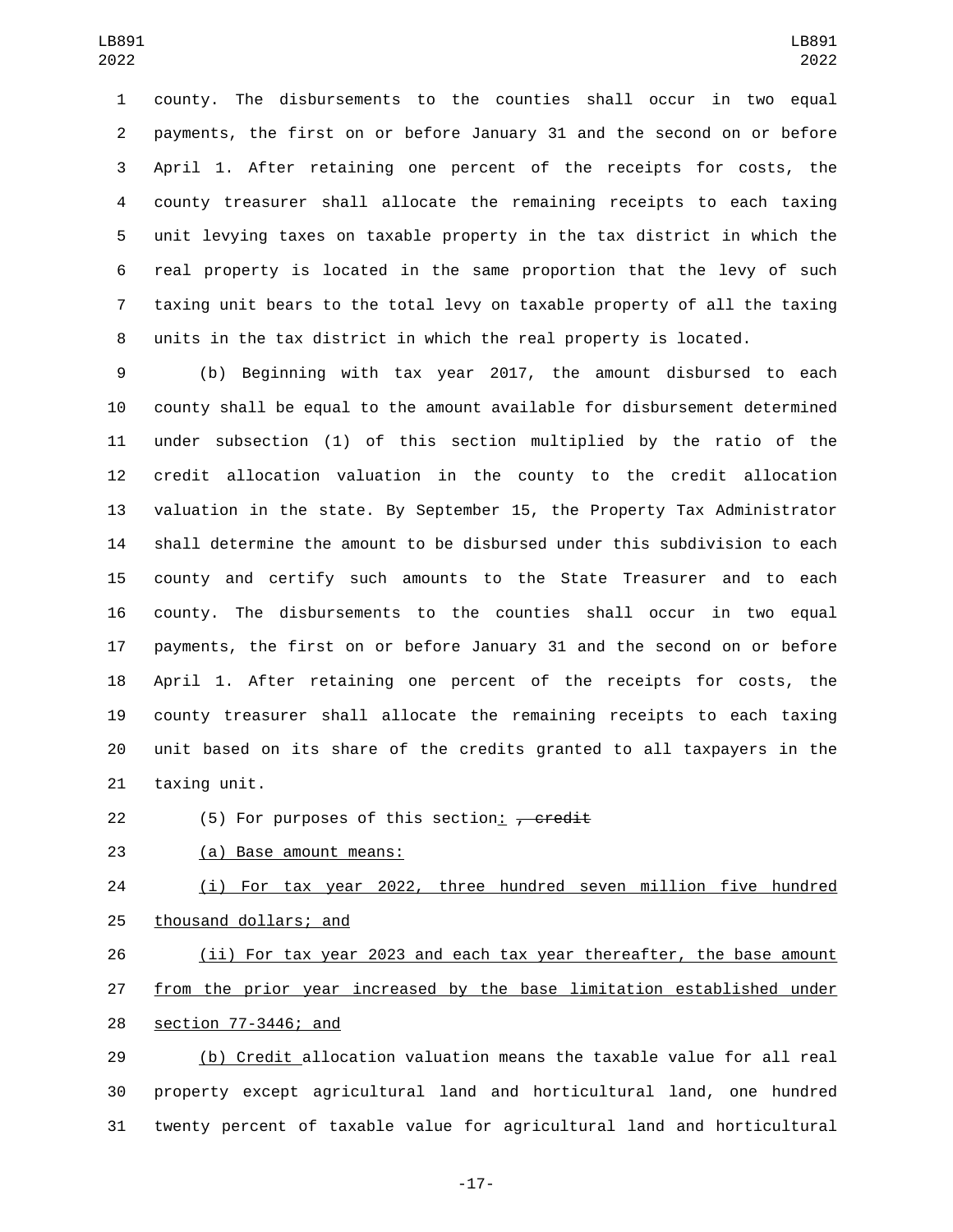land that is not subject to special valuation, and one hundred twenty percent of taxable value for agricultural land and horticultural land 3 that is subject to special valuation.

 (6) The State Treasurer shall transfer from the General Fund to the Property Tax Credit Cash Fund one hundred five million dollars by August 1, 2007, and one hundred fifteen million dollars by August 1, 2008.

 (7) The Legislature shall have the power to transfer funds from the 8 Property Tax Credit Cash Fund to the General Fund.

 Sec. 6. Section 77-4602, Revised Statutes Supplement, 2021, is 10 amended to read:

 77-4602 (1) Within fifteen days after the end of each month, the Tax Commissioner shall provide a public statement of actual General Fund net receipts, a comparison of such actual net receipts to the monthly estimated net receipts from the most recent forecast provided by the Nebraska Economic Forecasting Advisory Board pursuant to section 77-27,158, and a comparison of such actual net receipts to the monthly actual net receipts for the same month of the previous fiscal year.

 (2) Within fifteen days after the end of each fiscal year, the public statement shall also include (a) a summary of actual General Fund net receipts and estimated General Fund net receipts for the fiscal year as certified pursuant to sections 77-4601 and 77-4603 and (b) a comparison of the actual General Fund net receipts for the fiscal year to the actual General Fund net receipts for the previous fiscal year.

24 (3)(a) Within fifteen days after the end of fiscal year 2020-21—and each fiscal year thereafter through fiscal year 2022-23, the Tax Commissioner shall determine the balance of the Cash Reserve Fund.

 (b) If the balance of the Cash Reserve Fund is less than five 28 hundred million dollars:

(i) The Tax Commissioner shall determine:29

 (A) Actual General Fund net receipts for the most recently completed fiscal year minus estimated General Fund net receipts for such fiscal

-18-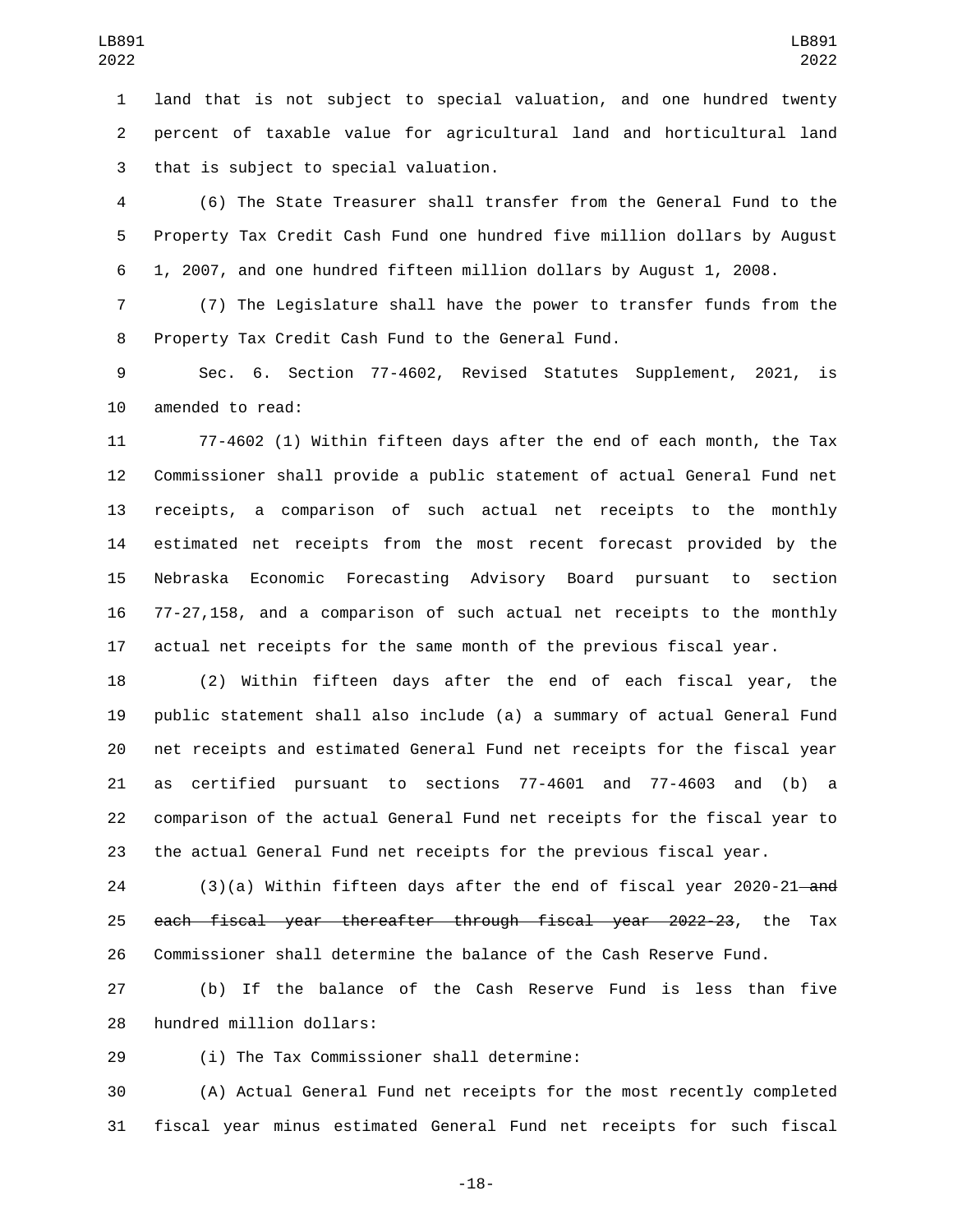year as certified pursuant to sections 77-4601 and 77-4603; and

 (B) Actual General Fund net receipts for the most recently completed fiscal year minus one hundred three and one-half percent of actual General Fund net receipts for the prior fiscal year.

 (ii) If the amounts calculated under subdivisions (3)(b)(i)(A) and  $(3)(b)(i)(B)$  of this section are both positive numbers, the Tax Commissioner shall certify (A) the amount determined under subdivision  $(3)(b)(i)(A)$  of this section and  $(B)$  fifty percent of the amount 9 determined under subdivision  $(3)(b)(i)(B)$  of this section to the State Treasurer. The State Treasurer shall transfer the difference between the 11 two certified amounts to the Cash Reserve Fund.

 (iii) If the amount calculated under subdivision (3)(b)(i)(A) of this section is a positive number but the amount calculated under 14 subdivision  $(3)(b)(i)(B)$  of this section is a negative number, the Tax Commissioner shall certify the amount determined under subdivision (3)(b) (i)(A) of this section to the State Treasurer and the State Treasurer shall transfer such certified amount to the Cash Reserve Fund.

 (c) If the balance of the Cash Reserve Fund is five hundred million 19 dollars or more:

(i) The Tax Commissioner shall determine:20

 (A) Actual General Fund net receipts for the most recently completed fiscal year minus estimated General Fund net receipts for such fiscal year as certified pursuant to sections 77-4601 and 77-4603; and

 (B) Actual General Fund net receipts for the most recently completed fiscal year minus one hundred three and one-half percent of actual General Fund net receipts for the prior fiscal year.

27 (ii) If the amounts calculated under subdivisions  $(3)(c)(i)(A)$  and 28  $(3)(c)(i)(B)$  of this section are both positive numbers, the Tax Commissioner shall certify (A) the amount determined under subdivision  $(3)(c)(i)(A)$  of this section and  $(B)$  the amount determined under 31 subdivision  $(3)(c)(i)(B)$  of this section to the State Treasurer. The

-19-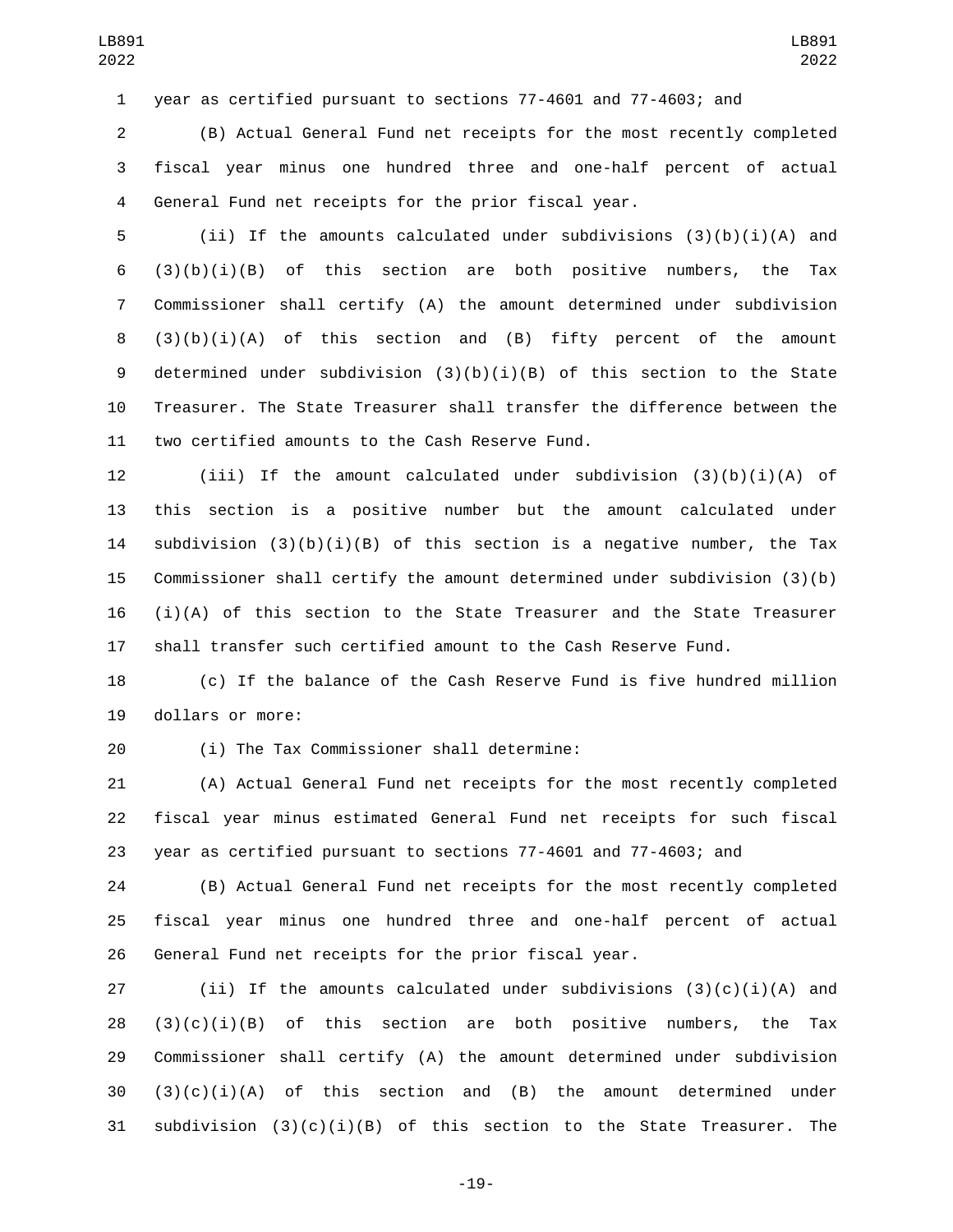State Treasurer shall transfer the difference between the two certified amounts to the Cash Reserve Fund.2

 (iii) If the amount calculated under subdivision (3)(c)(i)(A) of this section is a positive number but the amount calculated under 5 subdivision  $(3)(c)(i)(B)$  of this section is a negative number, the Tax Commissioner shall certify the amount determined under subdivision (3)(c) (i)(A) of this section to the State Treasurer and the State Treasurer shall transfer such certified amount to the Cash Reserve Fund.

 (4)(a) Within fifteen days after the end of fiscal year 2021-22 2023-24 and each fiscal year thereafter, the Tax Commissioner shall 11 determine the following:

 (i) Actual General Fund net receipts for the most recently completed fiscal year minus estimated General Fund net receipts for such fiscal year as certified pursuant to sections 77-4601 and 77-4603; and

 (ii) Fifty percent of the product of actual General Fund net receipts for the most recently completed fiscal year times the difference between the annual percentage increase in the actual General Fund net receipts for the most recently completed fiscal year and the average annual percentage increase in the actual General Fund net receipts over the twenty previous fiscal years, excluding the year in which the annual percentage change in actual General Fund net receipts is the lowest.

22 (b) If the number determined under subdivision  $(4)(a)(i)$  of this section is a positive number, the Tax Commissioner shall immediately certify the greater of the two numbers determined under subdivision (4) (a) of this section to the director. The State Treasurer shall transfer the certified amount from the General Fund to the Cash Reserve Fund upon certification by the director of such amount. The transfer shall be made 28 according to the following schedule:

 (i) An amount equal to the amount determined under subdivision (4) (a)(i) of this section shall be transferred immediately; and

(ii) The remainder, if any, shall be transferred by the end of the

-20-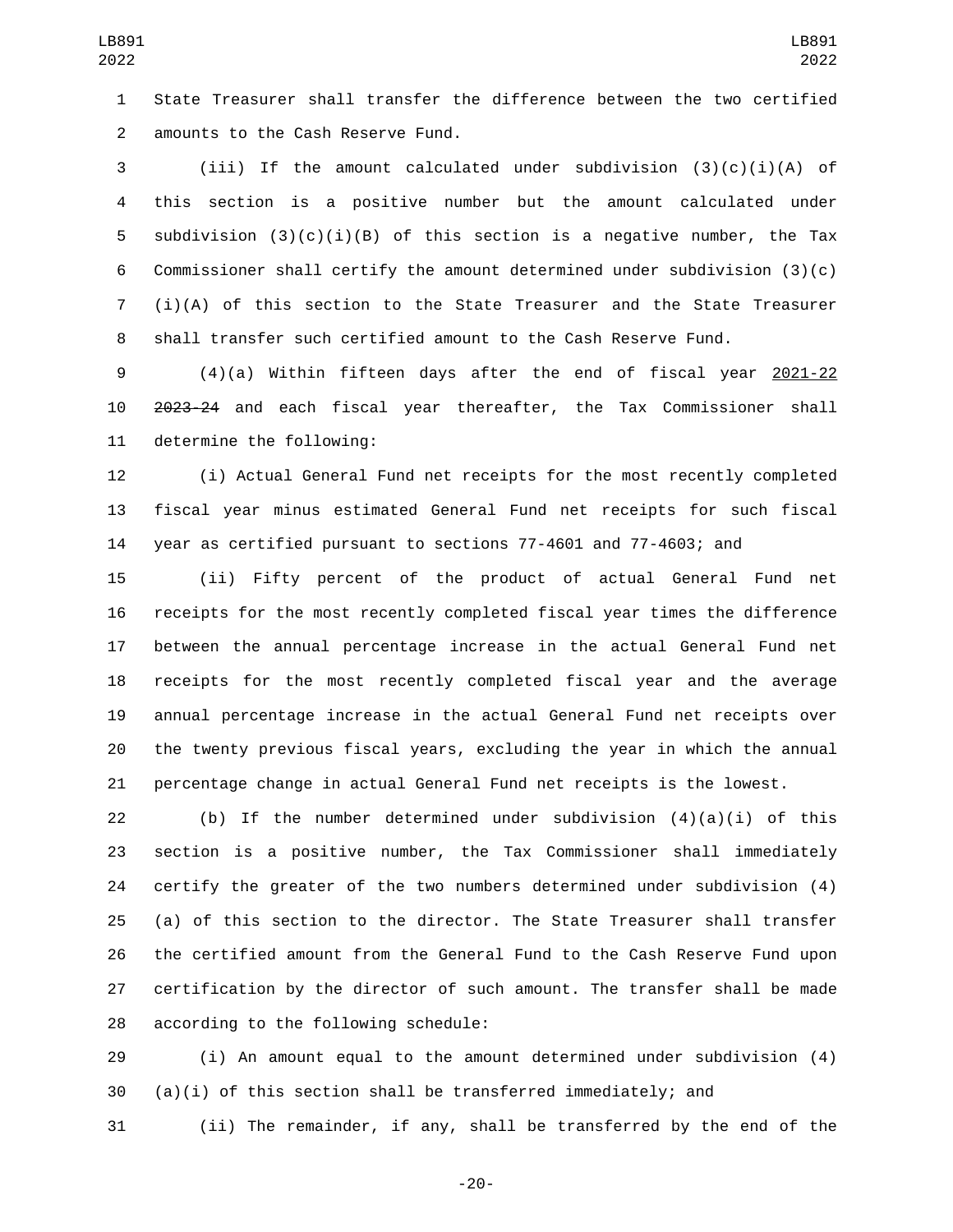1 subsequent fiscal year.

 (c) If the transfer required under subdivision (4)(b) of this section causes the balance in the Cash Reserve Fund to exceed sixteen percent of the total budgeted General Fund expenditures for the current fiscal year, such transfer shall be reduced so that the balance of the 6 Cash Reserve Fund does not exceed such amount.

 (d) Nothing in this subsection prohibits the balance in the Cash Reserve Fund from exceeding sixteen percent of the total budgeted General Fund expenditures each fiscal year if the Legislature determines it necessary to prepare for and respond to budgetary requirements which may include, but are not limited to, capital construction projects and 12 responses to emergencies.

 Sec. 7. Section 77-6703, Revised Statutes Supplement, 2021, is 14 amended to read:

 77-6703 (1) For taxable years beginning or deemed to begin on or 16 after January 1, 2020, and before January 1, 2022, under the Internal Revenue Code of 1986, as amended, there shall be allowed to each eligible taxpayer a refundable credit against the income tax imposed by the Nebraska Revenue Act of 1967 or against the franchise tax imposed by sections 77-3801 to 77-3807. The credit shall be equal to the credit percentage for the taxable year, as set by the department under subsection (2) of this section, multiplied by the amount of school district taxes paid by the eligible taxpayer during such taxable year.

 (2)(a) For taxable years beginning or deemed to begin during calendar year 2020, the department shall set the credit percentage so that the total amount of credits for such taxable years shall be one 27 hundred twenty-five million dollars; and

 (b) For taxable years beginning or deemed to begin during calendar year 2021, the department shall set the credit percentage so that the total amount of credits for such taxable years shall be one hundred twenty-five million dollars plus either (i) the amount calculated for

-21-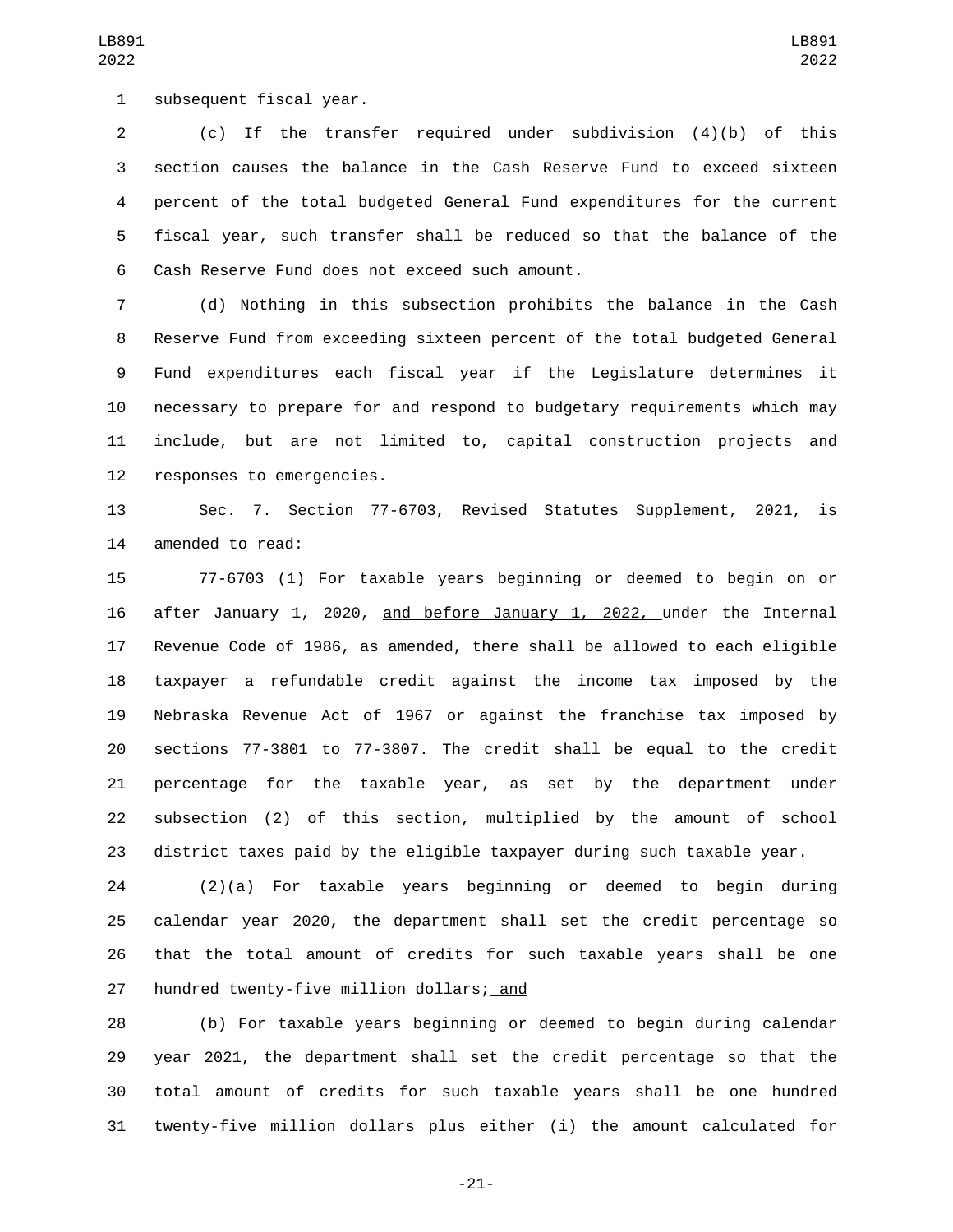such calendar year under subdivision (3)(b)(ii)(B) of section 77-4602 or (ii) the amount calculated for such calendar year under subdivision (3) 3 (c)(ii)(B) of section 77-4602, whichever is applicable.  $\frac{1}{t}$ 

 (c) For taxable years beginning or deemed to begin during calendar year 2022, the department shall set the credit percentage so that the total amount of credits for such taxable years shall be the maximum amount of credits allowed under subdivision (2)(b) of this section plus either (i) the amount calculated for such calendar year under subdivision  $(3)(b)(ii)(B)$  of section 77-4602 or (ii) the amount calculated for such  $cal$ ealendar year under subdivision  $(3)(c)(ii)(B)$  of section 77-4602, 11 whichever is applicable;

 (d) For taxable years beginning or deemed to begin during calendar year 2023, the department shall set the credit percentage so that the total amount of credits for such taxable years shall be the maximum amount of credits allowed under subdivision (2)(c) of this section plus either (i) the amount calculated for such calendar year under subdivision  $(3)(b)(ii)(B)$  of section 77-4602 or (ii) the amount calculated for such calendar year under subdivision (3)(c)(ii)(B) of section 77-4602, 19 whichever is applicable;

 (e) For taxable years beginning or deemed to begin during calendar year 2024, the department shall set the credit percentage so that the total amount of credits for such taxable years shall be three hundred 23 seventy-five million dollars; and

 (f) For taxable years beginning or deemed to begin during calendar year 2025 and each calendar year thereafter, the department shall set the credit percentage so that the total amount of credits for such taxable years shall be the maximum amount of credits allowed in the prior year increased by the allowable growth percentage.

 (3) If the school district taxes are paid by a corporation having an election in effect under subchapter S of the Internal Revenue Code, a partnership, a limited liability company, a trust, or an estate, the

-22-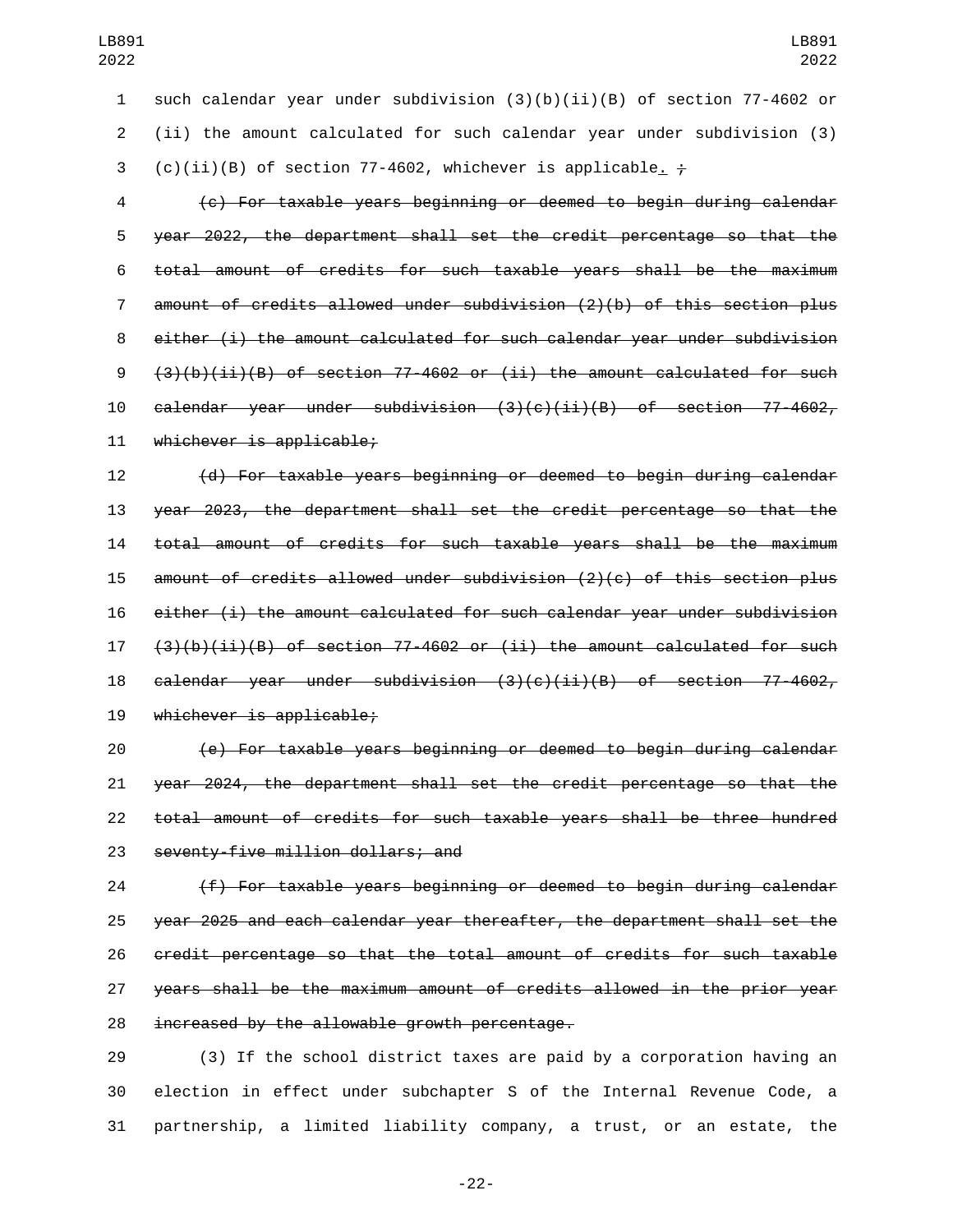amount of school district taxes paid during the taxable year may be allocated to the shareholders, partners, members, or beneficiaries in the same proportion that income is distributed for taxable years beginning or deemed to begin before January 1, 2021, and before January 1, 2022, under the Internal Revenue Code of 1986, as amended. The department shall provide forms and schedules necessary for verifying eligibility for the credit provided in this section and for allocating the school district taxes paid. For taxable years beginning or deemed to begin on or after January 1, 2021, under the Internal Revenue Code of 1986, as amended, the refundable credit shall be claimed by the corporation having an election in effect under subchapter S of the Internal Revenue Code, the partnership, the limited liability company, the trust, or the estate that 13 paid the school district taxes.

 (4) For any fiscal year or short year taxpayer, the credit may be claimed in the first taxable year that begins following the calendar year for which the credit percentage was determined. The credit shall be taken for the school district taxes paid by the taxpayer during the immediately 18 preceding calendar year.

 (5) For the first taxable year beginning or deemed to begin on or after January 1, 2021, and before January 1, 2022, under the Internal Revenue Code of 1986, as amended, for a corporation having an election in effect under subchapter S of the Internal Revenue Code, a partnership, a limited liability company, a trust, or an estate that paid school district taxes in calendar year 2020 but did not claim the credit directly or allocate such school district taxes to the shareholders, partners, members, or beneficiaries as permitted under subsection (3) of this section, there shall be allowed an additional refundable credit. This credit shall be equal to six percent, multiplied by the amount of school district taxes paid during 2020 by the eligible taxpayer.

 (6) It is the intent of the Legislature that the total dollar amount saved each fiscal year due to the elimination of credits under the

-23-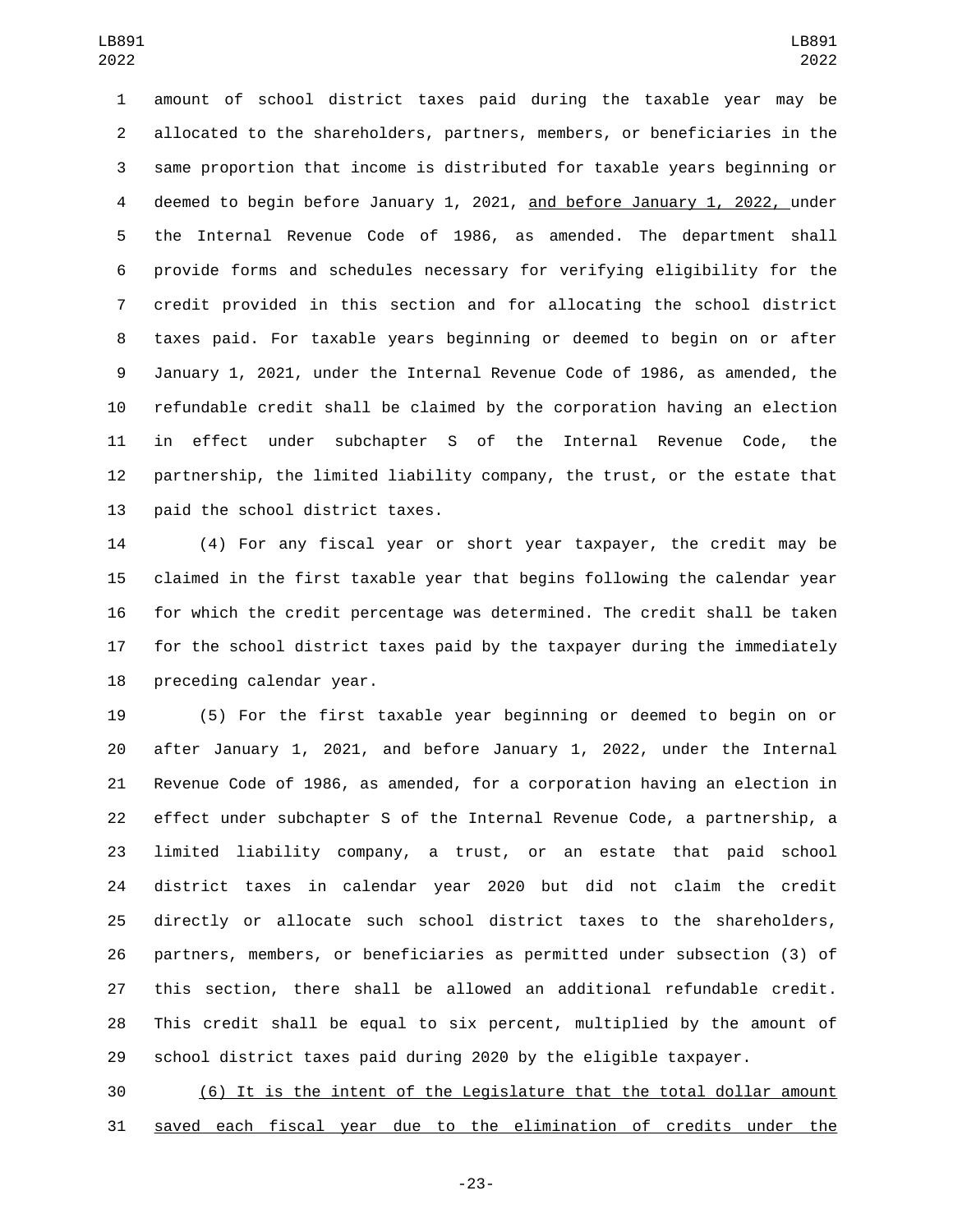LB891 

 Nebraska Property Tax Incentive Act be used to increase the appropriation to the State Department of Education for the Tax Equity and Educational Opportunities Support Act by such amount for fiscal year 2022-23 and each 4 fiscal year thereafter.

 Sec. 8. Section 79-525, Revised Statutes Cumulative Supplement, 2020, is amended to read:6

 79-525 The school board or board of education of a Class III or IV school district shall (1) provide the necessary appendages for the schoolhouse, (2) keep the same in good condition and repair during the time school is taught in the schoolhouse, and (3) keep an accurate account of all expenses incurred. Such account shall be prepared by the secretary, audited by the president and treasurer, and, on their written order, paid out of the general school fund or a special building fund, as 14 appropriate.

 Sec. 9. Section 79-528, Revised Statutes Cumulative Supplement, 16 2020, is amended to read:

 79-528 (1)(a) On or before July 20 in all school districts, the superintendent shall file with the State Department of Education a report showing the number of children from five through eighteen years of age belonging to the school district according to the census taken as 21 provided in sections 79-524 and 79-578.

 (b) The board of any district neglecting to take and report the enumeration shall be liable to the school district for all school money 24 which such district may lose by such neglect.

 (2) On or before June 30 the superintendent of each school district shall file with the Commissioner of Education a report described as an end-of-the-school-year annual statistical summary showing (a) the number of children attending school during the year under five years of age, (b) the length of time the school has been taught during the year by a qualified teacher, (c) the length of time taught by each substitute teacher, and (d) such other information as the Commissioner of Education

-24-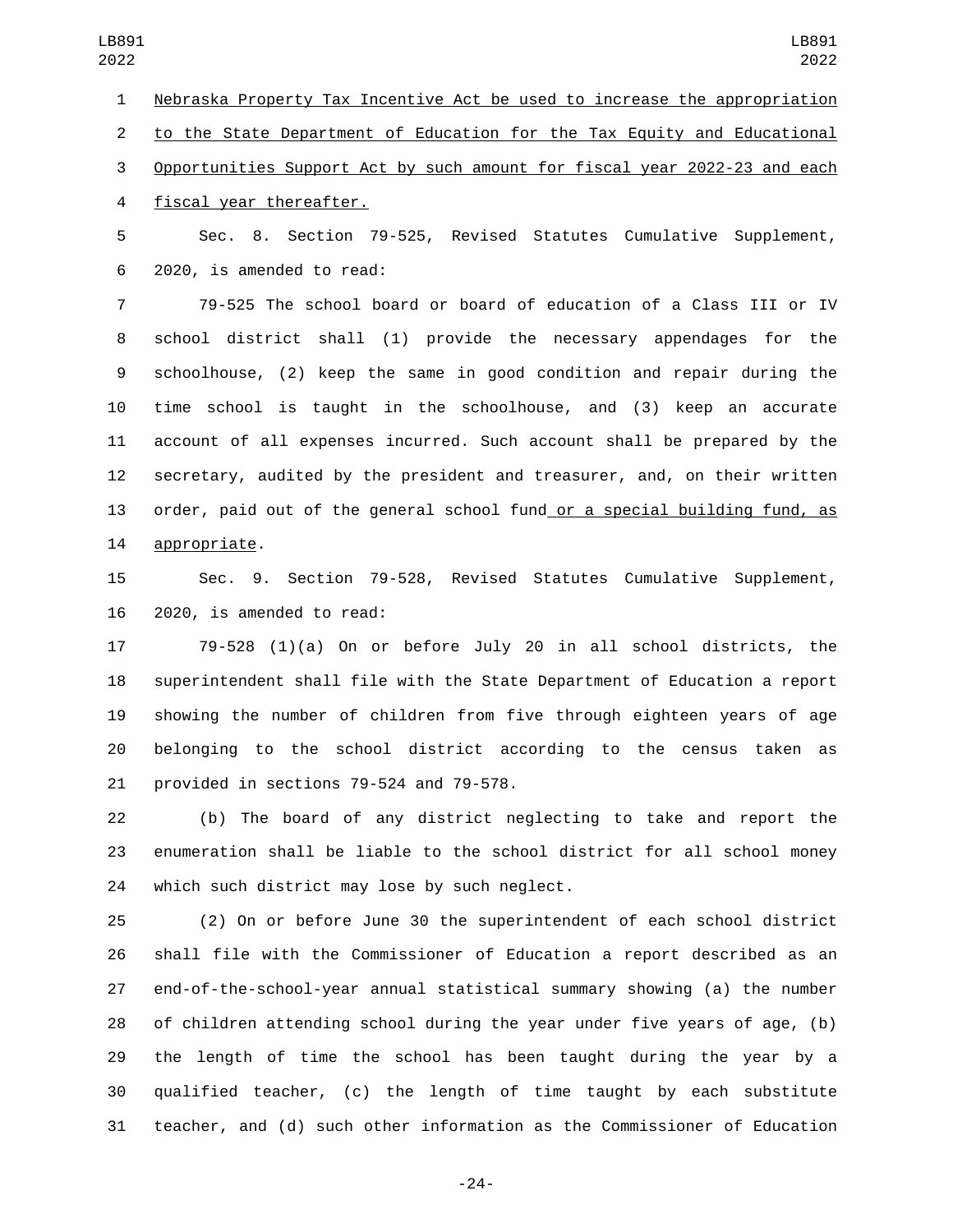1 directs.

 (3) On or before November 1 the superintendent of each school district shall submit to the Commissioner of Education a report described 4 as the annual financial report showing  $(a)$   $(\pm)$  the amount of money received from all sources during the year and the amount of money 6 expended by the school district during the year, (b)  $\{\pm i\}$  the amount of 7 bonded indebtedness,  $(c)$   $(iii)$  such other information as shall be necessary to fulfill the requirements of the Tax Equity and Educational 9 Opportunities Support Act and section 79-1114, and (d)  $\overline{+iv}$  such other information as the Commissioner of Education directs.

 (4)(a) On or before October 15 of each year, the superintendent of each school district shall file with the commissioner the fall school district membership report, which report shall include the number of children from birth through twenty years of age enrolled in the district on October 1 of a given school year. The report shall enumerate (i) students by grade level, (ii) school district levies and total assessed valuation for the current fiscal year, (iii) students enrolled in the district as option students, resident students enrolled in another district as option students, students enrolled in the district as open enrollment students, and resident students enrolled in another district as open enrollment students, and (iv) such other information as the 22 Commissioner of Education directs.

 (b) On or before October 15 of each year prior to 2017, each learning community coordinating council shall issue to the department a report which enumerates the learning community levies pursuant to subdivision (2)(b) of section 77-3442 and total assessed valuation for 27 the current fiscal year.

28 (b)  $\left\lbrace \epsilon \right\rbrace$  When any school district fails to submit its fall membership report by November 1, the commissioner shall, after notice to the district and an opportunity to be heard, direct that any state aid granted pursuant to the Tax Equity and Educational Opportunities Support

-25-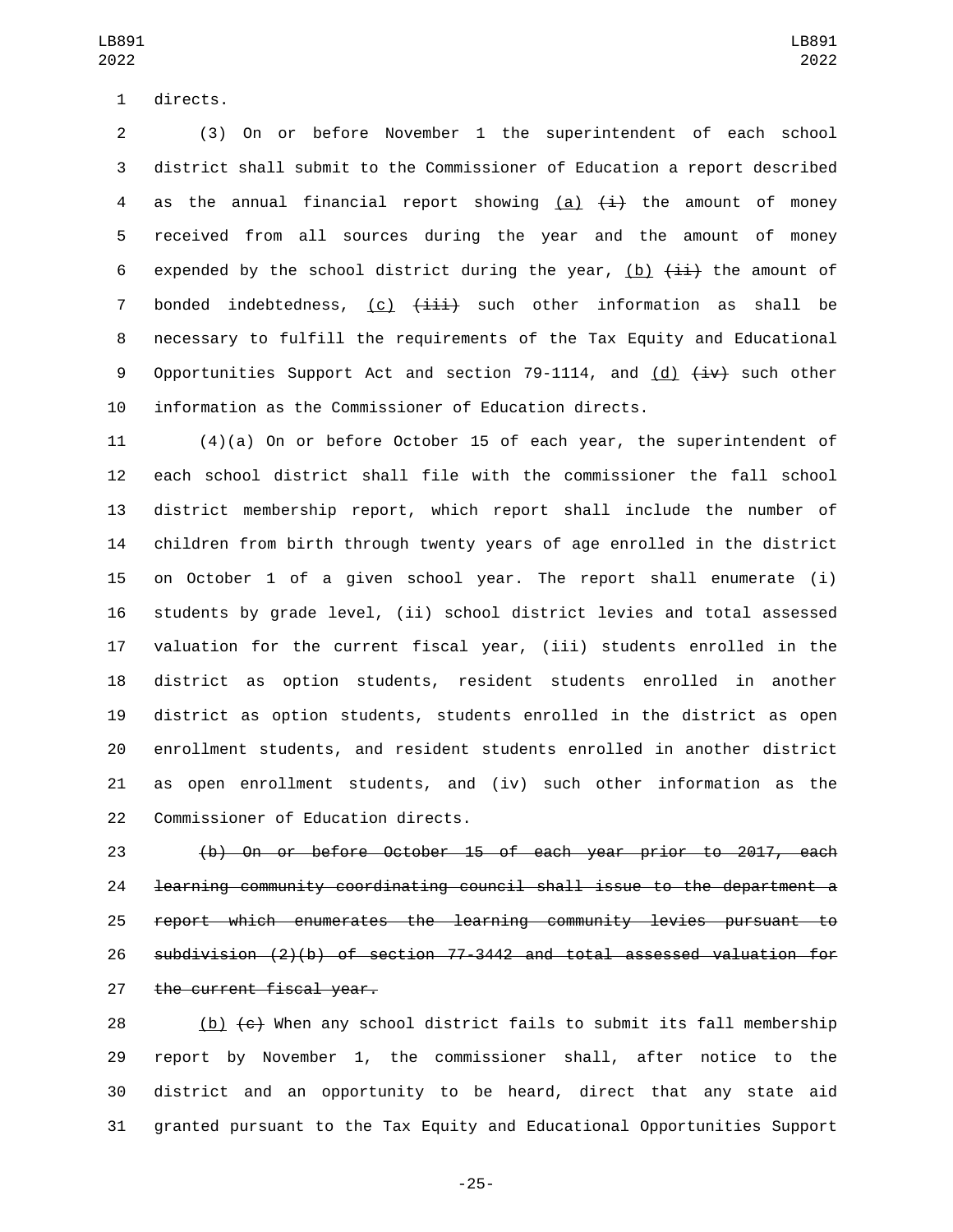Act be withheld until such time as the report is received by the department. In addition, the commissioner shall direct the county treasurer to withhold all school money belonging to the school district until such time as the commissioner notifies the county treasurer of receipt of such report. The county treasurer shall withhold such money.

 Sec. 10. Section 79-1001, Revised Statutes Cumulative Supplement, 7 2020, is amended to read:

 79-1001 Sections 79-1001 to 79-1033 and section 12 of this act shall be known and may be cited as the Tax Equity and Educational Opportunities 10 Support Act.

 Sec. 11. Section 79-1003, Revised Statutes Supplement, 2021, is 12 amended to read:

 79-1003 For purposes of the Tax Equity and Educational Opportunities 14 Support Act:

 (1) Adjusted general fund operating expenditures means the difference of the general fund operating expenditures increased by the cost growth factor calculated pursuant to section 79-1007.10, minus the transportation allowance, special receipts allowance, poverty allowance, limited English proficiency allowance, distance education and telecommunications allowance, elementary site allowance, summer school allowance, community achievement plan allowance, and focus school and 22 program allowance;

 (2) Adjusted valuation means the assessed valuation of taxable property of each local system in the state, adjusted pursuant to the adjustment factors described in section 79-1016. Adjusted valuation means the adjusted valuation for the property tax year ending during the school fiscal year immediately preceding the school fiscal year in which the aid based upon that value is to be paid. For purposes of determining the local effort rate yield pursuant to section 79-1015.01, adjusted valuation does not include the value of any property which a court, by a final judgment from which no appeal is taken, has declared to be

-26-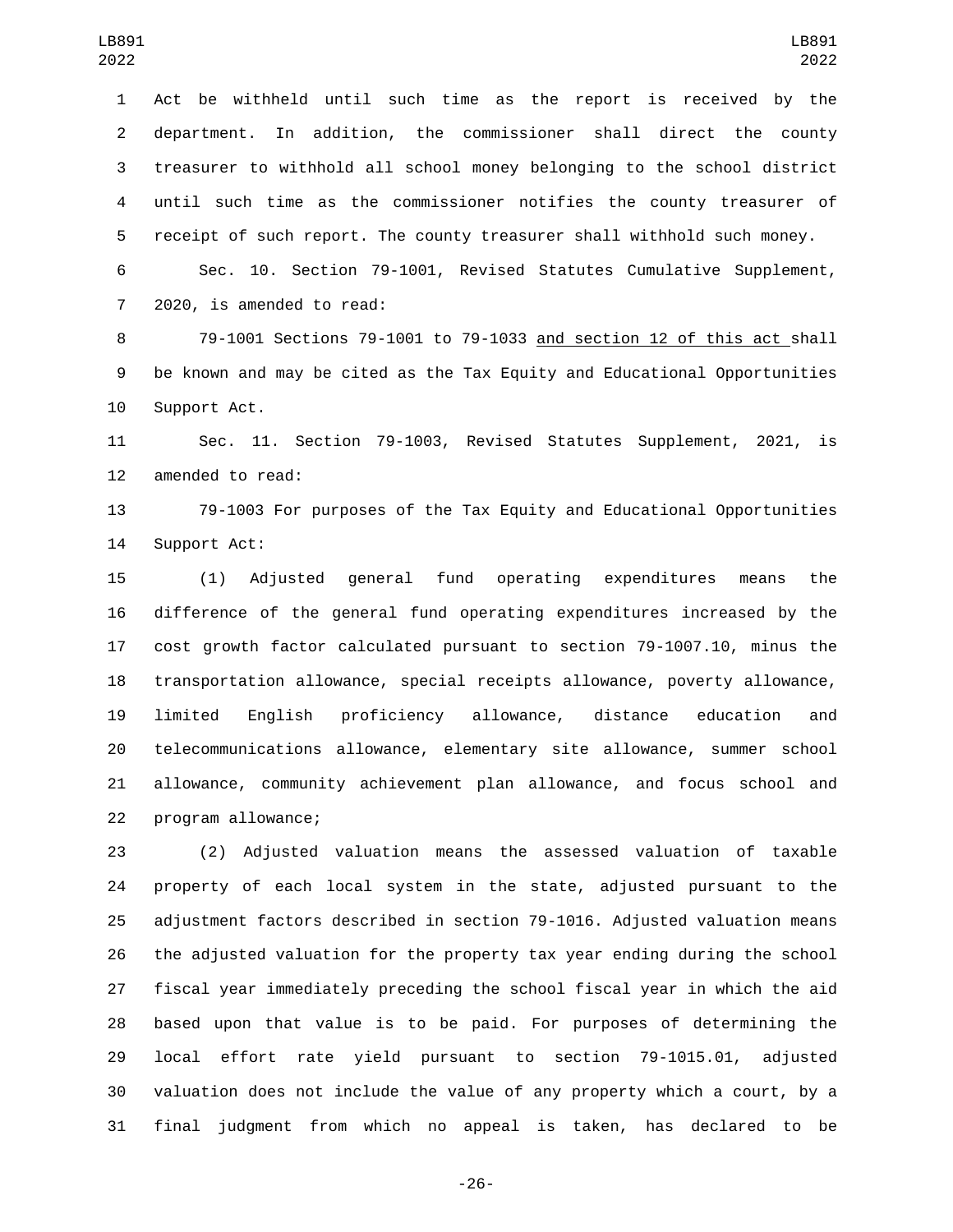nontaxable or exempt from taxation;1

 (3) Allocated income tax funds means the amount of assistance paid 3 to a local system pursuant to section 79-1005.01;

 (4) Average daily membership means the average daily membership for grades kindergarten through twelve attributable to the local system, as provided in each district's annual statistical summary, and includes the proportionate share of students enrolled in a public school instructional 8 program on less than a full-time basis;

 (5) Base fiscal year means the first school fiscal year following the school fiscal year in which the reorganization or unification 11 occurred;

(6) Board means the school board of each school district;

 (7) Categorical funds means funds limited to a specific purpose by federal or state law, including, but not limited to, Title I funds, Title VI funds, federal career and technical education funds, federal school lunch funds, Indian education funds, Head Start funds, and funds received prior to July 1, 2022, from the Nebraska Education Improvement Fund;

 (8) Consolidate means to voluntarily reduce the number of school districts providing education to a grade group and does not include 20 dissolution pursuant to section 79-498;

 (9) Converted contract means an expired contract that was in effect for at least fifteen school years beginning prior to school year 2012-13 for the education of students in a nonresident district in exchange for tuition from the resident district when the expiration of such contract results in the nonresident district educating students, who would have been covered by the contract if the contract were still in effect, as option students pursuant to the enrollment option program established in 28 section 79-234;

 (10) Converted contract option student means a student who will be an option student pursuant to the enrollment option program established in section 79-234 for the school fiscal year for which aid is being

-27-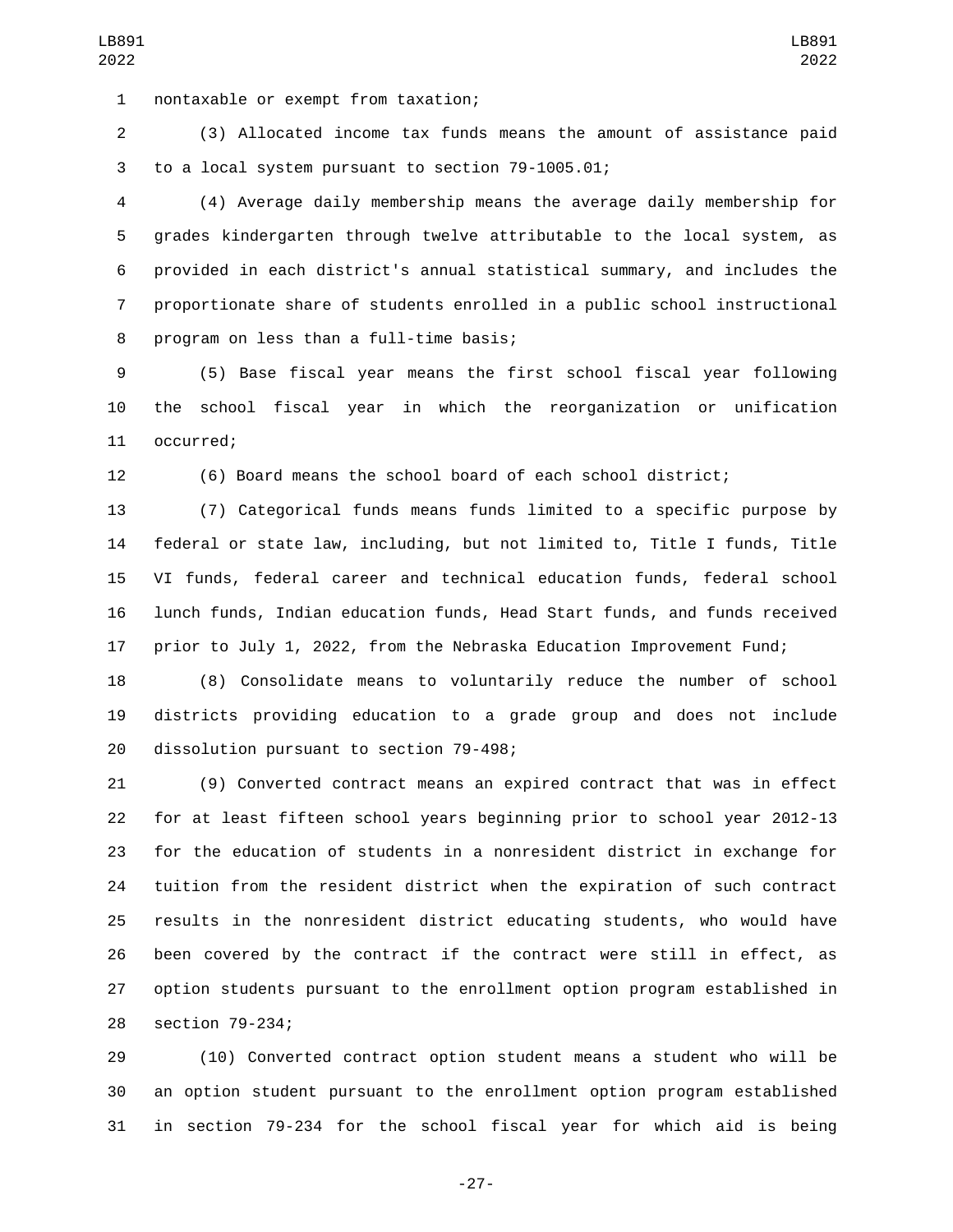calculated and who would have been covered by a converted contract if the contract were still in effect and such school fiscal year is the first school fiscal year for which such contract is not in effect;

(11) Department means the State Department of Education;

 (12) District means any school district or unified system as defined 6 in section 79-4,108;

 (13) Ensuing school fiscal year means the school fiscal year 8 following the current school fiscal year;

 (14) Equalization aid means the amount of assistance calculated to be paid to a local system pursuant to section 79-1008.01;

 (15) Fall membership means the total membership in kindergarten through grade twelve attributable to the local system as reported on the fall school district membership reports for each district pursuant to 14 section 79-528;

 (16) Fiscal year means the state fiscal year which is the period 16 from July 1 to the following June 30;

17 (17) Formula students means:

 (a) For state aid certified pursuant to section 79-1022, the sum of the product of fall membership from the school fiscal year immediately preceding the school fiscal year in which the aid is to be paid multiplied by the average ratio of average daily membership to fall membership for the second school fiscal year immediately preceding the school fiscal year in which the aid is to be paid and the prior two school fiscal years plus sixty percent of the qualified early childhood education fall membership plus tuitioned students from the school fiscal year immediately preceding the school fiscal year in which aid is to be paid minus the product of the number of students enrolled in kindergarten that is not full-day kindergarten from the fall membership multiplied by 29 0.5; and

 (b) For the final calculation of state aid pursuant to section 79-1065, the sum of average daily membership plus sixty percent of the

-28-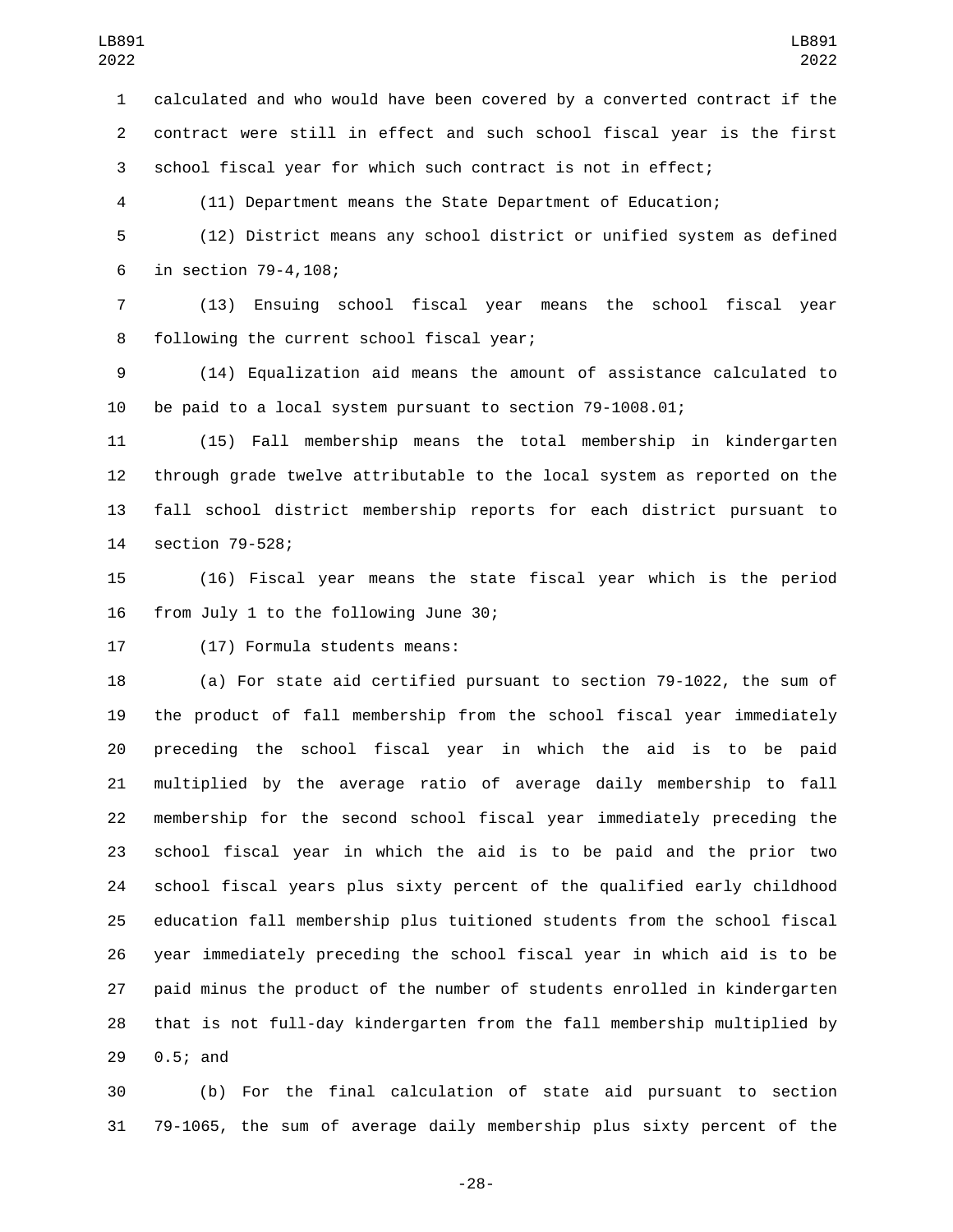qualified early childhood education average daily membership plus tuitioned students minus the product of the number of students enrolled in kindergarten that is not full-day kindergarten from the average daily membership multiplied by 0.5 from the school fiscal year immediately preceding the school fiscal year in which aid was paid;

 (18) Free lunch and free milk calculated students means, using the most recent data available on November 1 of the school fiscal year immediately preceding the school fiscal year in which aid is to be paid, (a) for schools that did not provide free meals to all students pursuant to the community eligibility provision, students who individually qualified for free lunches or free milk pursuant to the federal Richard B. Russell National School Lunch Act, 42 U.S.C. 1751 et seq., and the federal Child Nutrition Act of 1966, 42 U.S.C. 1771 et seq., as such acts and sections existed on January 1, 2021, and rules and regulations adopted thereunder, plus (b) for schools that provided free meals to all students pursuant to the community eligibility provision, the greater of the number of students in such school who individually qualified for free lunch or free milk using the most recent school fiscal year for which the school did not provide free meals to all students pursuant to the community eligibility provision or one hundred ten percent of the product of the students who qualified for free meals at such school pursuant to the community eligibility provision multiplied by the identified student percentage calculated pursuant to such federal provision, except that the free lunch and free milk calculated students for any school pursuant to subdivision (18)(b) of this section shall not exceed one hundred percent of the students qualified for free meals at such school pursuant to the 27 community eligibility provision;

 (19) Full-day kindergarten means kindergarten offered by a district for at least one thousand thirty-two instructional hours;

 (20) General fund budget of expenditures means the total budget of disbursements and transfers for general fund purposes as certified in the

-29-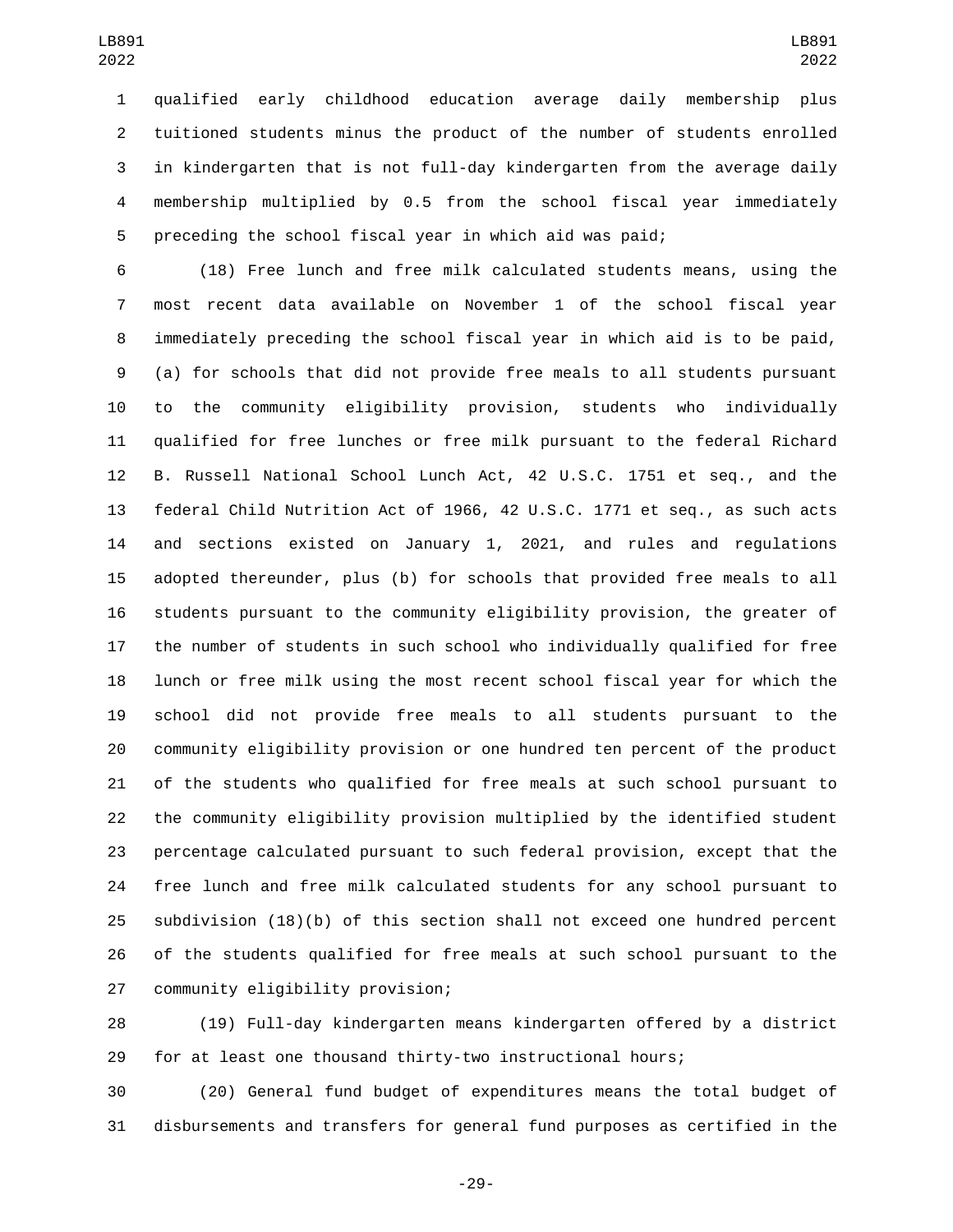budget statement adopted pursuant to the Nebraska Budget Act, except that for purposes of the limitation imposed in section 79-1023, the general fund budget of expenditures does not include any special grant funds, exclusive of local matching funds, received by a district;

 (21) General fund expenditures means all expenditures from the 6 general fund;

 (22) General fund operating expenditures means, for state aid calculated for each school fiscal year, as reported on the annual financial report for the second school fiscal year immediately preceding the school fiscal year in which aid is to be paid, the total general fund expenditures minus (a) the amount of all receipts to the general fund, to the extent that such receipts are not included in local system formula resources, from early childhood education tuition, summer school tuition, educational entities as defined in section 79-1201.01 for providing distance education courses through the Educational Service Unit Coordinating Council to such educational entities, private foundations, individuals, associations, charitable organizations, the textbook loan program authorized by section 79-734, federal impact aid, and levy override elections pursuant to section 77-3444, (b) the amount of expenditures for categorical funds, tuition paid to other school districts, tuition paid to postsecondary institutions for college credit, transportation fees paid to other districts, adult education, community services, redemption of the principal portion of general fund debt service, retirement incentive plans authorized by section 79-855, and staff development assistance authorized by section 79-856, (c) the amount of any transfers from the general fund to any bond fund and transfers from other funds into the general fund, (d) any legal expenses in excess of fifteen-hundredths of one percent of the formula need for the school fiscal year in which the expenses occurred, (e) expenditures to pay for incentives agreed to be paid by a school district to certificated employees in exchange for a voluntary termination of employment for which

-30-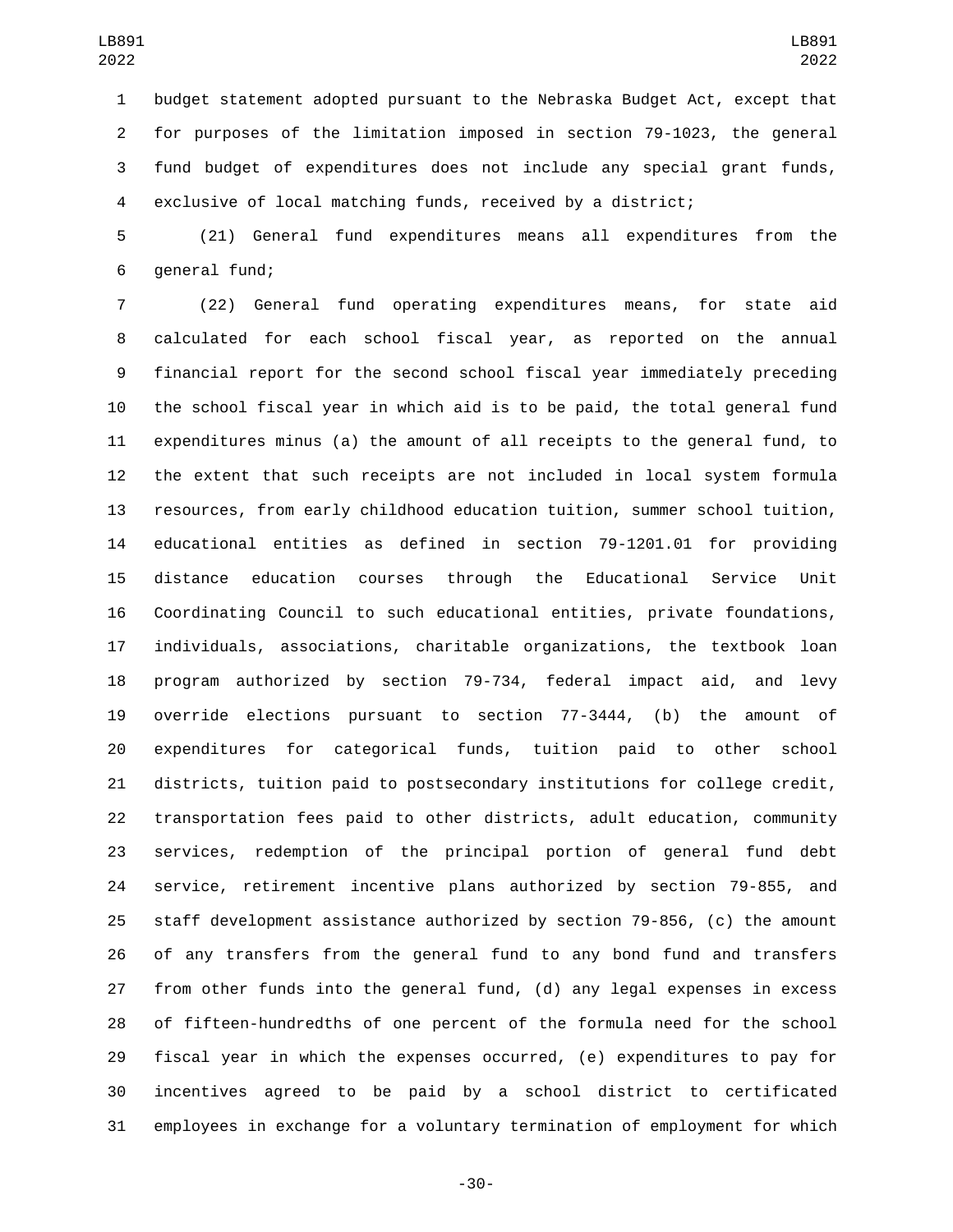the State Board of Education approved an exclusion pursuant to 2 subdivision  $(1)(h)$ ,  $(i)$ ,  $(j)$ , or  $(k)$  of section 79-1028.01,  $(f)(i)$  expenditures to pay for employer contributions pursuant to subsection (2) of section 79-958 to the School Employees Retirement System of the State of Nebraska to the extent that such expenditures exceed the employer contributions under such subsection that would have been made at a contribution rate of seven and thirty-five hundredths percent or (ii) expenditures to pay for school district contributions pursuant to 9 subdivision  $(1)(c)(i)$  or  $(1)(d)(i)$  of section 79-9,113 to the retirement system established pursuant to the Class V School Employees Retirement Act to the extent that such expenditures exceed the school district contributions under such subdivision that would have been made at a contribution rate of seven and thirty-seven hundredths percent, and (g) any amounts paid by the district for lobbyist fees and expenses reported to the Clerk of the Legislature pursuant to section 49-1483.

 For purposes of this subdivision (22) of this section, receipts from levy override elections shall equal ninety-nine percent of the difference of the total general fund levy minus the maximum levy authorized pursuant 19 to subdivision  $(2)(a)$  of section 77-3442 a levy of one dollar and five cents per one hundred dollars of taxable valuation multiplied by the assessed valuation for school districts that have voted pursuant to section 77-3444 to override the maximum levy provided pursuant to section 77-3442;23

 (23) Income tax liability means the amount of the reported income tax liability for resident individuals pursuant to the Nebraska Revenue Act of 1967 less all nonrefundable credits earned and refunds made;

 (24) Income tax receipts means the amount of income tax collected pursuant to the Nebraska Revenue Act of 1967 less all nonrefundable 29 credits earned and refunds made;

 (25) Limited English proficiency students means the number of students with limited English proficiency in a district from the most

-31-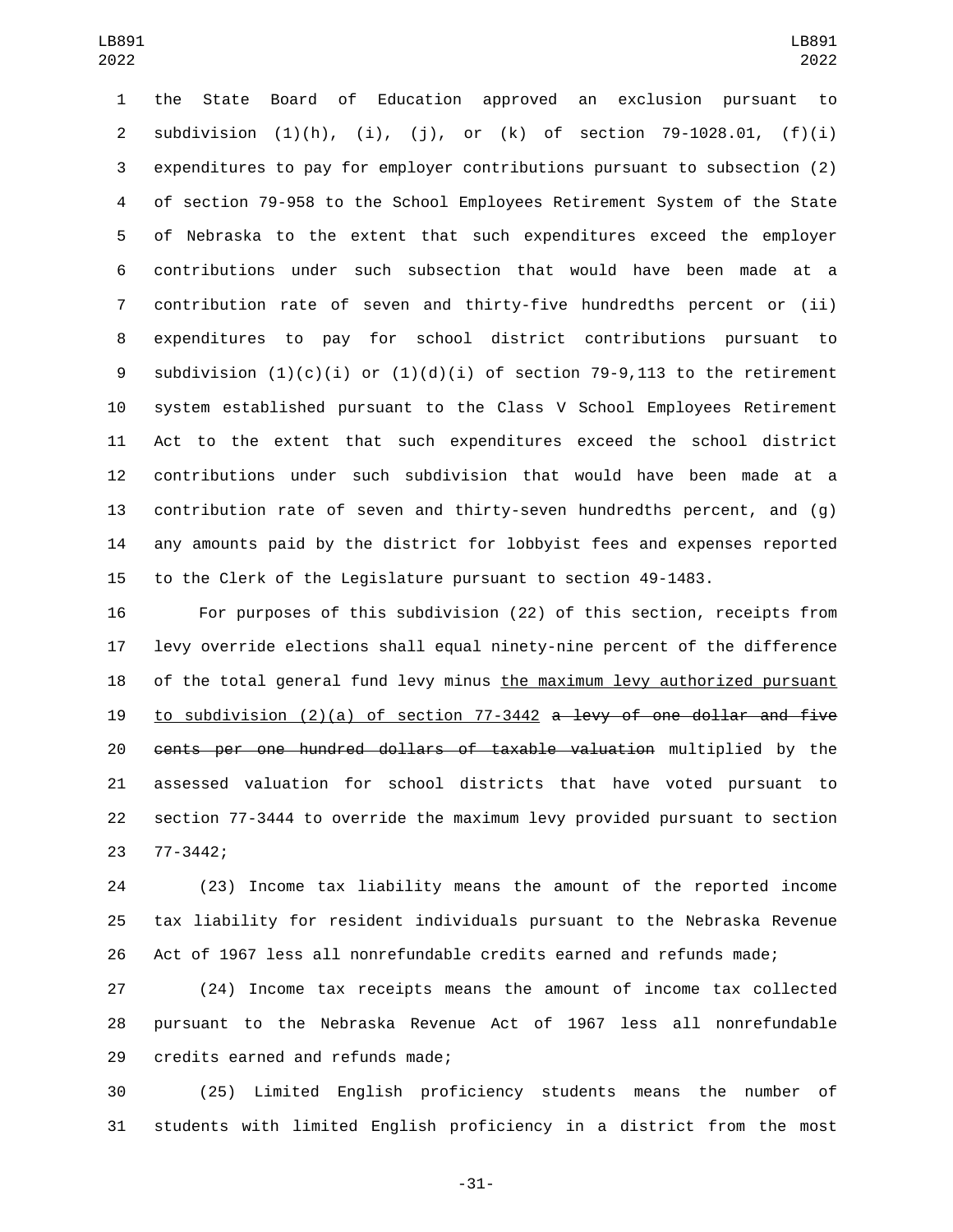recent data available on November 1 of the school fiscal year preceding the school fiscal year in which aid is to be paid plus the difference of such students with limited English proficiency minus the average number of limited English proficiency students for such district, prior to such addition, for the three immediately preceding school fiscal years if such 6 difference is greater than zero;

(26) Local system means a unified system or a school district;

 (27) Low-income child means a child under nineteen years of age living in a household having an annual adjusted gross income for the second calendar year preceding the beginning of the school fiscal year for which aid is being calculated equal to or less than the maximum 12 household income pursuant to sections  $9(b)(1)$  and  $17(c)(4)$  of the Richard B. Russell National School Lunch Act, 42 U.S.C. 1758(b)(1) and 42 U.S.C. 14 1766(c)(4), respectively, and sections  $3(a)(6)$  and  $4(e)(1)(A)$  of the Child Nutrition Act of 1966, 42 U.S.C. 1772(a)(6) and 42 U.S.C. 1773(e)  $(1)(A)$ , respectively, as such acts and sections existed on January 1, 2021, for a household of that size that would have allowed the child to meet the income qualifications for free meals during the school fiscal year immediately preceding the school fiscal year for which aid is being 20 calculated;

 (28) Low-income students means the number of low-income children within the district multiplied by the ratio of the formula students in the district divided by the total children under nineteen years of age residing in the district as derived from income tax information;

 (29) Most recently available complete data year means the most recent single school fiscal year for which the annual financial report, fall school district membership report, annual statistical summary, Nebraska income tax liability by school district for the calendar year in which the majority of the school fiscal year falls, and adjusted 30 valuation data are available;

(30) Poverty students means the unadjusted poverty students plus the

-32-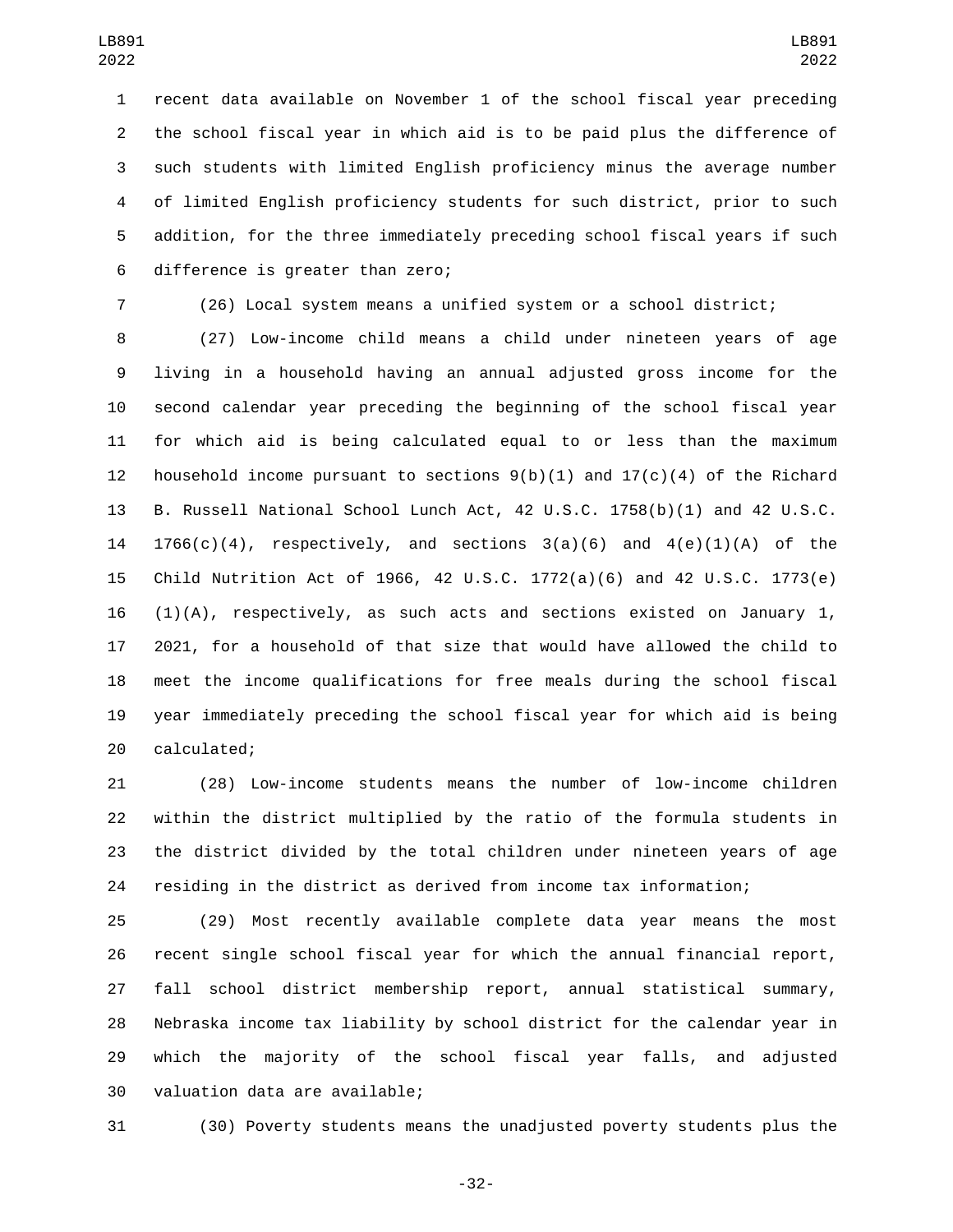difference of such unadjusted poverty students minus the average number of poverty students for such district, prior to such addition, for the three immediately preceding school fiscal years if such difference is 4 greater than zero;

 (31) Qualified early childhood education average daily membership means the product of the average daily membership of students who will be eligible to attend kindergarten the following school year and are enrolled in an early childhood education program approved by the department pursuant to section 79-1103 for such school district for such school year multiplied by the ratio of the actual instructional hours of the program divided by one thousand thirty-two if: (a) The program is receiving a grant pursuant to such section for the third year; (b) the program has already received grants pursuant to such section for three years; or (c) the program has been approved pursuant to subsection (5) of section 79-1103 for such school year and the two preceding school years, including any such students in portions of any of such programs receiving 17 an expansion grant;

 (32) Qualified early childhood education fall membership means the product of membership on October 1 of each school year of students who will be eligible to attend kindergarten the following school year and are enrolled in an early childhood education program approved by the department pursuant to section 79-1103 for such school district for such school year multiplied by the ratio of the planned instructional hours of the program divided by one thousand thirty-two if: (a) The program is receiving a grant pursuant to such section for the third year; (b) the program has already received grants pursuant to such section for three years; or (c) the program has been approved pursuant to subsection (5) of section 79-1103 for such school year and the two preceding school years, including any such students in portions of any of such programs receiving 30 an expansion grant;

(33) Regular route transportation means the transportation of

-33-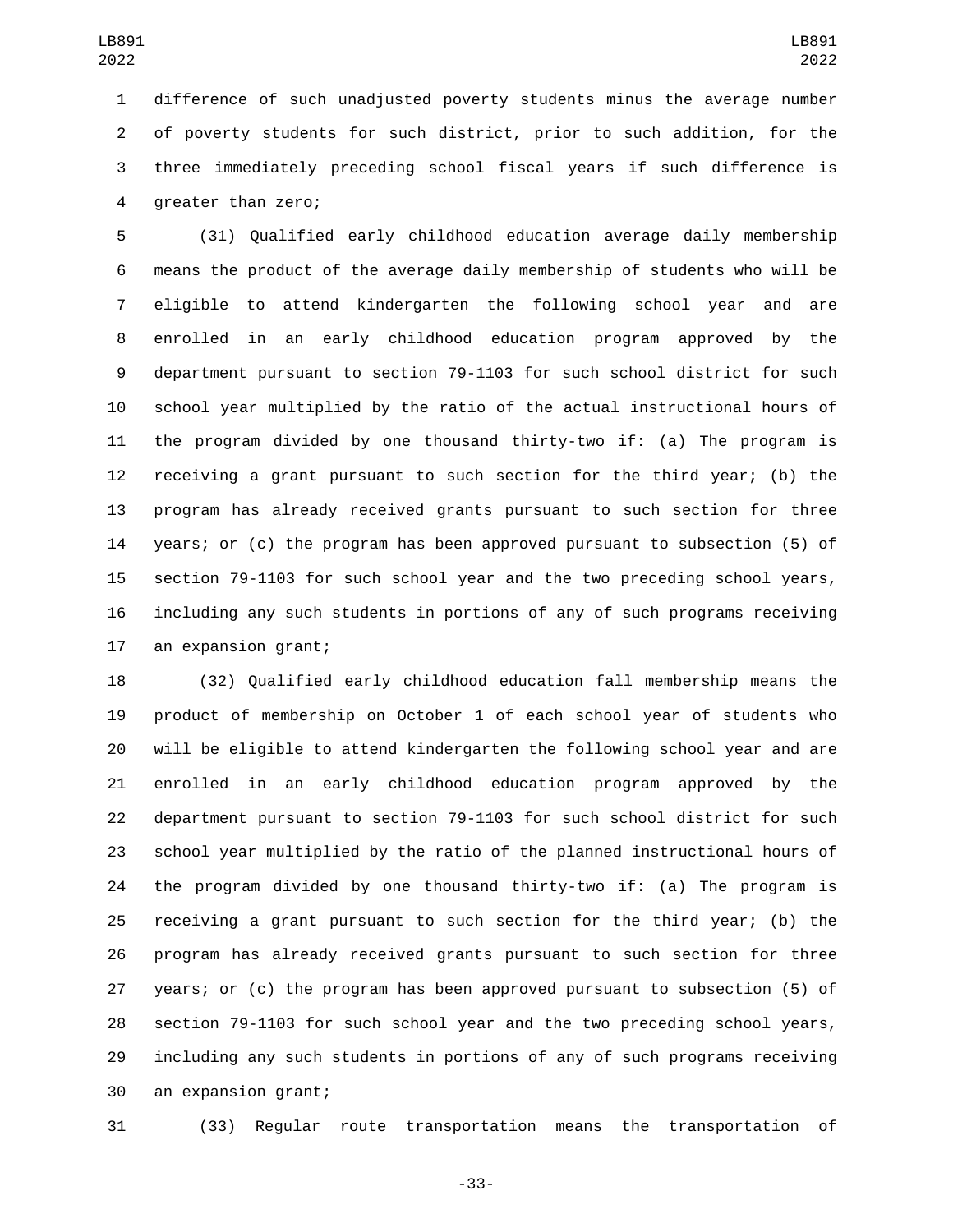students on regularly scheduled daily routes to and from the schools such 2 students attend;

 (34) Reorganized district means any district involved in a consolidation and currently educating students following consolidation;

 (35) School year or school fiscal year means the fiscal year of a 6 school district as defined in section 79-1091;

 (36) Sparse local system means a local system that is not a very sparse local system but which meets the following criteria:

 (a)(i) Less than two students per square mile in the county in which each high school is located, based on the school district census, (ii) less than one formula student per square mile in the local system, and (iii) more than ten miles between each high school and the next closest 13 high school on paved roads;

 (b)(i) Less than one and one-half formula students per square mile in the local system and (ii) more than fifteen miles between each high school and the next closest high school on paved roads;

 (c)(i) Less than one and one-half formula students per square mile in the local system and (ii) more than two hundred seventy-five square 19 miles in the local system; or

 (d)(i) Less than two formula students per square mile in the local system and (ii) the local system includes an area equal to ninety-five percent or more of the square miles in the largest county in which a high 23 school is located in the local system;

 (37) Special education means specially designed kindergarten through grade twelve instruction pursuant to section 79-1125, and includes 26 special education transportation;

 (38) Special grant funds means the budgeted receipts for grants, including, but not limited to, categorical funds, reimbursements for wards of the court, short-term borrowings including, but not limited to, registered warrants and tax anticipation notes, interfund loans, insurance settlements, and reimbursements to county government for

-34-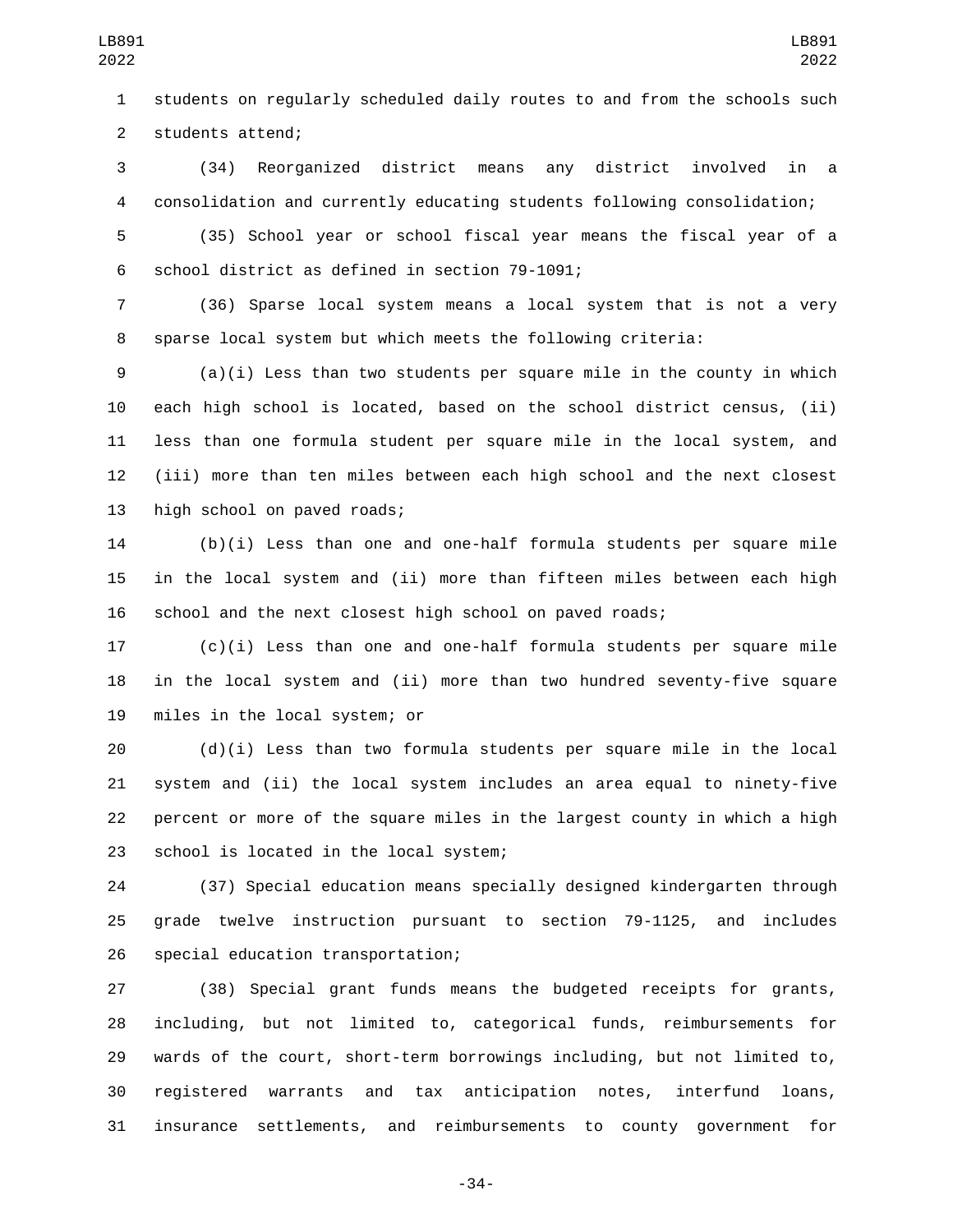previous overpayment. The state board shall approve a listing of grants 2 that qualify as special grant funds;

 (39) State aid means the amount of assistance paid to a district pursuant to the Tax Equity and Educational Opportunities Support Act;

(40) State board means the State Board of Education;

 (41) State support means all funds provided to districts by the State of Nebraska for the general fund support of elementary and 8 secondary education;

 (42) Statewide average basic funding per formula student means the statewide total basic funding for all districts divided by the statewide 11 total formula students for all districts;

 (43) Statewide average general fund operating expenditures per formula student means the statewide total general fund operating expenditures for all districts divided by the statewide total formula 15 students for all districts;

(44) Teacher has the definition found in section 79-101;

 (45) Tuition receipts from converted contracts means tuition receipts received by a district from another district in the most recently available complete data year pursuant to a converted contract 20 prior to the expiration of the contract;

 (46) Tuitioned students means students in kindergarten through grade twelve of the district whose tuition is paid by the district to some 23 other district or education agency;

 (47) Unadjusted poverty students means the greater of the number of low-income students or the free lunch and free milk calculated students in a district; and

(48) Very sparse local system means a local system that has:

 (a)(i) Less than one-half student per square mile in each county in which each high school is located based on the school district census, (ii) less than one formula student per square mile in the local system, and (iii) more than fifteen miles between the high school and the next

-35-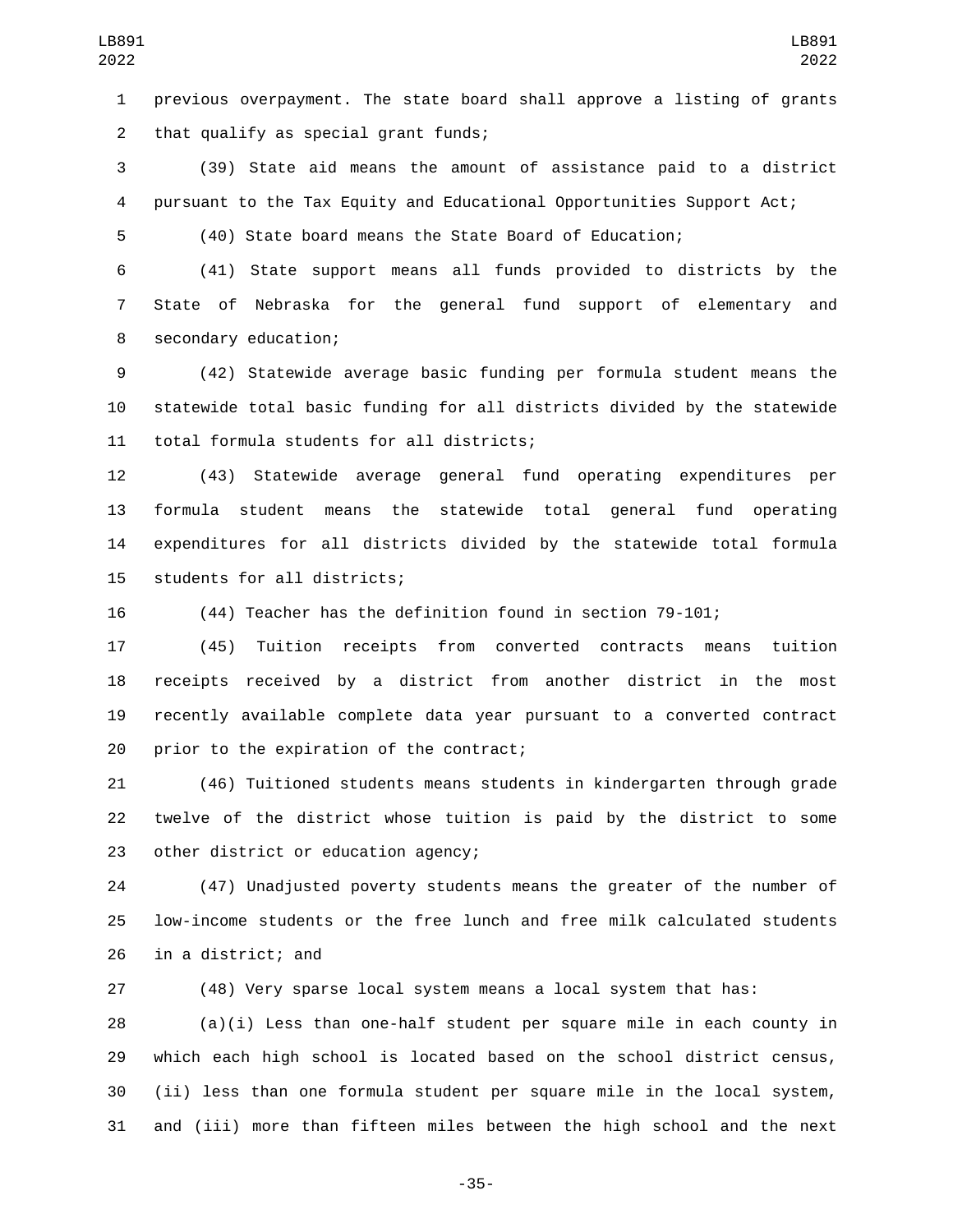closest high school on paved roads; or1

 (b)(i) More than four hundred fifty square miles in the local system, (ii) less than one-half student per square mile in the local system, and (iii) more than fifteen miles between each high school and 5 the next closest high school on paved roads.

 Sec. 12. (1) The Education Stabilization Base Aid Trust Fund is created. The fund shall consist of money credited to the fund pursuant to section 77-27,132 and money transferred to the fund by the Legislature, and all such money shall be held in trust solely for the purposes of paying state aid pursuant to the Tax Equity and Educational Opportunities 11 Support Act. Any excess money in the fund shall be reserved for future 12 payments of such state aid.

 (2) It is the intent of the Legislature that the State Treasurer shall transfer a monthly amount from the General Fund to the Education Stabilization Base Aid Trust Fund beginning in July 2022. It is further the intent of the Legislature that such monthly amount shall match the total amount of money credited to the Education Stabilization Base Aid Trust Fund during such month pursuant to section 77-27,132.

 (3) Any money in the Education Stabilization Base Aid Trust Fund available for investment shall be invested by the state investment officer pursuant to the Nebraska Capital Expansion Act and the Nebraska State Funds Investment Act, and the earnings, if any, shall be credited 23 to the fund.

 Sec. 13. Section 79-1024, Revised Statutes Cumulative Supplement, 25 2020, is amended to read:

 79-1024 (1) The department may require each district to submit to the department a duplicate copy of such portions of the district's budget statement as the Commissioner of Education directs. The department may verify any data used to meet the requirements of the Tax Equity and Educational Opportunities Support Act. The Auditor of Public Accounts shall review each district's budget statement for statutory compliance,

-36-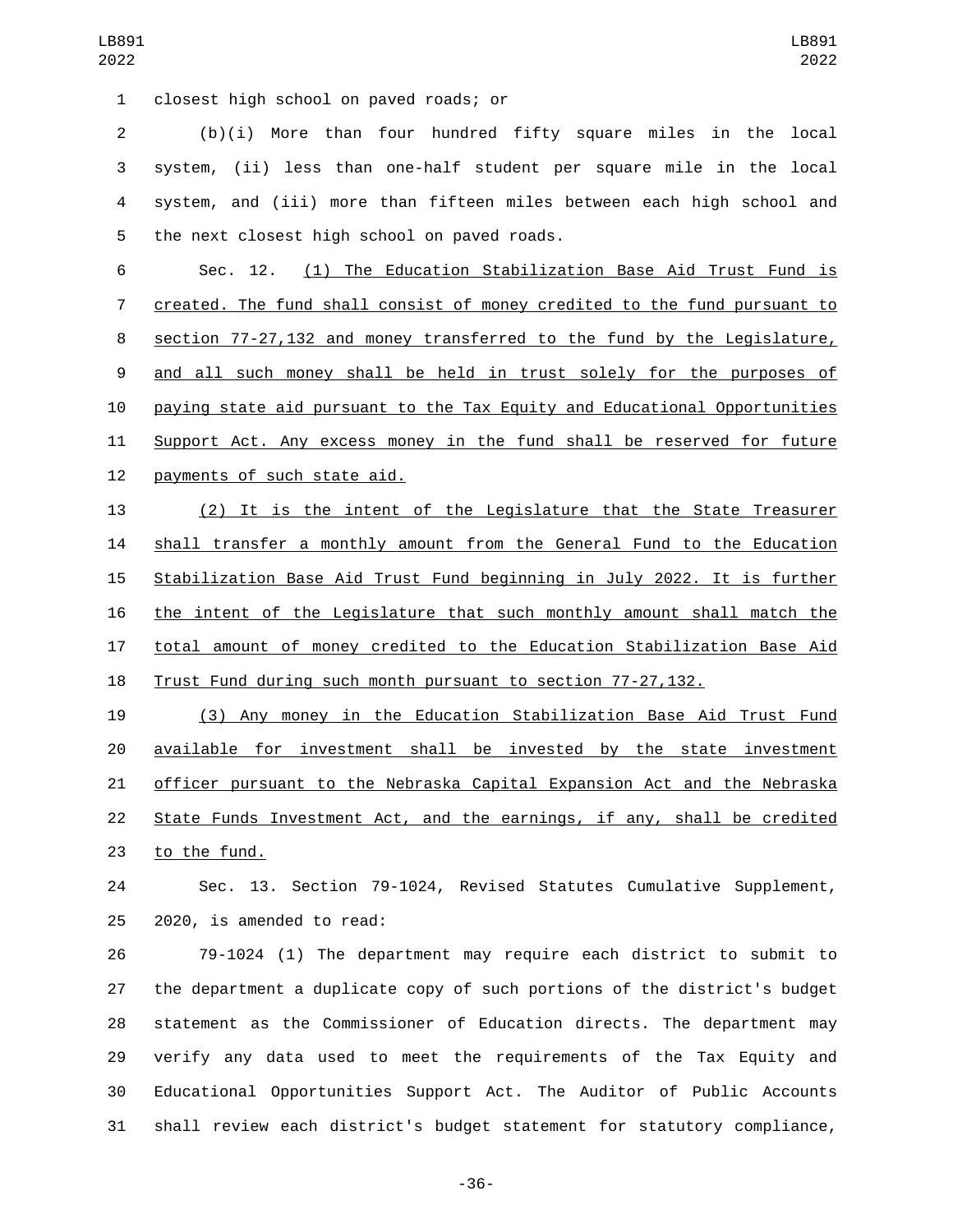make necessary changes in the budget documents for districts to effectuate the budget limitations imposed pursuant to sections 79-1023 to 79-1030, and notify the Commissioner of Education of any district failing to submit to the auditor the budget documents required pursuant to this subsection by the date established in subsection (1) of section 13-508 or failing to make any corrections of errors in the documents pursuant to 7 section 13-504 or 13-511.

 (2) If a school district fails to submit to the department or the auditor the budget documents required pursuant to subsection (1) of this section by the date established in subsection (1) of section 13-508 or fails to make any corrections of errors in the documents pursuant to section 13-504 or 13-511, the commissioner, upon notification from the auditor or upon his or her own knowledge that the required budget documents and any required corrections of errors from any school district have not been properly filed in accordance with the Nebraska Budget Act and after notice to the district and an opportunity to be heard, shall direct that any state aid granted pursuant to the Tax Equity and Educational Opportunities Support Act be withheld until such time as the required budget documents or corrections of errors are received by the auditor and the department. In addition, the commissioner shall direct the county treasurer to withhold all school money belonging to the school district until such time as the commissioner notifies the county treasurer of receipt of the required budget documents or corrections of 24 errors. The county treasurer shall withhold such money. For school districts that are members of learning communities, a determination of school money belonging to the district shall be based on the proportionate share of property tax receipts allocated to the school district by the learning community coordinating council for school fiscal years prior to school fiscal year 2017-18, and the county treasurer shall withhold any such school money in the possession of the county treasurer 31 from the school district. If the school district does not comply with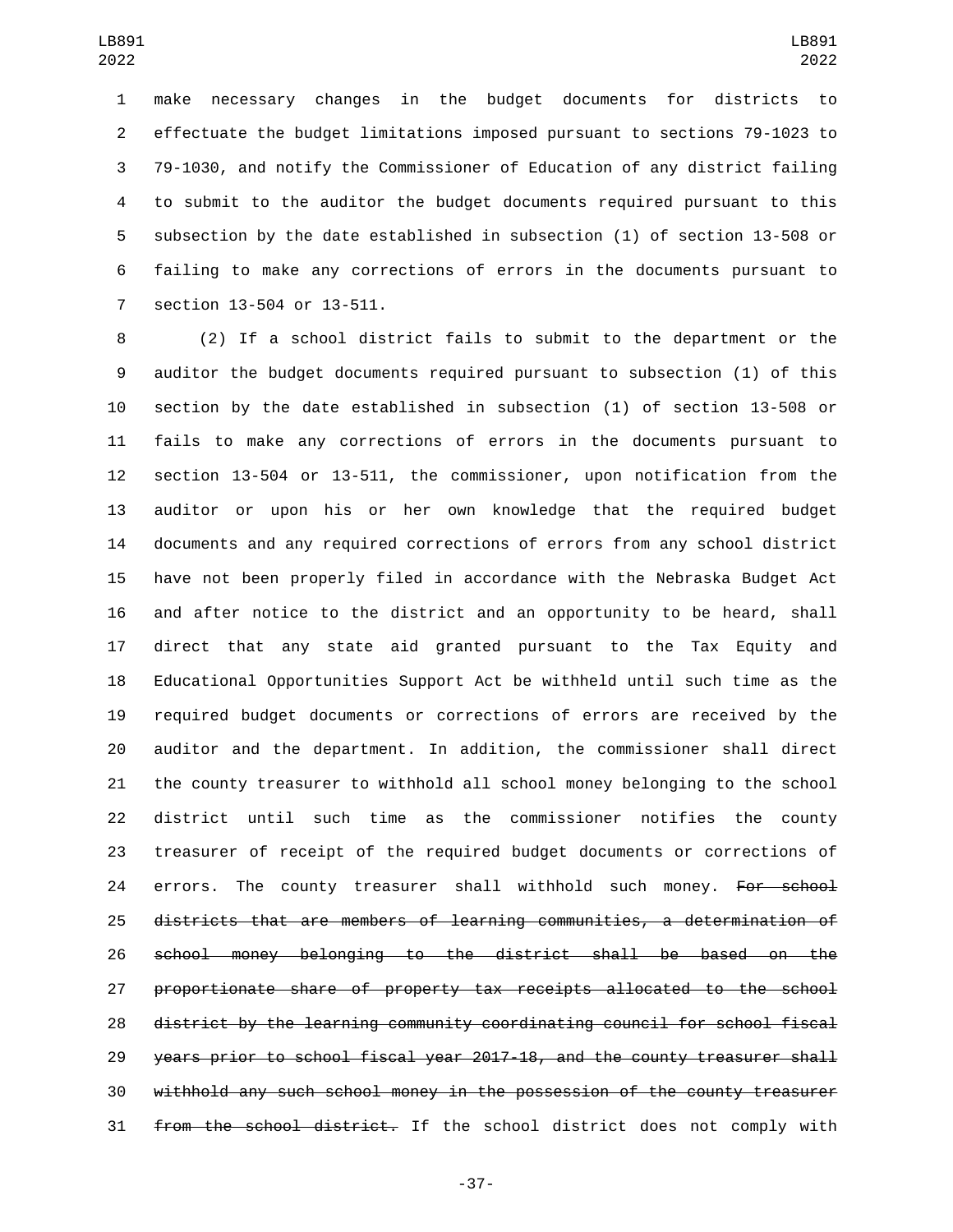this section prior to the end of the state's biennium following the biennium which included the fiscal year for which state aid was calculated, the state aid funds shall revert to the General Fund. The amount of any reverted funds shall be included in data provided to the Governor in accordance with section 79-1031. The board of any district failing to submit to the department or the auditor the budget documents required pursuant to this section by the date established in subsection (1) of section 13-508 or failing to make any corrections of errors in the documents pursuant to section 13-504 or 13-511 shall be liable to the school district for all school money which such district may lose by such 11 failing.

 Sec. 14. Section 79-1041, Revised Statutes Cumulative Supplement, 13 2020, is amended to read:

 79-1041 Each county treasurer of a county with territory in a learning community shall distribute any funds collected by such county treasurer from the common general fund levy of such learning community to each member school district pursuant to section 79-1073 at least once 18 each month.

 Each county treasurer shall, upon request of a majority of the members of the school board or board of education in any school district, at least once each month distribute to the district any funds collected 22 by such county treasurer for school purposes.

 Sec. 15. Section 79-1081, Reissue Revised Statutes of Nebraska, is 24 amended to read:

 79-1081 The tax for bond interest for a Class IV school district shall in no one year exceed such amount as will, with the balance on hand in such fund, be sufficient to pay the bond interest as it becomes due. The tax for the bond sinking fund shall not exceed a sum sufficient to pay the principal of such bonds as it becomes due or to pay each year such number of the bonds as will retire them all at or before their maturity. The amount of tax levied for the retirement plan fund and for

-38-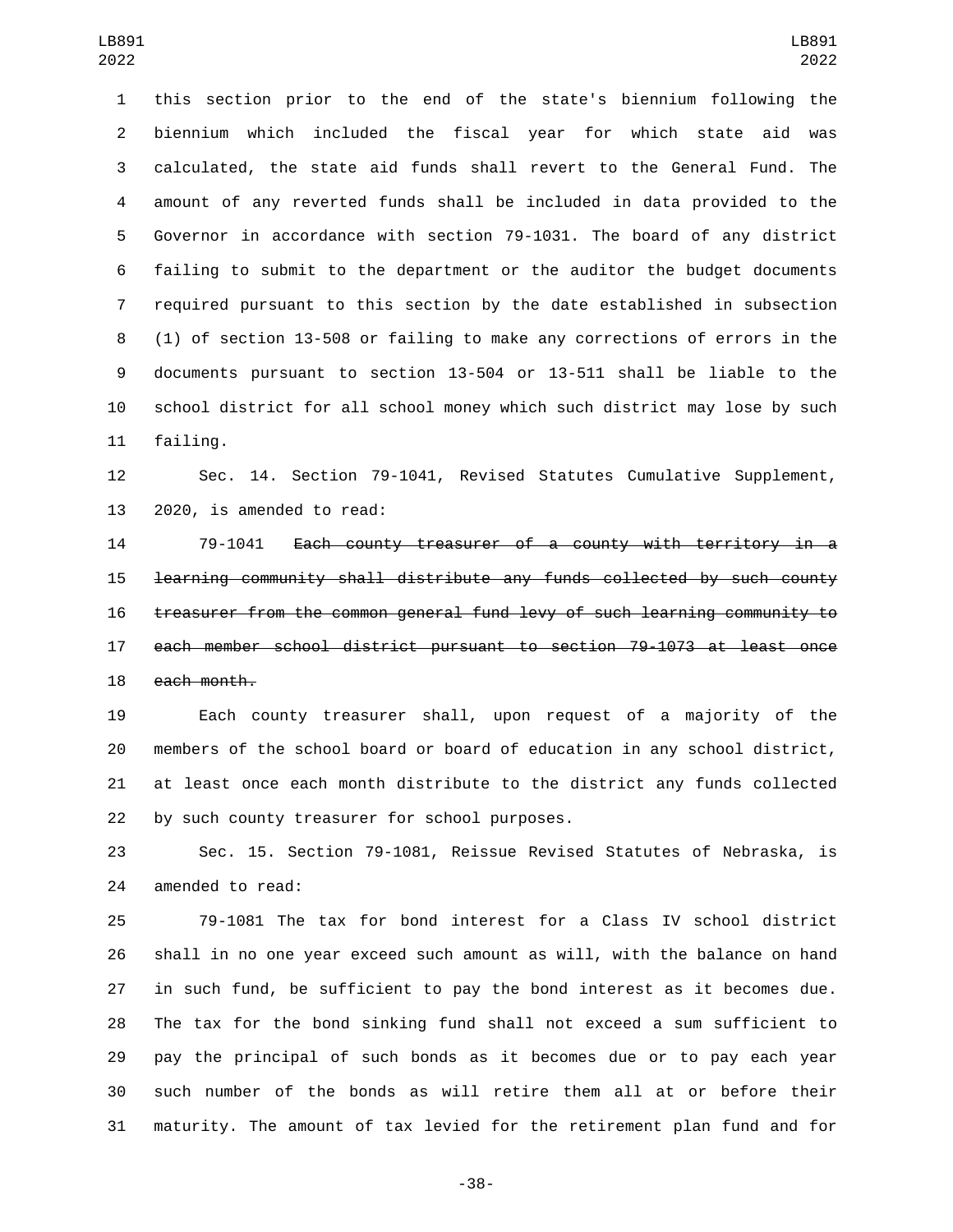general school purposes shall be without restriction, except that the combination of all such levies shall not exceed the limits in section 77-3442 and such levies aggregate school tax levy for all purposes shall not in any one year exceed such rate as shall be necessary to provide the sums reported in the estimate returned in accordance with section 79-1085. The total amount of tax levied for all special building funds 7 the building and equipment fund shall not in any one year exceed fourteen cents on each one hundred dollars within the limits provided in section 77-3442.9

 Sec. 16. Section 79-1082, Reissue Revised Statutes of Nebraska, is 11 amended to read:

 79-1082 The aggregate school tax levies for a Class V school 13 district, including the levy for special building funds the site and 14 building fund as authorized by section 79-10,126, shall be subject to the 15 limits provided in section 77-3442.

 Sec. 17. Section 79-10,110, Revised Statutes Cumulative Supplement, 2020, is amended to read:

 79-10,110 (1) Prior to April 19, 2016, after making a determination that an actual or potential environmental hazard or accessibility barrier exists, that a life safety code violation exists, or that expenditures are needed for indoor air quality or mold abatement and prevention within the school buildings or grounds under its control, a school board may make and deliver to the county clerk of such county in which any part of the school district is situated, not later than the date provided in section 13-508, an itemized estimate of the amounts necessary to be expended for the abatement of such environmental hazard, for accessibility barrier elimination, or for modifications for life safety code violations, indoor air quality, or mold abatement and prevention in such school buildings or grounds. The board shall designate the particular environmental hazard abatement project, accessibility barrier elimination project, or modification for life safety code violations,

-39-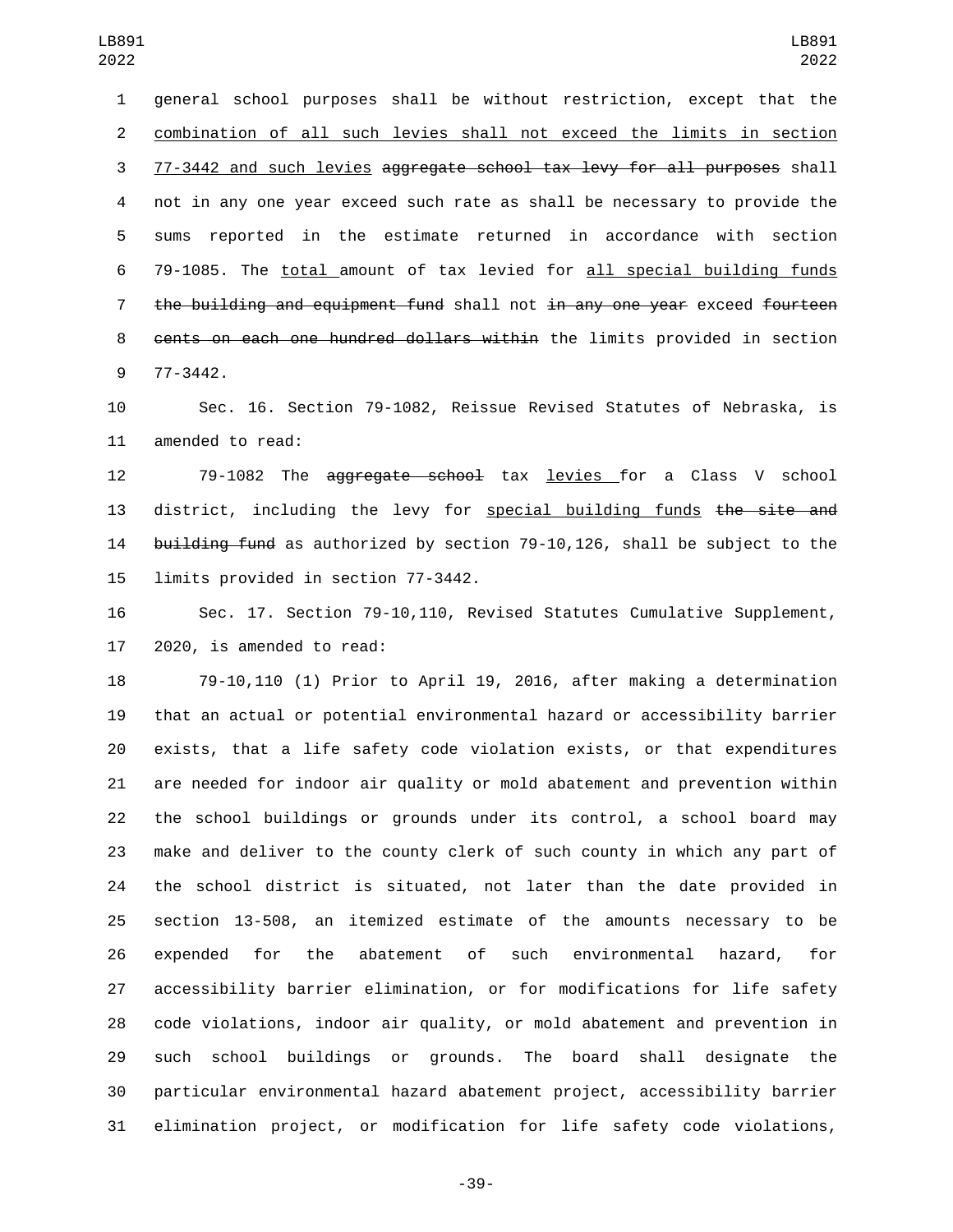indoor air quality, or mold abatement and prevention for which the tax levy provided for by this section will be expended, the period of years, which shall not exceed ten years, for which the tax will be levied for such project, and the estimated amount of the levy for each year of the period based on the taxable valuation of the district at the time of issuance.6

 (2) Prior to April 19, 2016, after a public hearing, a school board may undertake any qualified capital purpose in any qualified zone academy under its control and may levy a tax as provided in this section to repay a qualified zone academy bond issued for such undertaking. The board shall designate: (a) The particular qualified capital purpose for which the qualified zone academy bond was issued and for which the tax levy provided for by this section will be expended; (b) the period of years for which the tax will be levied to repay such qualified zone academy bond, not exceeding the maturity term for such qualified zone academy bond established pursuant to federal law or, for any such bond issued prior to May 20, 2009, fifteen years; and (c) the estimated amount of the levy for each year of the period based on the taxable valuation of the district at the time of issuance. The hearing required by this subsection shall be held only after notice of such hearing has been published for three consecutive weeks prior to the hearing in a legal newspaper published or of general circulation in the school district.

 (3) Prior to April 19, 2016, after a public hearing, a school board may undertake any American Recovery and Reinvestment Act of 2009 purpose and may levy a tax to repay any American Recovery and Reinvestment Act of 2009 bond issued for such undertaking. The board shall designate: (a) The American Recovery and Reinvestment Act of 2009 purpose for which the American Recovery and Reinvestment Act of 2009 bond will be issued and for which the tax levy provided by this section will be expended; (b) the period of years for which the tax will be levied to repay such American Recovery and Reinvestment Act of 2009 bond, not exceeding the maturity

-40-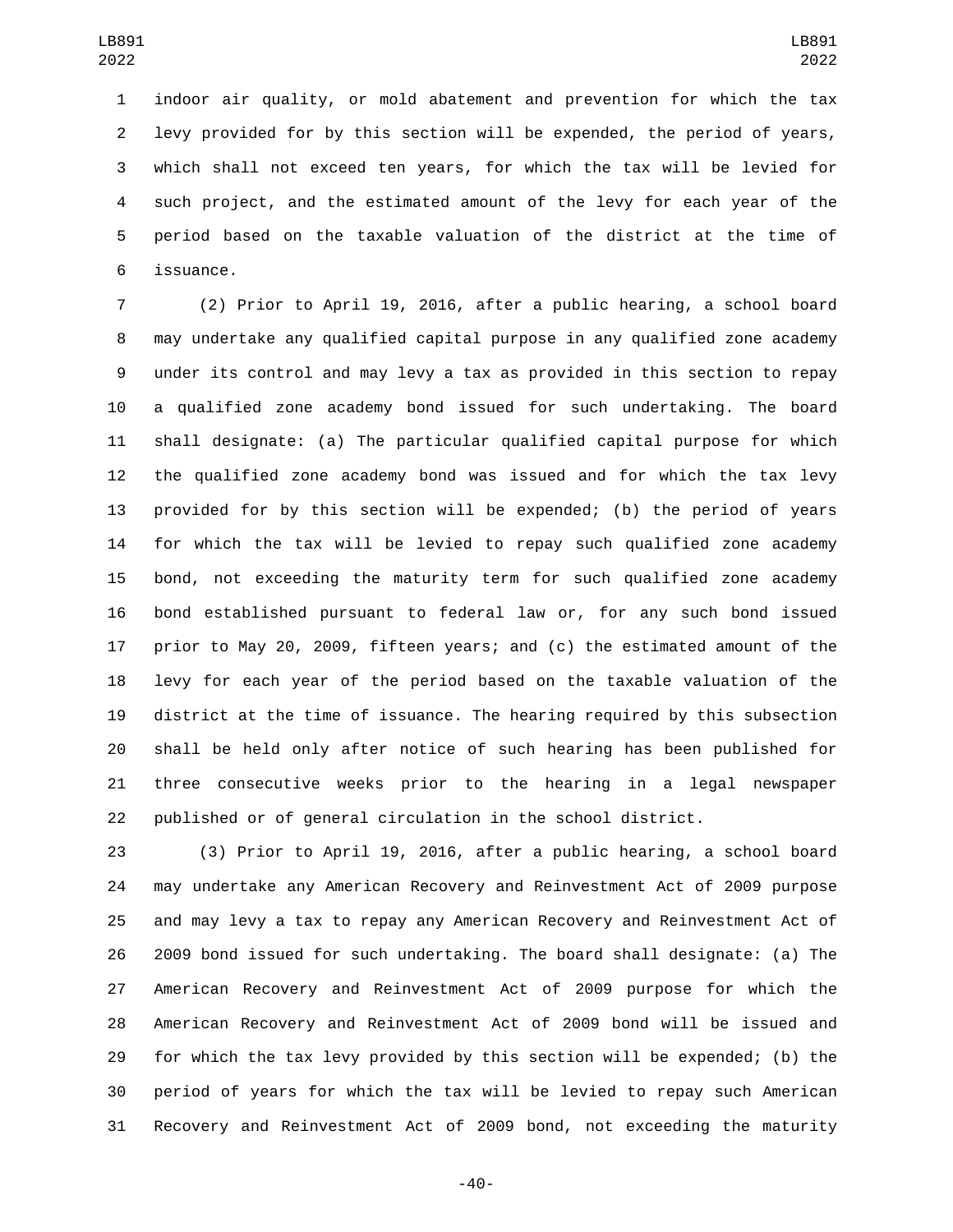term for the type of American Recovery and Reinvestment Act of 2009 bond established pursuant to federal law or, if no such term is established, thirty years; and (c) the estimated amount of the levy for each year of such period based on the taxable valuation of the district at the time of issuance. Prior to the public hearing, the school board shall prepare an itemized estimate of the amounts necessary to be expended for the American Recovery and Reinvestment Act of 2009 purpose. The hearing required by this subsection shall be held only after notice of such hearing has been published for three consecutive weeks prior to the hearing in a legal newspaper published or of general circulation in the 11 school district.

 (4) Prior to April 19, 2016, the board may designate more than one project under subsection (1) of this section, more than one qualified capital purpose under subsection (2) of this section, or more than one American Recovery and Reinvestment Act of 2009 purpose under subsection (3) of this section and levy a tax pursuant to this section for each such project, qualified capital purpose, or American Recovery and Reinvestment Act of 2009 purpose, concurrently or consecutively, as the case may be, if the aggregate levy in each year and the duration of each such levy will not exceed the limitations specified in this section. Each levy for a project, a qualified capital purpose, or an American Recovery and Reinvestment Act of 2009 purpose which is authorized by this section may be imposed for such duration as the board specifies, notwithstanding the contemporaneous existence or subsequent imposition of any other levy for another project, qualified capital purpose, or American Recovery and Reinvestment Act of 2009 purpose imposed pursuant to this section and notwithstanding the subsequent issuance by the district of bonded 28 indebtedness payable from its general fund levy.

29 (5) The county clerk shall levy such taxes within the limits prescribed in subdivisions (2)(b) and (c) of section 77-3442, not to exceed five and one-fifth cents per one hundred dollars of taxable

-41-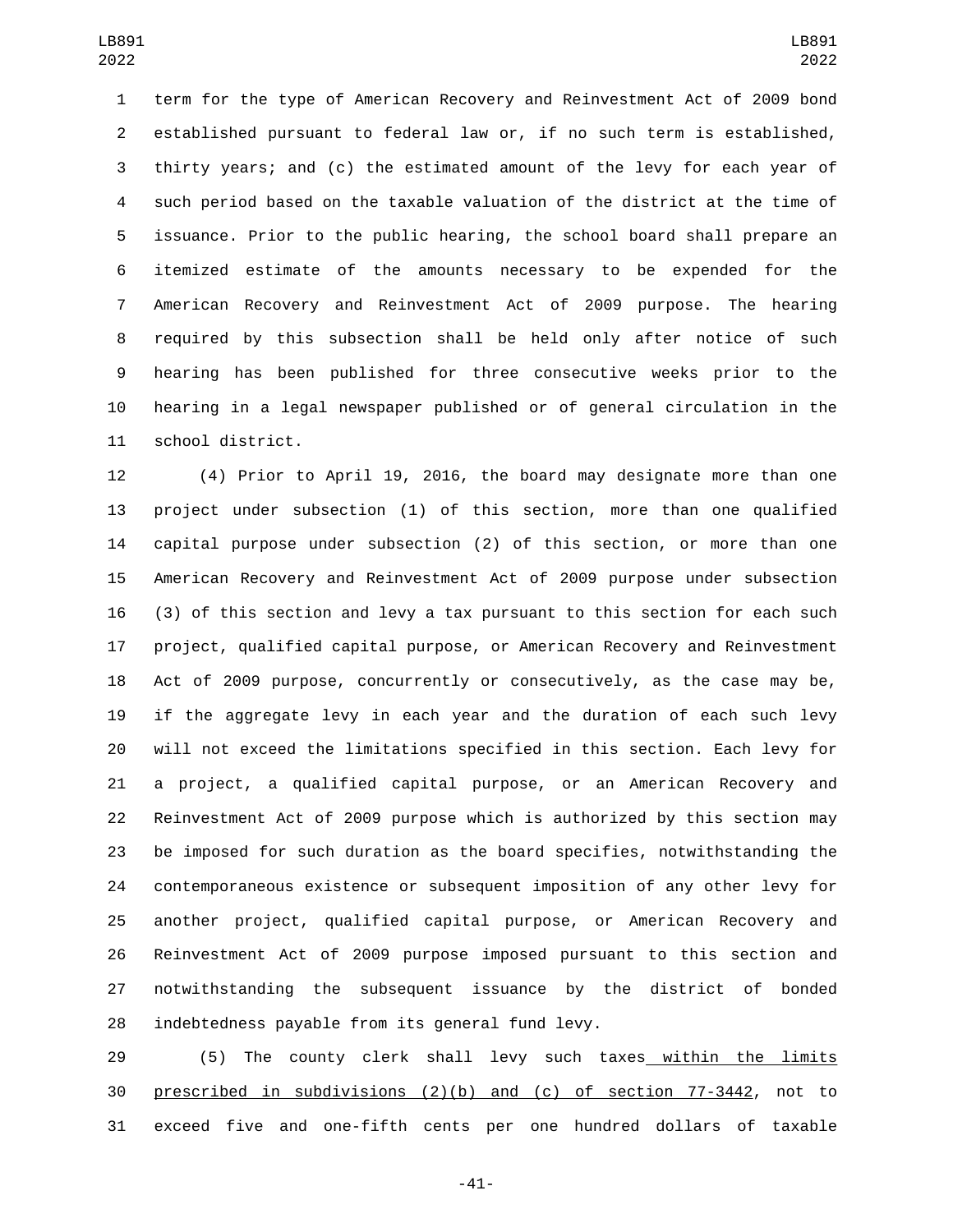valuation on the taxable property of the district necessary to (a) cover the environmental hazard abatement or accessibility barrier elimination project costs or costs for modification for life safety code violations, indoor air quality, or mold abatement and prevention itemized by the board pursuant to subsection (1) of this section and (b) repay any qualified zone academy bonds or American Recovery and Reinvestment Act of 2009 bonds pursuant to subsection (2) or (3) of this section. Such taxes shall be collected by the county treasurer at the same time and in the same manner as county taxes are collected and when collected shall be paid to the treasurer of the district and used to cover the project 11 costs.

 (6) Each board which submits an itemized estimate shall establish an environmental hazard abatement and accessibility barrier elimination project account, a life safety code modification project account, an indoor air quality project account, or a mold abatement and prevention project account, each board which undertakes a qualified capital purpose shall establish a qualified capital purpose undertaking account, within the qualified capital purpose undertaking fund, and each board which undertakes an American Recovery and Reinvestment Act of 2009 purpose shall establish an American Recovery and Reinvestment Act of 2009 purpose undertaking account. Taxes collected pursuant to this section shall be credited to the appropriate account to cover the project or undertaking costs. Such estimates may be presented to the county clerk and taxes 24 levied accordingly.

(7) For purposes of this section:25

 (a) Abatement includes, but is not limited to, any inspection and testing regarding environmental hazards, any maintenance to reduce, lessen, put an end to, diminish, moderate, decrease, control, dispose of, or eliminate environmental hazards, any removal or encapsulation of environmentally hazardous material or property, any related restoration or replacement of material or property, any related architectural and

-42-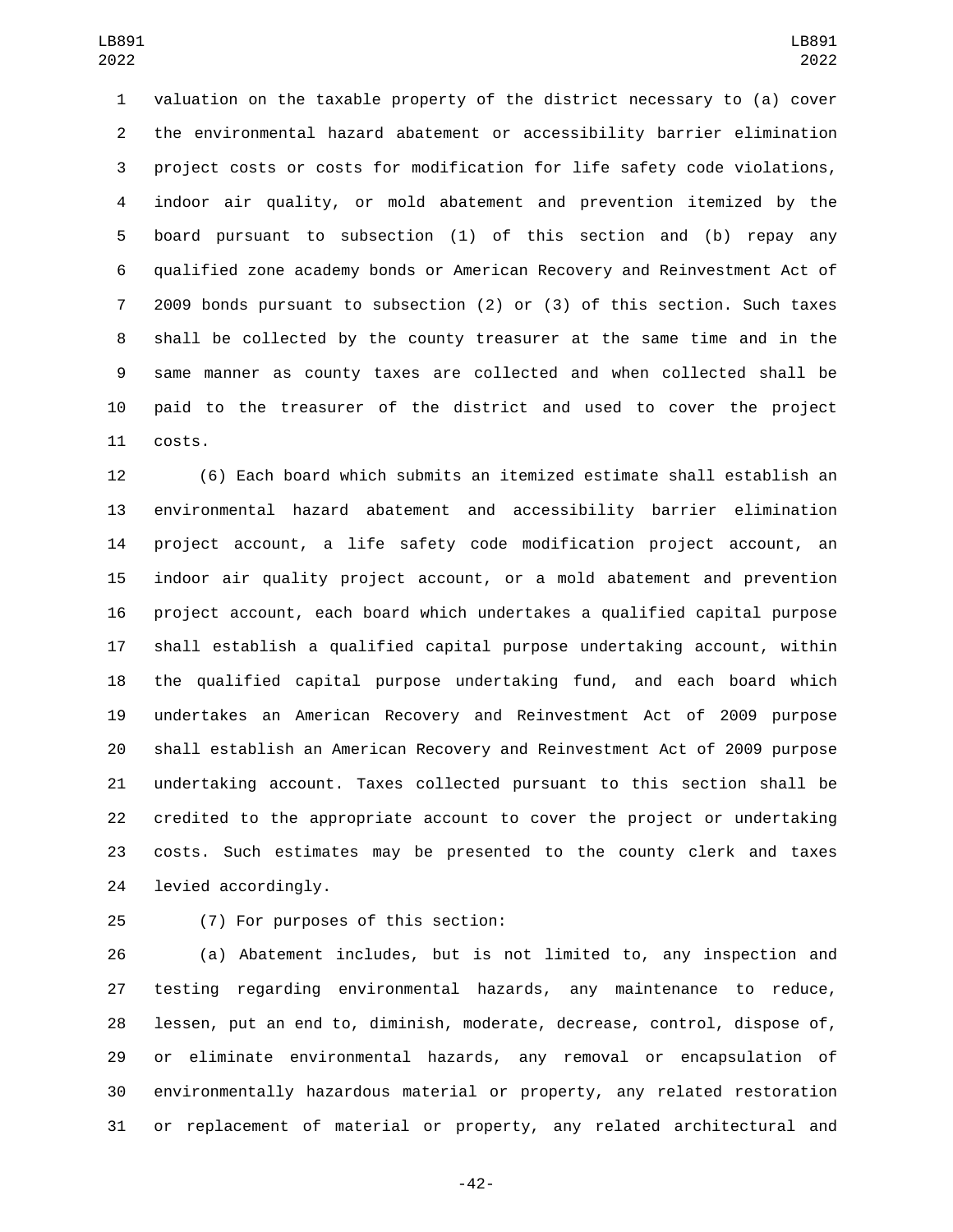engineering services, and any other action to reduce or eliminate environmental hazards in the school buildings or on the school grounds under the board's control, except that abatement does not include the encapsulation of any material containing more than one percent friable 5 asbestos;

 (b) Accessibility barrier means anything which impedes entry into, exit from, or use of any building or facility by all people;

 (c) Accessibility barrier elimination includes, but is not limited to, inspection for and removal of accessibility barriers, maintenance to reduce, lessen, put an end to, diminish, control, dispose of, or eliminate accessibility barriers, related restoration or replacement of facilities or property, any related architectural and engineering services, and any other action to eliminate accessibility barriers in the school buildings or grounds under the board's control;

 (d) American Recovery and Reinvestment Act of 2009 bond means any type or form of bond permitted by the federal American Recovery and Reinvestment Act of 2009, as such act or bond may be amended and supplemented, including the federal Hiring Incentives to Restore Employment Act, as amended and supplemented, for use by schools, except 20 qualified zone academy bonds;

 (e) American Recovery and Reinvestment Act of 2009 purpose means any construction of a new public school facility or the acquisition of land on which such a facility is to be constructed or any expansion, rehabilitation, modernization, renovation, or repair of any existing school facilities financed in whole or in part with an American Recovery 26 and Reinvestment Act of 2009 bond;

 (f) Environmental hazard means any contamination of the air, water, or land surface or subsurface caused by any substance adversely affecting human health or safety if such substance has been declared hazardous by a 30 federal or state statute, rule, or regulation;

(g) Modification for indoor air quality includes, but is not limited

-43-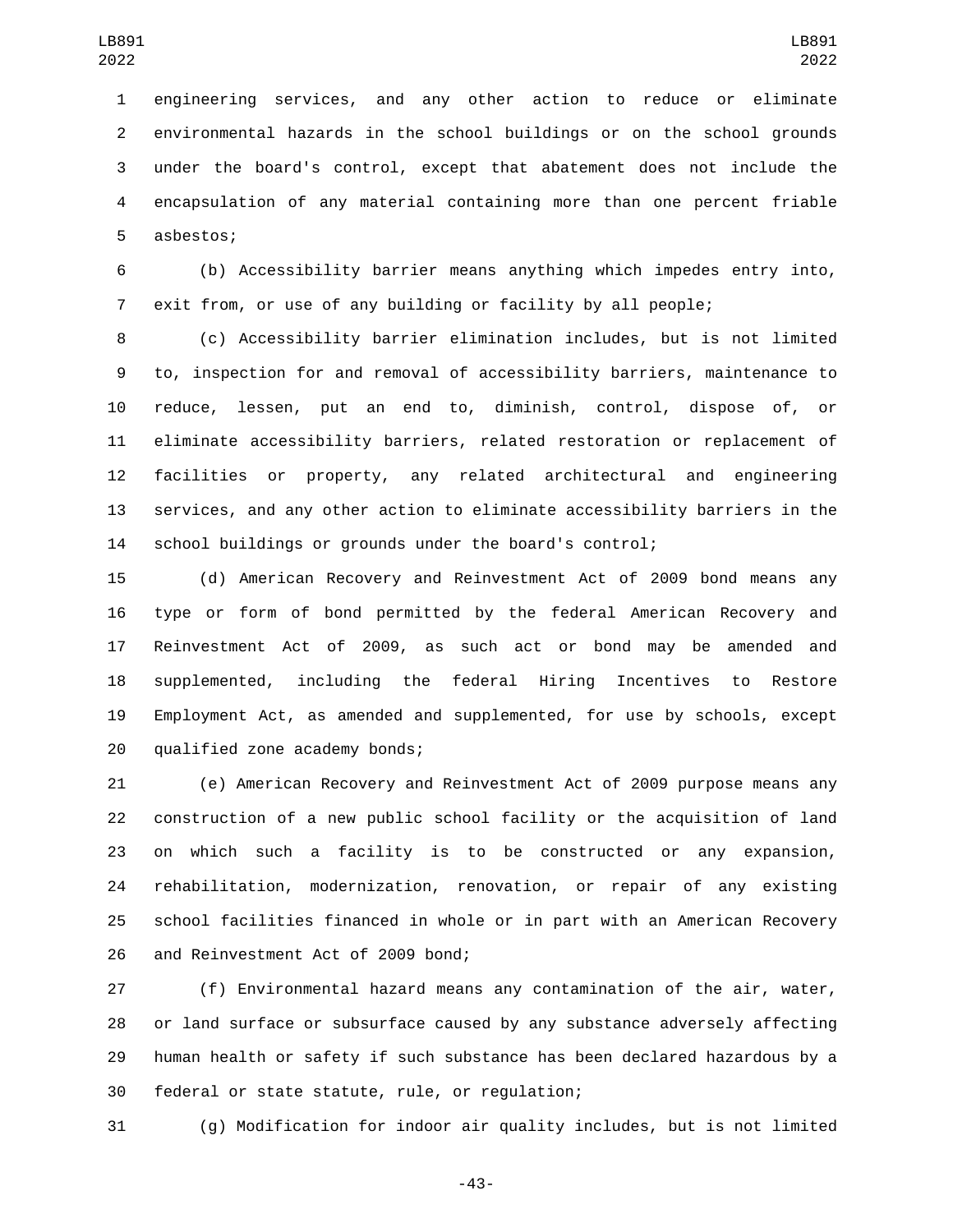to, any inspection and testing regarding indoor air quality, any maintenance to reduce, lessen, put an end to, diminish, moderate, decrease, control, dispose of, or eliminate indoor air quality problems, any related restoration or replacement of material or related architectural and engineering services, and any other action to reduce or eliminate indoor air quality problems or to enhance air quality conditions in new or existing school buildings or on school grounds under 8 the control of a school board;

 (h) Modification for life safety code violation includes, but is not limited to, any inspection and testing regarding life safety codes, any maintenance to reduce, lessen, put an end to, diminish, moderate, decrease, control, dispose of, or eliminate life safety hazards, any related restoration or replacement of material or property, any related architectural and engineering services, and any other action to reduce or eliminate life safety hazards in new or existing school buildings or on school grounds under the control of a school board;

 (i) Modification for mold abatement and prevention includes, but is not limited to, any inspection and testing regarding mold abatement and prevention, any maintenance to reduce, lessen, put an end to, diminish, moderate, decrease, control, dispose of, or eliminate mold problems, any related restoration or replacement of material or related architectural and engineering services, and any other action to reduce or eliminate mold problems or to enhance air quality conditions in new or existing school buildings or on school grounds under the control of a school 25 board;

 (j) Qualified capital purpose means (i) rehabilitating or repairing the public school facility in which the qualified zone academy is established or (ii) providing equipment for use at such qualified zone 29 academy;

 (k) Qualified zone academy has the meaning found in (i) 26 U.S.C. 1397E(d)(4), as such section existed on October 3, 2008, for qualified

-44-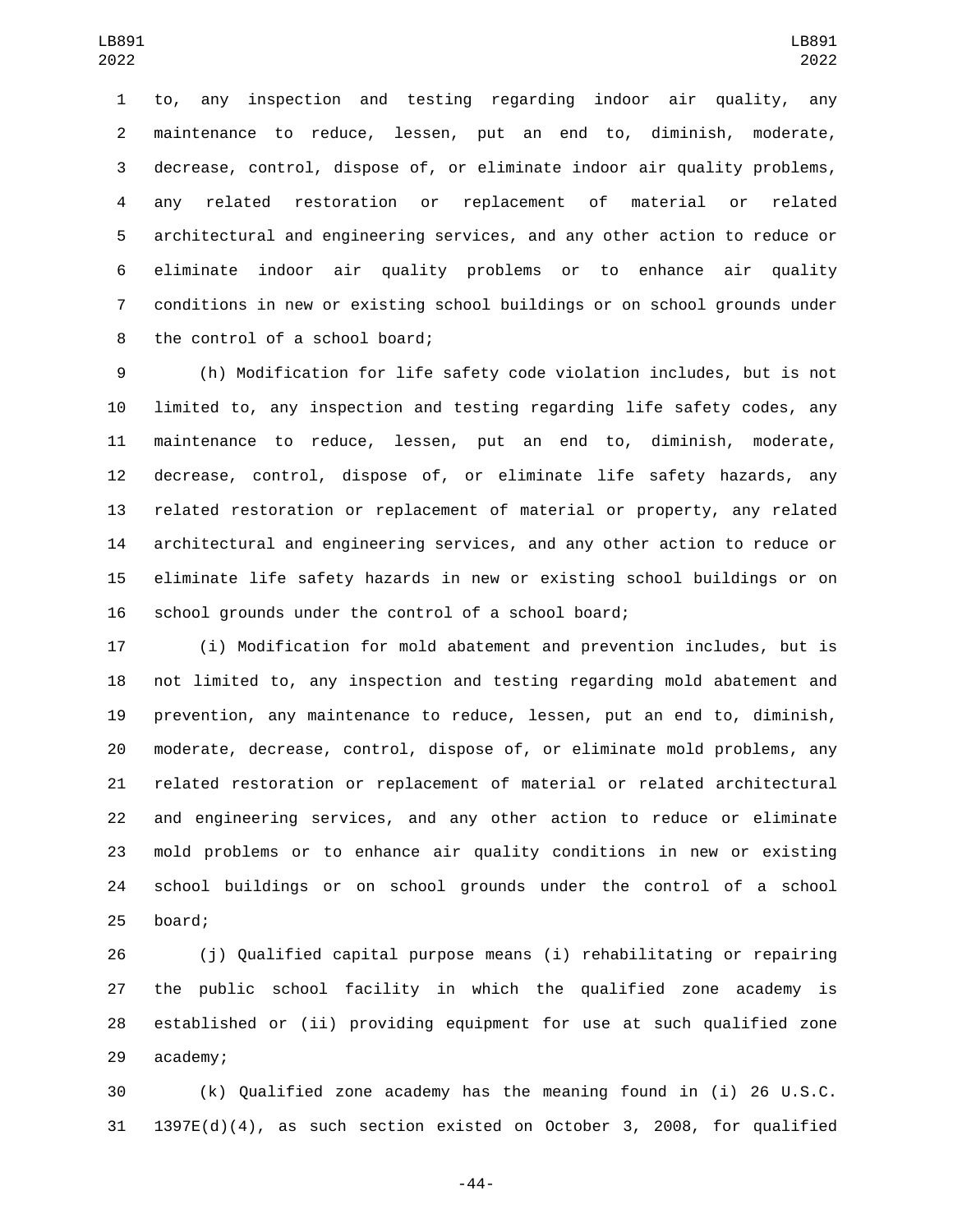zone academy bonds issued on or before such date, and (ii) 26 U.S.C. 54E(d)(1), as such section existed on October 4, 2008, for qualified zone 3 academy bonds issued on or after such date;

 (l) Qualified zone academy allocation means the allocation of the qualified zone academy bond limitation by the State Department of Education to the qualified zone academies pursuant to (i) 26 U.S.C. 1397E(e)(2), as such section existed on October 3, 2008, for allocations relating to qualified zone academy bonds issued on or before such date, and (ii) 26 U.S.C. 54E(c)(2), as such section existed on October 4, 2008, for allocations relating to qualified zone academy bonds issued on or 11 after such date; and

 (m) Qualified zone academy bond has the meaning found in (i) 26 U.S.C. 1397E(d)(1), as such section existed on October 3, 2008, for such bonds issued on or before such date, and (ii) 26 U.S.C. 54E(a), as such section existed on and after October 4, 2008, for such bonds issued on or after such date, as such section or bonds may be amended or supplemented.

 (8) Accessibility barrier elimination project costs includes, but is not limited to, inspection, maintenance, accounting, emergency services, consultation, or any other action to reduce or eliminate accessibility 20 barriers.

 (9)(a) For the purpose of paying amounts necessary for the abatement of environmental hazards, for accessibility barrier elimination, for modifications for life safety code violations, indoor air quality, or mold abatement and prevention, for a qualified capital purpose, or for an American Recovery and Reinvestment Act of 2009 purpose, the board may borrow money, establish a sinking fund, and issue bonds and other evidences of indebtedness of the district, which bonds and other evidences of indebtedness shall be secured by and payable from an irrevocable pledge by the district of amounts received in respect of the tax levy provided for by this section and any other funds of the district available therefor. Bonds issued for a qualified capital purpose or an

-45-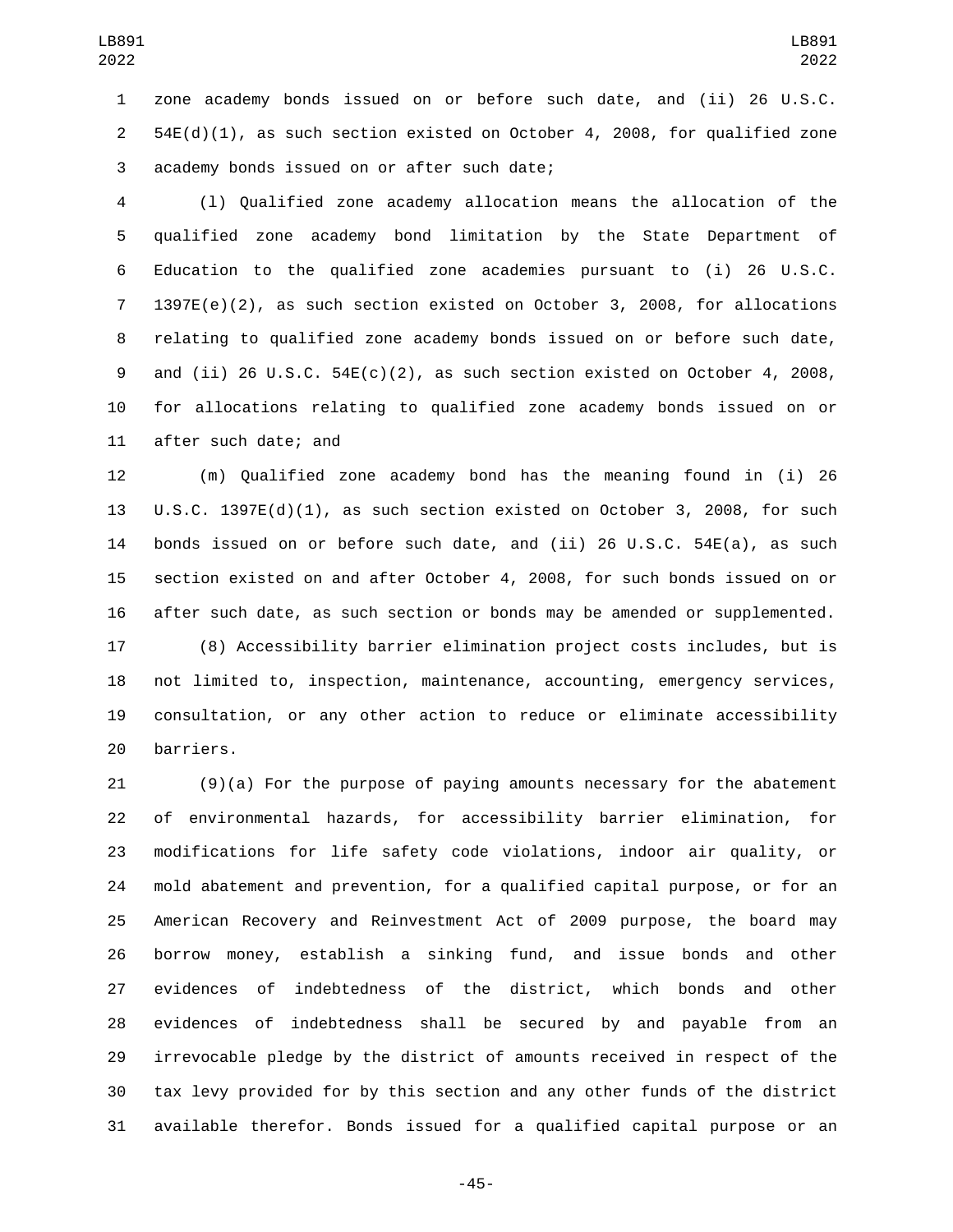American Recovery and Reinvestment Act of 2009 purpose shall be limited to the type or types of bonds authorized for each purpose in subsections (2) and (3) of this section, respectively. Bonds and other evidences of indebtedness issued by a district pursuant to this subsection shall be payable from the levy for special building funds authorized pursuant to subdivisions (2)(b) and (c) of section 77-3442 and shall not constitute a general obligation of the district or be payable from any portion of its 8 general fund levy.

 (b) A district may, to the extent allowed under subdivisions (2)(b) and (c) of section 77-3442, exceed the maximum levy of five and one-fifth cents per one hundred dollars of taxable valuation authorized by subsection (5) of this section in any year in which (i) the taxable valuation of the district is lower than the taxable valuation in the year in which the district last issued bonds pursuant to this section and (ii) such maximum levy is insufficient to meet the combined annual principal and interest obligations for all bonds issued pursuant to this section. The amount generated from a district's levy in excess of the maximum levy upon the taxable valuation of the district authorized by subsection (5) of this section shall not exceed the combined annual principal and interest obligations for such bonds minus the amount generated by levying the maximum levy upon the taxable valuation of the district and minus any federal payments or subsidies associated with such bonds.

 (10) The total principal amount of bonds for modifications to correct life safety code violations, for indoor air quality problems, for mold abatement and prevention, or for an American Recovery and Reinvestment Act of 2009 purpose which may be issued pursuant to this section shall not exceed the total amount specified in the itemized estimate described in subsections (1) and (3) of this section.

 (11) The total principal amount of qualified zone academy bonds which may be issued pursuant to this section for qualified capital purposes with respect to a qualified zone academy shall not exceed the

-46-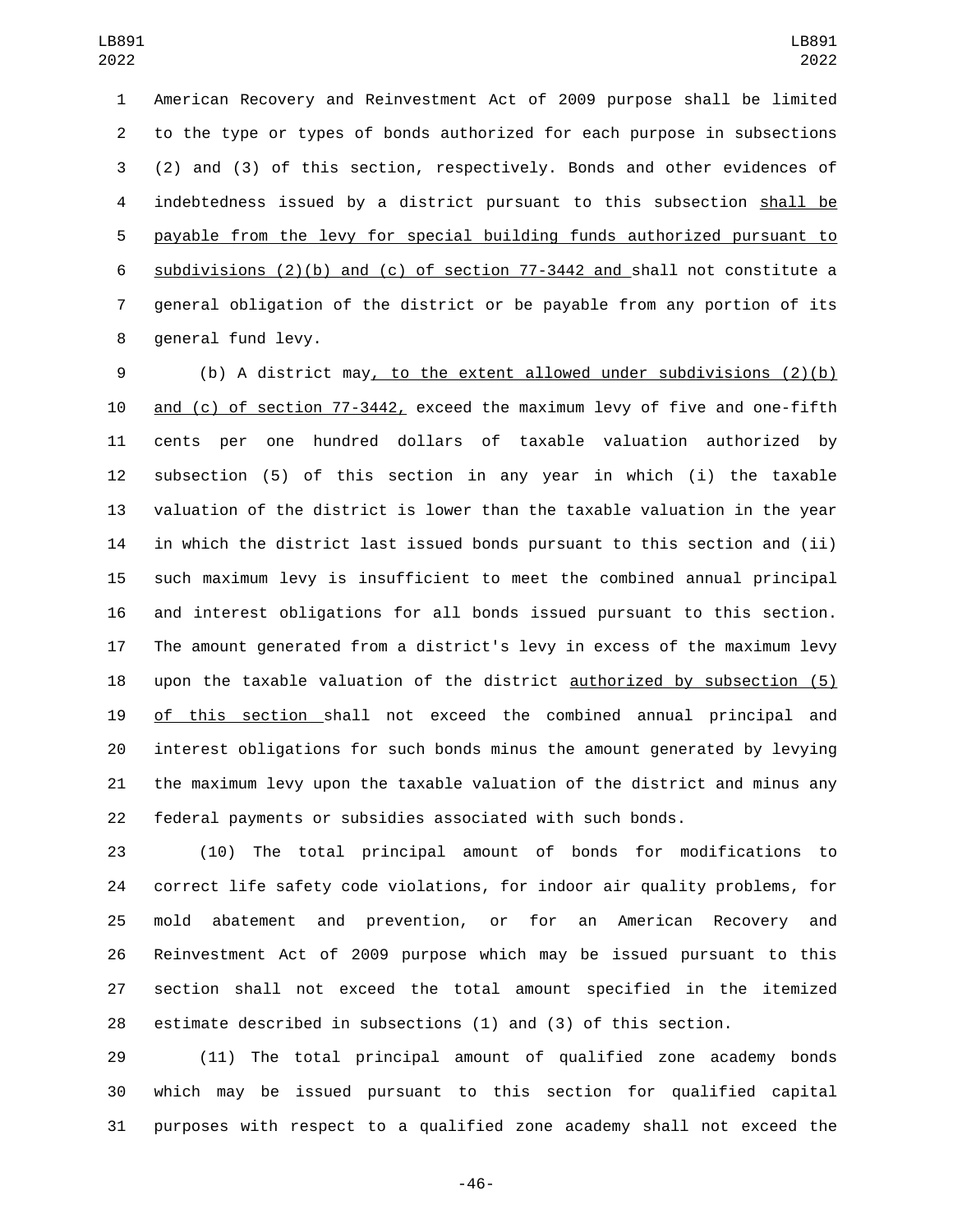qualified zone academy allocation granted to the board by the department. The total amount that may be financed by qualified zone academy bonds pursuant to this section for qualified purposes with respect to a qualified zone academy shall not exceed seven and one-half million dollars statewide in a single year. In any year that the Nebraska qualified zone academy allocations exceed seven and one-half million dollars for qualified capital purposes to be financed with qualified zone academy bonds issued pursuant to this section, (a) the department shall reduce such allocations proportionally such that the statewide total for such allocations equals seven and one-half million dollars and (b) the difference between the Nebraska allocation and seven and one-half million dollars shall be available to qualified zone academies for requests that will be financed with qualified zone academy bonds issued without the 14 benefit of this section.

 Nothing in this section directs the State Department of Education to give any preference to allocation requests that will be financed with qualified zone academy bonds issued pursuant to this section.

 (12) The State Department of Education shall establish procedures for allocating bond authority to school boards as may be necessary pursuant to an American Recovery and Reinvestment Act of 2009 bond.

 Sec. 18. Section 79-10,110.02, Revised Statutes Cumulative 22 Supplement, 2020, is amended to read:

 79-10,110.02 (1) On and after April 19, 2016, the school board of any school district may make a determination that an additional property tax levy is necessary for a specific abatement project to address an actual or potential environmental hazard, accessibility barrier, life safety code violation, life safety hazard, or mold which exists within one or more existing school buildings or the school grounds of existing school buildings controlled by the school district. Such determination shall not include abatement projects related to the acquisition of new property, the construction of a new building, the expansion of an

-47-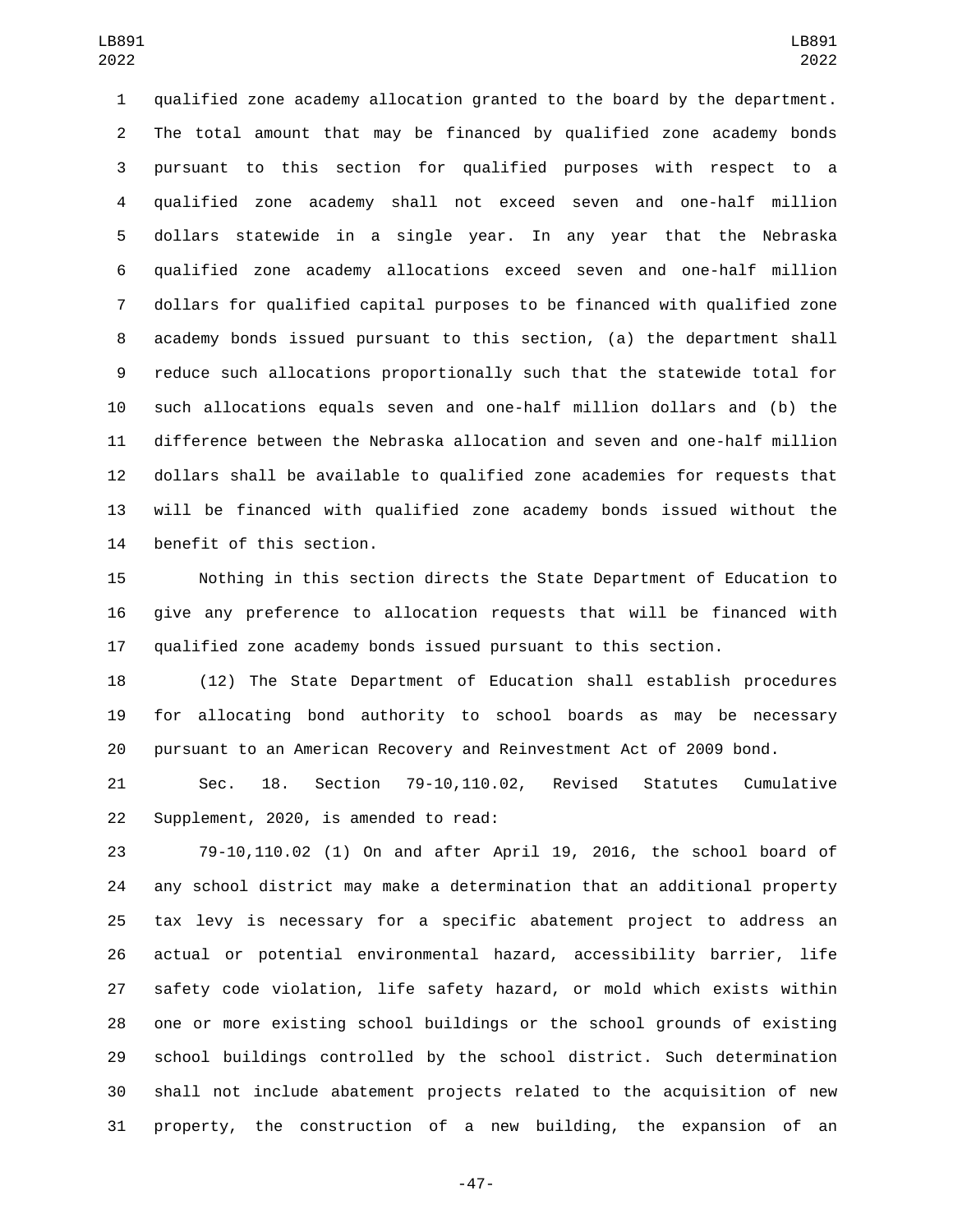existing building, or the remodeling of an existing building for purposes other than the abatement of environmental hazards, accessibility barriers, life safety code violations, life safety hazards, or mold. Upon such determination, the school board may, not later than the date provided in section 13-508, make and deliver to the county clerk of such county in which any part of the school district is situated an itemized estimate of the amounts necessary to be expended for such abatement project, any insurance proceeds or other anticipated funds that will be received by the school district related to the abatement project, the period of years for which the property tax will be levied for such project, and the estimated amount of the levy for each year of the period based on the taxable valuation of the district at the time of issuance. The period of years for such levy shall not exceed ten years and the levy for such project when combined with all other levies pursuant to this section and section 79-10,110 shall not exceed three cents per one hundred dollars of taxable valuation or the limits prescribed in 17 subdivisions (2)(b) and (c) of section 77-3442. Nothing in this section shall affect levies pursuant to section 79-10,110.

 (2) The county clerk shall levy such taxes and such taxes shall be collected by the county treasurer at the same time and in the same manner as county taxes are collected and when collected shall be paid to the treasurer of the district. A separate abatement project account shall be established for each project by the school district. Taxes collected pursuant to this section shall be credited to the appropriate account to 25 cover the project costs.

26 (3) For purposes of this section:

 (a) Abatement includes, but is not limited to, any related inspection and testing, any maintenance to reduce, lessen, put an end to, diminish, moderate, decrease, control, dispose of, eliminate, or remove the issue causing the need for abatement, any related restoration or replacement of material or property, any related architectural and

-48-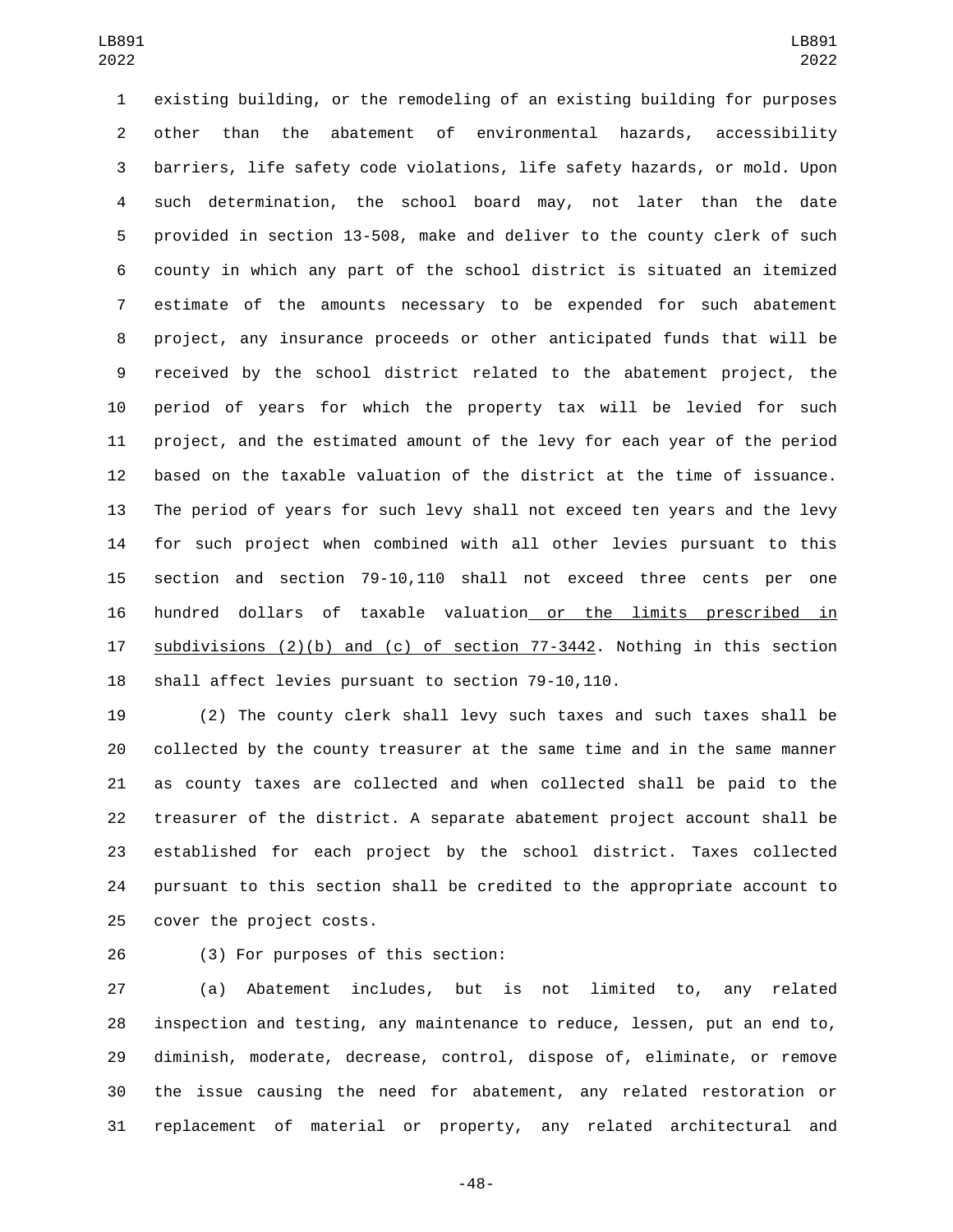engineering services, and any other action to reduce or eliminate the issue causing the need for abatement in existing school buildings or on the school grounds of existing school buildings under the board's control;4

 (b) Accessibility barrier means anything which impedes entry into, exit from, or use of any building or facility by all people; and

 (c) Environmental hazard means any contamination of the air, water, or land surface or subsurface caused by any substance adversely affecting human health or safety if such substance has been declared hazardous by a 10 federal or state statute, rule, or regulation.

 (4) For the purpose of paying amounts necessary for the abatement project, the board may borrow money, establish a sinking fund, and issue bonds and other evidences of indebtedness of the district, which bonds and other evidences of indebtedness shall be secured by and payable from an irrevocable pledge by the district of amounts received in respect of the tax levy provided for by this section and any other funds of the district available therefor. Bonds and other evidences of indebtedness 18 issued by a district pursuant to this subsection shall be payable from the levy for special building funds authorized pursuant to subdivisions (2)(b) and (c) of section 77-3442 and shall not constitute a general obligation of the district or be payable from any portion of its general fund levy. The total principal amount of bonds for abatement projects pursuant to this section shall not exceed the total amount specified in the itemized estimate described in subsection (1) of this section.

 (5) A district may, to the extent allowed under subdivisions (2)(b) and (c) of section 77-3442, exceed the maximum levy of three cents per one hundred dollars of taxable valuation authorized by this section in any year in which (a) the taxable valuation of the district is lower than the taxable valuation in the year in which the district last issued bonds pursuant to this section and (b) such maximum levy is insufficient to meet the combined annual principal and interest obligations for all bonds

-49-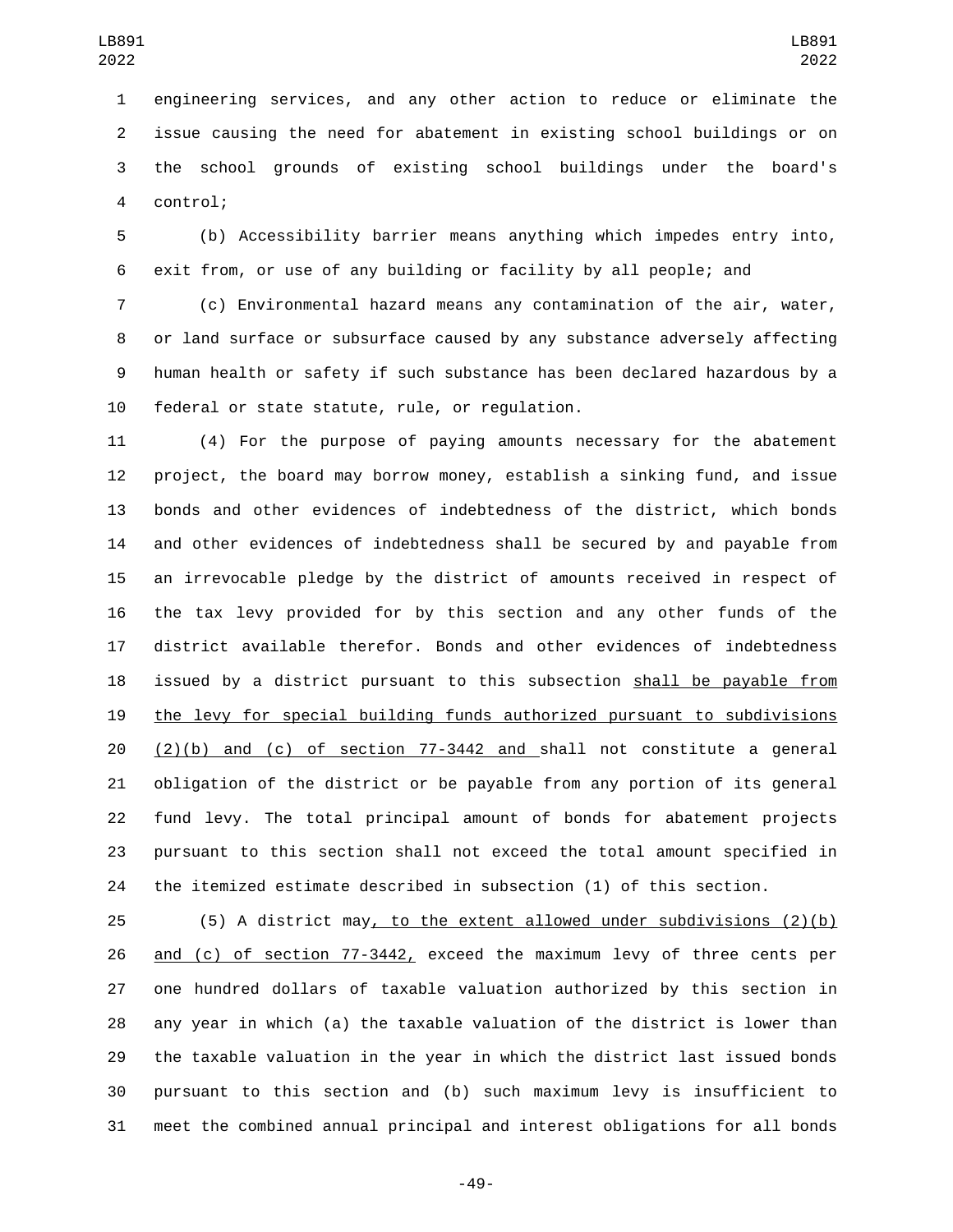issued pursuant to this section and section 79-10,110. The amount generated from a district's levy in excess of three cents per one hundred dollars of taxable valuation shall not exceed the combined annual principal and interest obligations for such bonds minus the amount generated by levying three cents per one hundred dollars of taxable valuation.6

 Sec. 19. Section 79-10,120, Revised Statutes Cumulative Supplement, 8 2020, is amended to read:

 79-10,120 The school board or board of education of any school district may establish a special fund for purposes of acquiring sites for school buildings or teacherages, purchasing existing buildings for use as school buildings or teacherages, including the sites upon which such buildings are located, and the erection, alteration, equipping, and furnishing of school buildings or teacherages and additions to school buildings for elementary and high school grades and for no other purpose. The fund shall be established from the proceeds of an annual levy, to be 17 determined by the board,  $\theta$  not to exceed the limits pursuant to subdivisions (2)(b) and (c) of section 77-3442 fourteen cents on each one hundred dollars upon the taxable value of all taxable property in the district which shall be in addition to any other taxes authorized to be 21 <del>levied for school purposes</del>. Such tax shall be levied and collected as are 22 other taxes for school purposes.

 Sec. 20. Section 79-10,126, Revised Statutes Cumulative Supplement, 24 2020, is amended to read:

 79-10,126 For school fiscal year 2017-18 and each school fiscal year thereafter, each Class V school district shall establish (1) for the general operation of the schools, such fund as will result from an annual levy of such rate of tax upon the taxable value of all the taxable property in such school district as the board of education determines to be necessary for such purpose and within the limits prescribed in subdivision (2)(a) of section 77-3442, (2) a fund resulting from an

-50-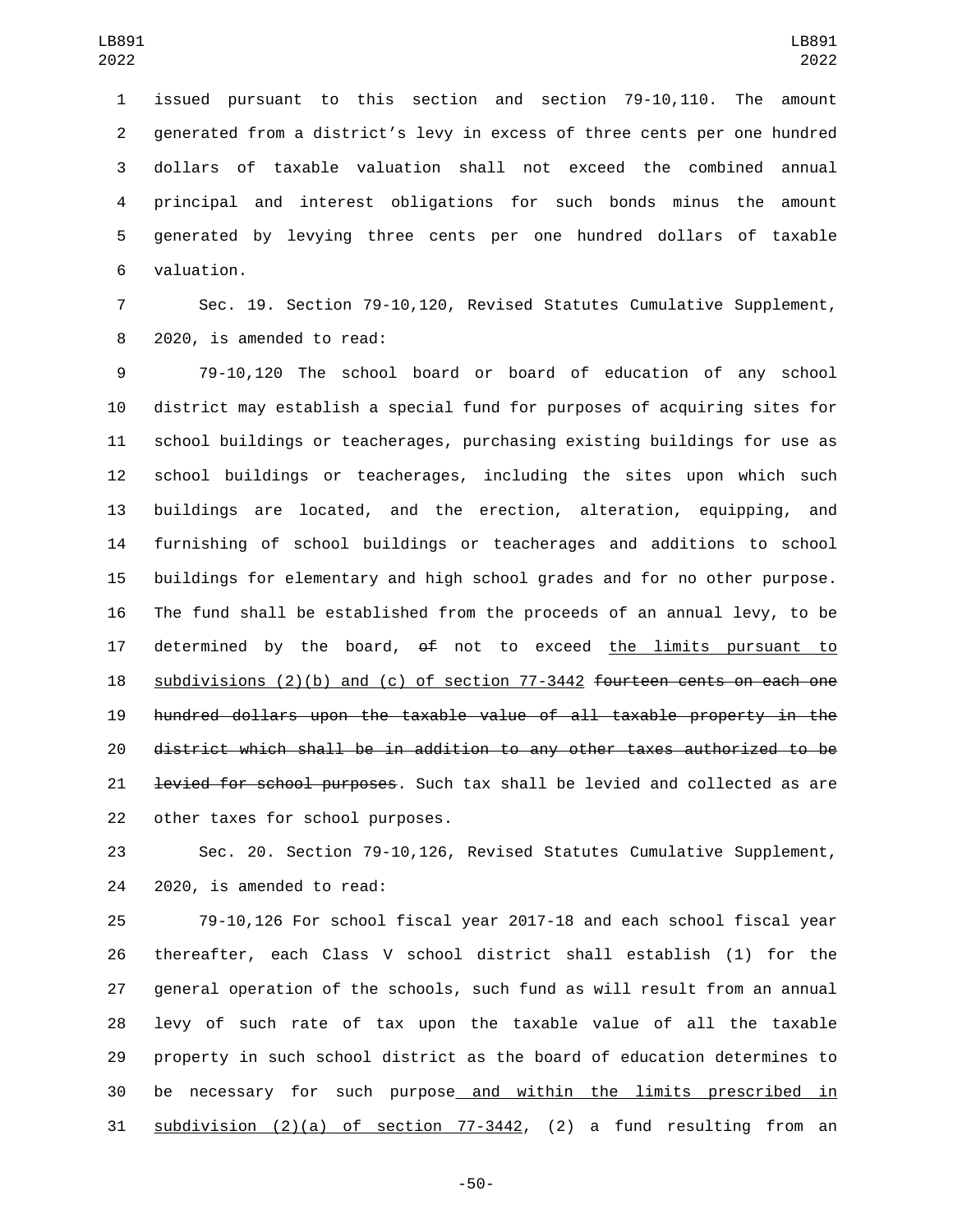1 annual amount of tax to be determined by the board of education, of not to exceed the limits prescribed in subdivisions (2)(b) and (c) of section 77-3442, fourteen cents on each one hundred dollars upon the taxable value of all the taxable property in the district for the purpose of acquiring sites of school buildings and the erection, alteration, equipping, and furnishing of school buildings and additions to school buildings, which tax levy shall be used for no other purposes, and (3) a further fund resulting from an annual amount of tax to be determined by the board of education to pay interest on and retiring, funding, or servicing of bonded indebtedness approved by the legal voters of the 11 district.

 Sec. 21. Section 79-2104, Revised Statutes Cumulative Supplement, 13 2020, is amended to read:

 79-2104 A learning community coordinating council shall have the 15 authority to:

 (1) For fiscal years prior to fiscal year 2017-18, levy a common levy for the general funds of member school districts pursuant to 18 sections 77-3442 and 79-1073;

 (1) (2) Levy for elementary learning center facility leases, for remodeling of leased elementary learning center facilities, and for up to fifty percent of the estimated cost for focus school or program capital projects approved by the learning community coordinating council pursuant to subdivision (2)(f) of section 77-3442 and section 79-2111;

 (2) (3) Levy for early childhood education programs for children in poverty, for elementary learning center employees, for contracts with other entities or individuals who are not employees of the learning community for elementary learning center programs and services, and for pilot projects pursuant to subdivision (2)(g) of section 77-3442, except that not more than ten percent of such levy may be used for elementary 30 learning center employees;

(3) (4) Develop, submit, administer, and evaluate community

-51-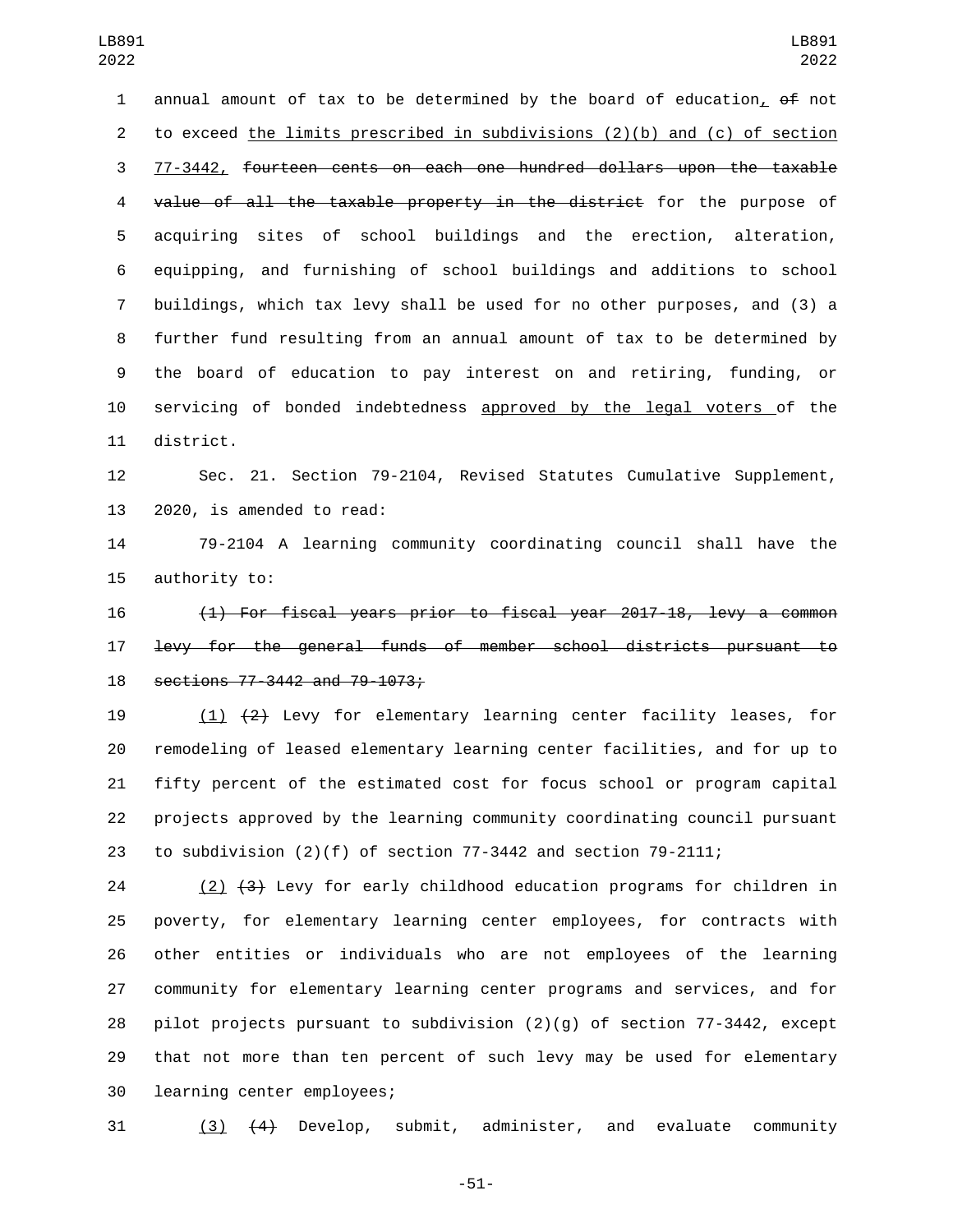achievement plans in collaboration with the advisory committee, educational service units serving member school districts, member school districts, and the student achievement coordinator or other department staff designated by the Commissioner of Education;4

 (4) (5) Collect, analyze, and report data and information, including, but not limited to, information provided by a school district 7 pursuant to subsection (5) of section 79-201;

 (5) (6) Approve focus schools and focus programs to be operated by 9 member school districts;

 (6) (7) Adopt, approve, and implement a diversity plan pursuant to 11 sections 79-2110 and 79-2118;

 (7) (8) Through school year 2016-17, administer the open enrollment provisions in section 79-2110 for the learning community as part of a diversity plan developed by the council to provide educational opportunities which will result in increased diversity in schools across 16 the learning community;

 (8) (9) Annually conduct school fairs to provide students and parents the opportunity to explore the educational opportunities available at each school in the learning community and develop other methods for encouraging access to such information and promotional 21 materials;

22 (9)  $(10)$  Develop procedures for determining best practices for addressing student achievement barriers and for disseminating such practices within the learning community and to other school districts;

 (10) (11) Establish and administer elementary learning centers through achievement subcouncils pursuant to sections 79-2112 to 79-2114;

 (11) (12) Administer the learning community funds distributed to the 28 learning community pursuant to section 79-2111;

29 (12) (13) Establish a procedure for receiving community input and complaints regarding the learning community;

(13) (14) Establish a procedure to assist parents, citizens, and

-52-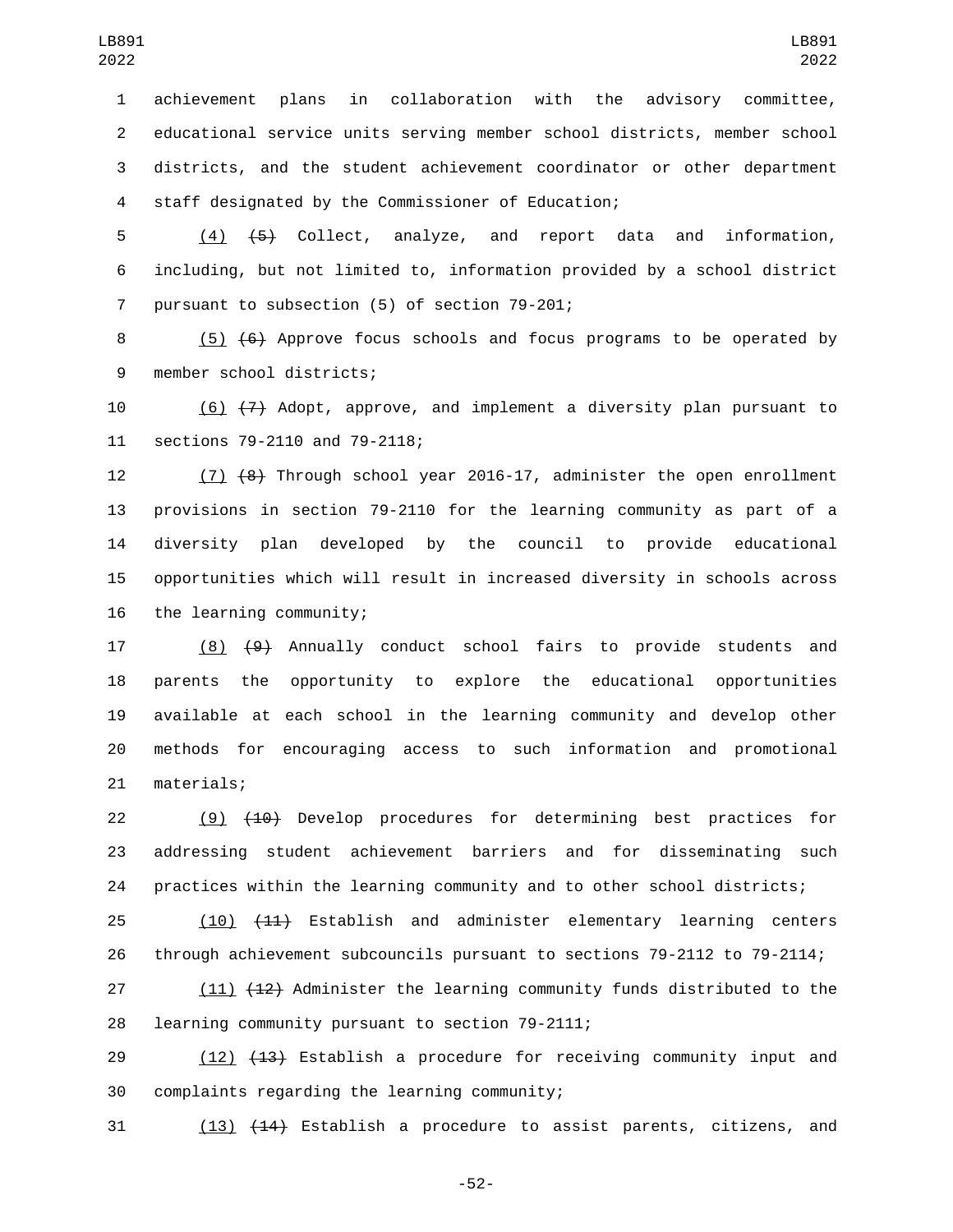member school districts in accessing an approved center pursuant to the Dispute Resolution Act to resolve disputes involving member school districts or the learning community. Such procedure may include payment by the learning community for some mediation services;

 (14) (15) Establish and administer pilot projects related to enhancing the academic achievement of elementary students, particularly students who face challenges in the educational environment due to factors such as poverty, limited English skills, and mobility;

 (15) (16) Provide funding to public or private entities engaged in the juvenile justice system providing prefiling and diversion programming designed to reduce excessive absenteeism and unnecessary involvement with 12 the juvenile justice system; and

 (16) (17) Hold public hearings at its discretion in response to issues raised by residents regarding the learning community, a member 15 school district, and academic achievement.

 Sec. 22. Section 79-2404, Reissue Revised Statutes of Nebraska, is 17 amended to read:

 79-2404 If the school board of any school district or the board of any educational service unit fails to timely file a copy of an approved contract, or contract amendment, for superintendent services or educational service unit administrator services with the State Department of Education as required in section 79-2403, the Commissioner of Education, after notice to the board president and either the superintendent or educational service unit administrator and an opportunity to be heard, shall direct that any state aid granted pursuant to the Tax Equity and Educational Opportunities Support Act to the school district or core services and technology infrastructure funds granted pursuant to section 79-1241.03 to the educational service unit be withheld until such time as the contract or amendment is received by the department. In addition, the commissioner shall direct each county treasurer of a county with territory in the school district or

-53-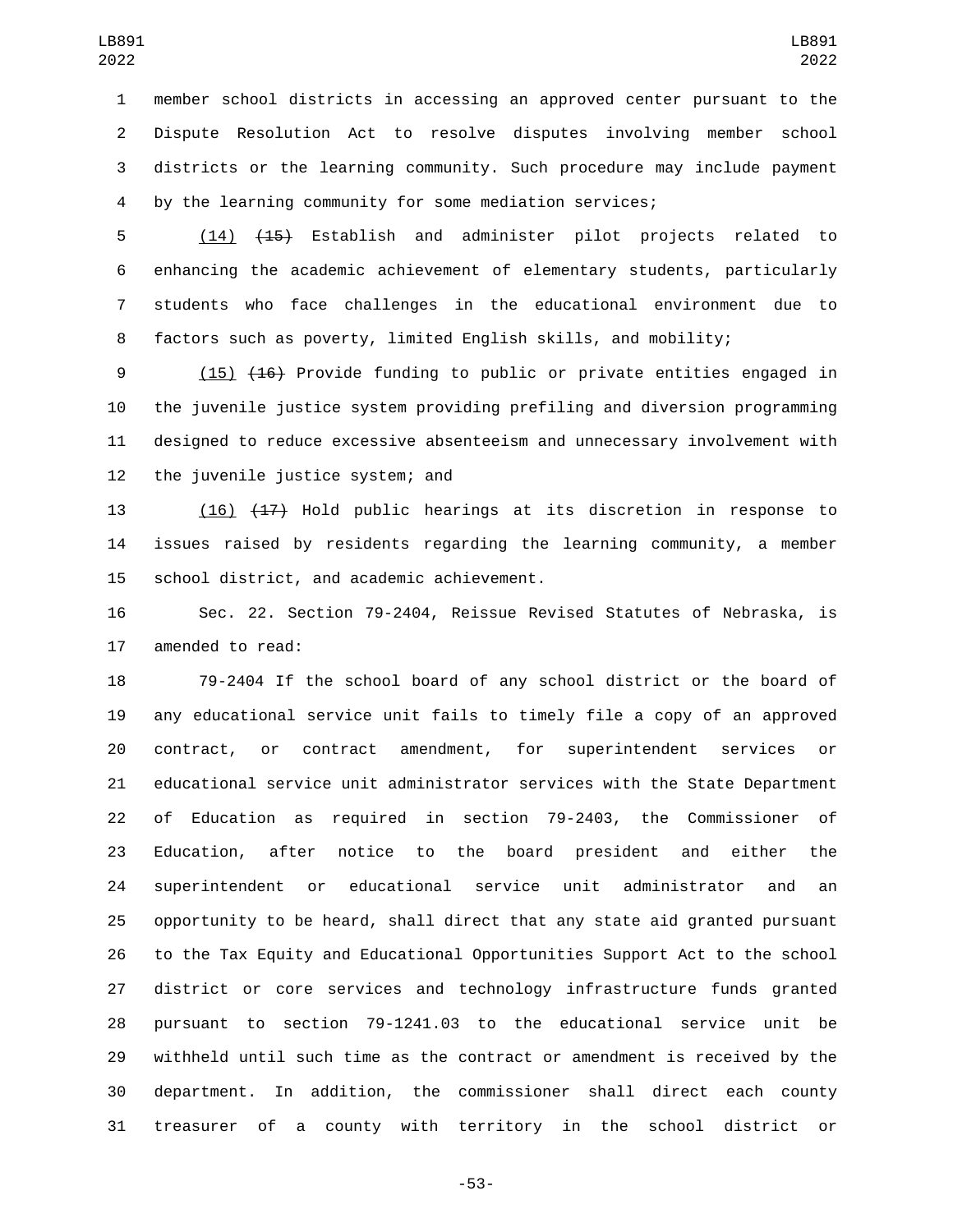educational service unit to withhold all money belonging to the school district or educational service unit until such time as the commissioner notifies such county treasurer of receipt of such contract or amendment. 4 Each such county treasurer shall withhold such money.<del> For school</del> districts that are members of learning communities, a determination of school money belonging to the school district shall be based on the proportionate share of property tax receipts allocated to the school district pursuant to section 79-1073 in addition to the other property tax receipts belonging to the school district. If the board does not comply with this section prior to October 1 following the school fiscal year for which the state aid or core services and technology infrastructure funding was calculated, the funds shall revert to the General Fund. The amount of any reverted funds shall be included in data provided to the Governor, the Appropriations Committee of the Legislature, and the Education Committee of the Legislature in accordance 16 with section 79-1031.

 Sec. 23. Section 81-12,193, Revised Statutes Cumulative Supplement, 2020, is amended to read:

 81-12,193 (1) The Nebraska Transformational Project Fund is hereby created. The fund shall receive money from application fees paid under the Nebraska Transformational Projects Act and from appropriations from the Legislature, grants, private contributions, repayments of matching funds, and all other sources. Any money in the fund available for investment shall be invested by the state investment officer pursuant to the Nebraska Capital Expansion Act and the Nebraska State Funds 26 Investment Act.

 (2) It is the intent of the Legislature that the State Treasurer shall transfer an amount not to exceed three hundred million dollars to the Nebraska Transformational Project Fund. Such transfers shall only occur after the applicant has been selected for participation in the program described in Title VII, Subtitle C, section 740 of Public Law

-54-